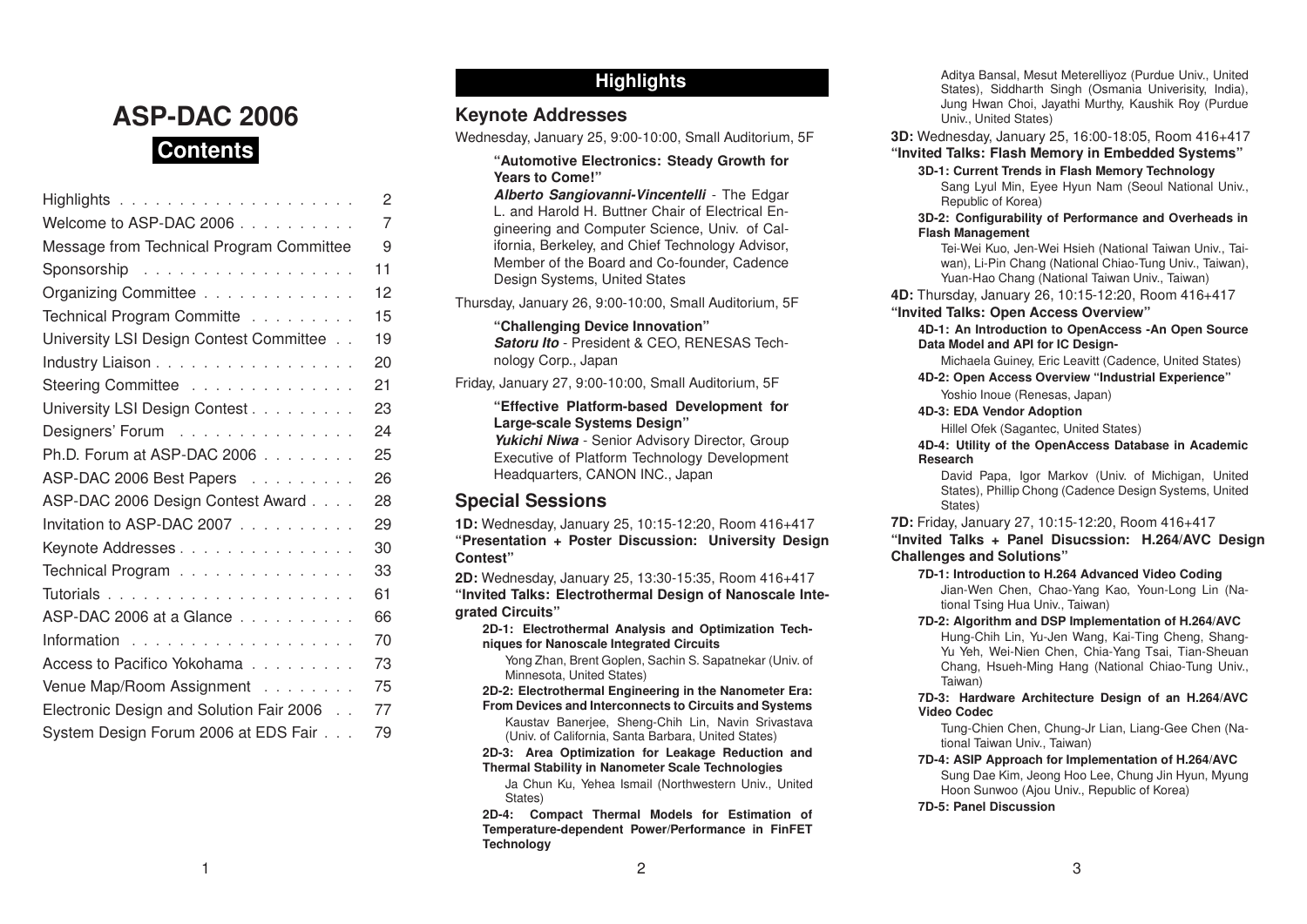Moderator: Wayne Wolf (Princeton Univ.)

Panelists: Youn-Long Lin (National Tsing Hua Univ.) Hsueh-Ming Hang (National Chiao-Tung Univ.) Liang-Gee Chen (National Taiwan Univ.) Myung-Hoon Sunwoo (Ajo Univ.)

# **Designers' Forum**

**5D:** Thursday, January 26, 13:30-15:30, Small Auditorium, 5F **"Invited Talks: Low Power Design"**

**5D-1: Low-Power Design Methodology for Module-wise Dynamic Voltage and Frequency Scaling with Dynamic De-skewing Systems**

Takeshi Kitahara, Hiroyuki Hara, Shinichiro Shiratake (Toshiba, Japan), Yoshiki Tsukiboshi (Toshiba Microelectronics Co., Japan), Tomoyuki Yoda, Tetsuaki Utsumi, Fumihiro Minami (Toshiba, Japan)

**5D-2: Single-Chip Multi-Processor Integrating Quadruple 8-Way VLIW Processors with Interface Timing Analysis Considering Power Supply Noise**

Satoshi Imai, Atsuki Inoue, Motoaki Matsumura, Kenichi Kawasaki, Atsuhiro Suga (Fujitsu Lab., Japan)

### **5D-3: A System-level Power-estimation Methodology based on IP-level Modeling, Power-level Adjustment, and Power Accumulation**

Masafumi Onouchi, Tetsuya Yamada (Hitachi Ltd., Japan), Kimihiro Morikawa, Isamu Mochizuki, Hidetoshi Sekine (Renesas, Japan)

### **5D-4: PowerViP: SoC Power Estimation Framework atTransaction Level**

Ikhwan Lee, Hyunsuk Kim, Peng Yang, Sungjoo Yoo (Samsung Electronics, Republic of Korea), Eui-Young Chung (Yonsei Univ., Republic of Korea), Kyu-Myung Choi, Jeong-Taek Kong, Soo-Kwan Eo (Samsung Electronics, Republic of Korea)

### **6D:** Thursday, January 26, 16:30-18:00, Small Auditorium, 5F **"Panel Discussion: Functional Verification -now and future-"**

Organizer: Haruyuki Tago (TOSHIBA) Moderator: Yoshio Masubuchi (TOSHIBA) Panelists: Sanjay Gupta (IBM) Michael Stellfox (Cadence) Tetsuji Sumioka (Sony) Sunao Torii (NEC)

**8D:** Friday, January 27, 13:30-15:30, Small Auditorium, 5F **"Invited Talks: 'Cell' Processor"**

**8D-1: A New Test and Characterization Scheme for 10+GHz Low Jitter Wide Band PLL**

Kazuhiko Miki (Toshiba, Japan), David Boerstler, Eskinder Hailu, Jieming Qi, Sarah Pettengill (IBM Microelectronics, United States), Yuichi Goto (Toshiba, Japan)

### **8D-2: An SPU Reference Model for Simulation, Random Test Generation and Verification**

Yukio Watanabe (Toshiba, Japan), Balazs Sallay, Brad Michael, Daniel Brokenshire, Gavin Meil, Hazim Shafi (IBM, United States), Daisuke Hiraoka (Sony Computer Entertainment Inc., Japan)

### **8D-3: A Cycle Accurate Power Estimation Tool**

Rajat Chaudhry, Daniel Stasiak, Stephen Posluszny, Sang Dhong (IBM, United States)

### **8D-4: Key Features of the Design Methodology Enabling <sup>a</sup> Multi-Core SoC Implementation of <sup>a</sup> First-Generation CELL Processor**

Dac Pham, Hans-Werner Anderson, Erwin Behnen, Mark Bolliger, Sanjay Gupta, Peter Hofstee, Paul Harvey, Charles Johns, Jim Kahle (IBM, United States), Atsushi Kameyama (Toshiba America Electronic Components, United States), John Keaty, Bob Le, Sang Lee, Tuyen Nguyen, John Petrovick, Mydung Pham, Juergen Pille, Stephen Posluszny, Mack Riley, Joseph Verock, James Warnock, Steve Weitzel, Dieter Wendel (IBM, United States)

### **9D:** Friday, January 27, 16:30-18:00, Small Auditorium, 5F **"Panel Disussion: Top 10 Design Issues by LSI Designers versus EDA Developers"**

Organizer: Haruyuki Tago (TOSHIBA) Moderator: Yoshiaki Hagihara (Sony) Panelists: Raul Camposano (Synopsys) Soo-Kwan Eo (SAMSUNG) Joe Sawichi (Mentor) Hirofumi Taguchi (Matsushita) Yasuhiro Tani (CANON) Ted Vucurevich (Cadence)

# **Two Full-Day and Four Half-Day Tutorials**

# **FULL-DAY Tutorials:**

**Tuesday, January 24, 2006, 9:30-17:00**

# 1 **DFM Tools and Methodologies for 65nm and Below**

Organizer: *Andrew B. Kahng* -UCSD and Blaze DFM, Inc., United States

Speakers: *Andrew B. Kahng* -UCSD and Blaze DFM, Inc., United States, *Louis K. Scheffer* -Cadence Design Systems, Inc., United States, *Michael Orshansky* -Univ. of Texas, Austin, United States, *Andrzej Strojwas* -PDF Solutions, Inc. and CMU, United States

# 2 **High Performance Interconnect and Packaging** 5

Organizers: *Chung-Kuan Cheng* -Univ. of California, San Diego, United States, *Howard Chen* -IBM, United **States** 

Speakers: *Paul M. Harvey* -IBM, United States, *Howard Chen* -IBM, United States, *Chung-Kuan Cheng* -Univ. of California, San Diego, United States, *Manjit Borah* -Fastrack, United States, *Lei He* - Univ. of California, Los Angeles, United States, *Sheldon Tan* -Univ. of California, Riverside, United States

# **HALF-DAY Tutorials:**

**Tuesday, January 24, 2006, 9:30-12:30**

3 **Low Power / Low Leakage Technologies for Nanometer Era: System and Architecture Level Approaches**

Organizer: *Kimiyoshi Usami* -Shibaura Inst. of Tech., Japan

Speakers: *Naohiko Irie* -Hitachi Ltd., Japan, *Hiroshi Nakamura* -Univ. of Tokyo, Japan

# **Tuesday, January 24, 2006, 14:00-17:00**

4 **Low Power / Low Leakage Technologies for Nanometer Era: Circuit and Device Level Approaches**

Organizer: *Kimiyoshi Usami* -Shibaura Inst. of Tech., Japan

Speakers: *Kimiyoshi Usami* -Shibaura Inst. of Tech., Japan, *Tohru Mogami* -NEC Corporation, Japan

# **Tuesday, January 24, 2006, 9:30-12:30**

5 **Basics and Practice of Current Functional Verification Methods**

Organizer: *Kiyoharu Hamaguchi* -Osaka Univ., Japan

Speakers: *Kiyoharu Hamaguchi* -Osaka Univ., Japan, *Erich Marschner* -Cadence Design Systems, Inc., United States

# **Tuesday, January 24, 2006, 14:00-17:00**

6 **SoC Communication Architectures: Current Practice, Research and Trends**

Organizer: *Nikil Dutt* -Univ. of California, Irvine, United States

Speakers: *Nikil Dutt* -Univ. of California, Irvine, United States, *Sudeep Pasricha* -Univ. of California, Irvine, United States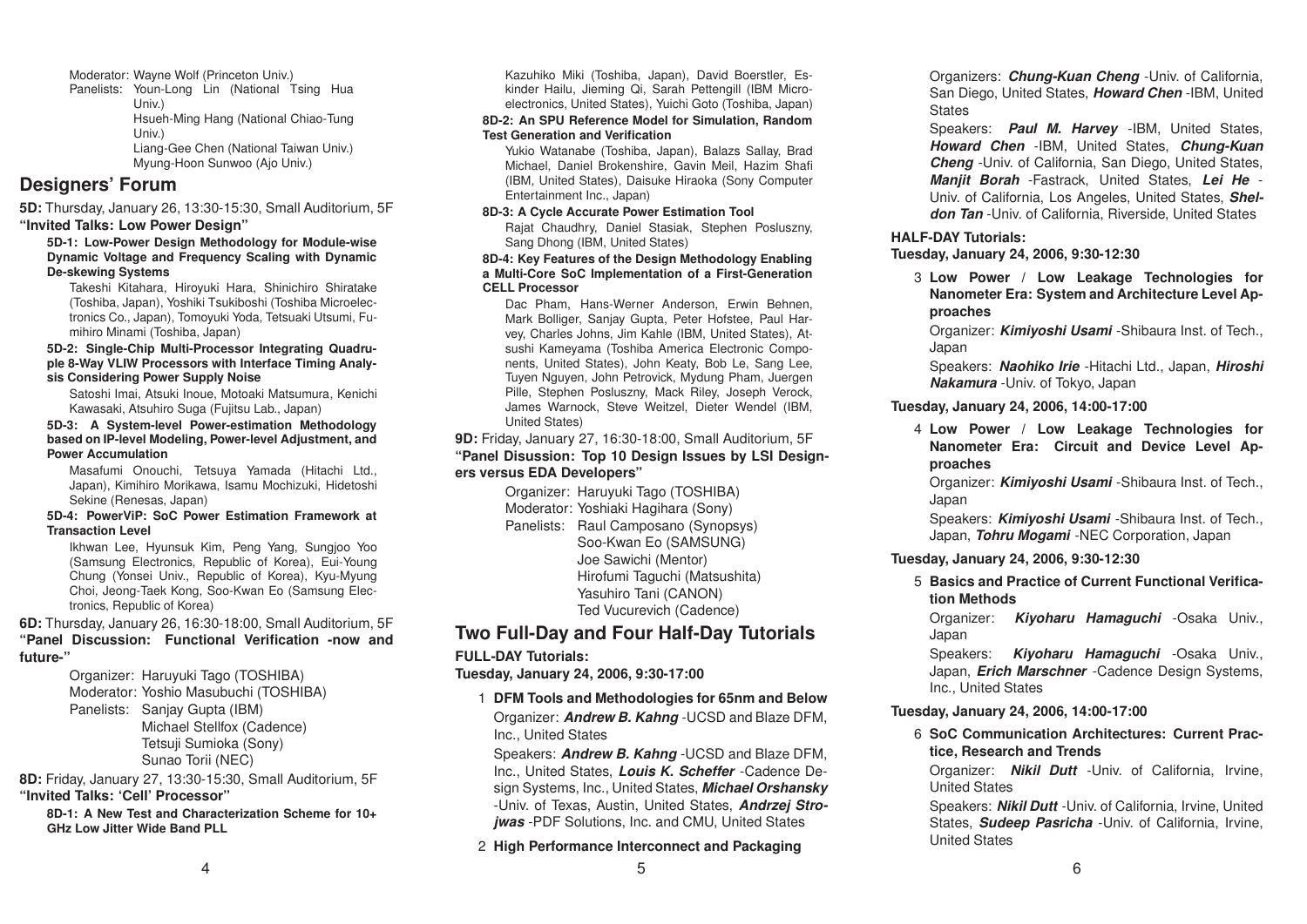# **Welcome to ASP-DAC 2006**

On behalf of the Organizing Committee, I would like to welcome you to the Asia and South Pacific Design Automation Conference 2006 (ASP-DAC 2006) being held here at Pacifico Yokohama jointly with the Electronic Design and Solution Fair 2006. ASP-DAC is <sup>a</sup> sister conference of DAC, DATE and ICCAD, and it is the 11th event of this conference series.

ASP-DAC is the meeting place where researchers and engineers come together to learn and discuss state of the art technologies of system/SoC design, EDA and design methodologies. This year, we put special effort into attracting designers and design industries to produce Designers' Forum.

We have three keynote speakers from academia, the semiconductor industry and the systems industry. Professor Alberto Sangiovanni-Vincentelli, University of California at Berkeley, will explore future system design perspectives in automotive electronics. Satoru Ito, President & CEO of RE-NESAS Technology Corp. will discuss challenges of device innovation. Yukichi Niwa, Senior Advisory Director of CANON INC. will present the company's key concept of architecting platform based design.

The technical program was selected from 424 papers from 27 countries. The 64 members of the Technical Program Committee chaired by Professor Onodera and helped by over 250 reviewers had to make difficult choices to carefully select 135 papers. It is an outstanding program that covers <sup>a</sup> variety of key topics from system level design to physical design. Designers' Forum is <sup>a</sup> new program that shares design experience and solutions of real product designs of the industries whose topics include the CELL and mobile designs, panels of top 10 design issues and system verification. The University Design Contest is also an important event of ASP-DAC, which focuses on <sup>a</sup> real chip design in academia. On Tuesday, one full-day and six half-day tutorials are scheduled to provide introductions to hot topics like DFM, lowpower, packaging/interconnect, system level design and verification.

An event like ASP-DAC can happen only with the efforts of many people. We wish to express our appreciation to all authors, speakers, reviewers, session organizers, moderators, panelists, session chairs, keynote speakers and committee members. Also my sincere thanks to the dedicated members of the Organizing Committee, the Technical Program Committee, the University LSI Design Contest Committee, the Industry Liaison and the Steering Committee.

Finally, special thanks to all ASP-DAC attendees. I hope you will have <sup>a</sup> productive and exciting experience at ASP-DAC 2006.

8

**Fumiyasu Hirose** General Chair ASP-DAC 2006

### **Message from Technical Program Committee**

On behalf of the Technical Program Committee for the Asia and South Pacific Design Automation Conference 2006, we would like to welcome all of you to the conference held from January 24 through 27, 2006 at Pacifico Yokohama Conference Center in Yokohama, Japan.

This year, ASPDAC received 424 paper submissions, which is the second highest number in our history. This is a 46% increase in submissions over the last ASPDAC held in Japan two years ago. The submissions span 27 countries/regions in Asia, North America, South America, Europe, Oceania, and Africa.

The Technical Program Committee was composed of 64 professionals who are experts on EDA, LSI design, and embedded system design, and was organized into 11 subcommittees. The number of committee members is relatively small compared to the previous conferences. However, all the members were committed to make in-depth reviews for all the papers assigned to each sub-committee and physically attend the TPC meeting for paper selection. Based on the result of <sup>a</sup> rigorous and thorough review followed by <sup>a</sup> full day face-to-face discussion, we have selected 135 papers and compiled them into <sup>a</sup> 3-day program of 27 technical sessions in three parallel tracks. The technical program is further enriched by multiple special sessions and panels in one more track, resulting in four parallel tracks of exciting presentations and discussions.

Each day, the technical program starts with <sup>a</sup> keynote address that is organized through the leadership of Fumiyasu Hirose, General Chair, followed by regular and special sessions. We have 7 special sessions in total. On Wednesday, selected submissions to the University Design Contest will be presented at Session 1D. Session 2D focuses on electrothermal design and Session 3D discusses flash memory in embedded systems. On Thursday, Session 4D addresses an overview of Open Access and Session 5D focuses on low power design challenges for mobile applications. On Friday, Session 7D discusses H.264 design issues and Session 8D addresses design methodology for "Cell" processor development. It should be mentioned that Sessions 5D and 8D are organized as Designers' Forum that is <sup>a</sup> brand new event for encouraging mutual exchange between/within designers in industry and EDA researchers. Besides two special sessions, Designers' Forum will organize two panel discussions on functional verification (Session 6D, Thursday) and top-10 design issues (Session 9D, Friday). These special sessions will provide you with <sup>a</sup> wide variety of hot and exciting topics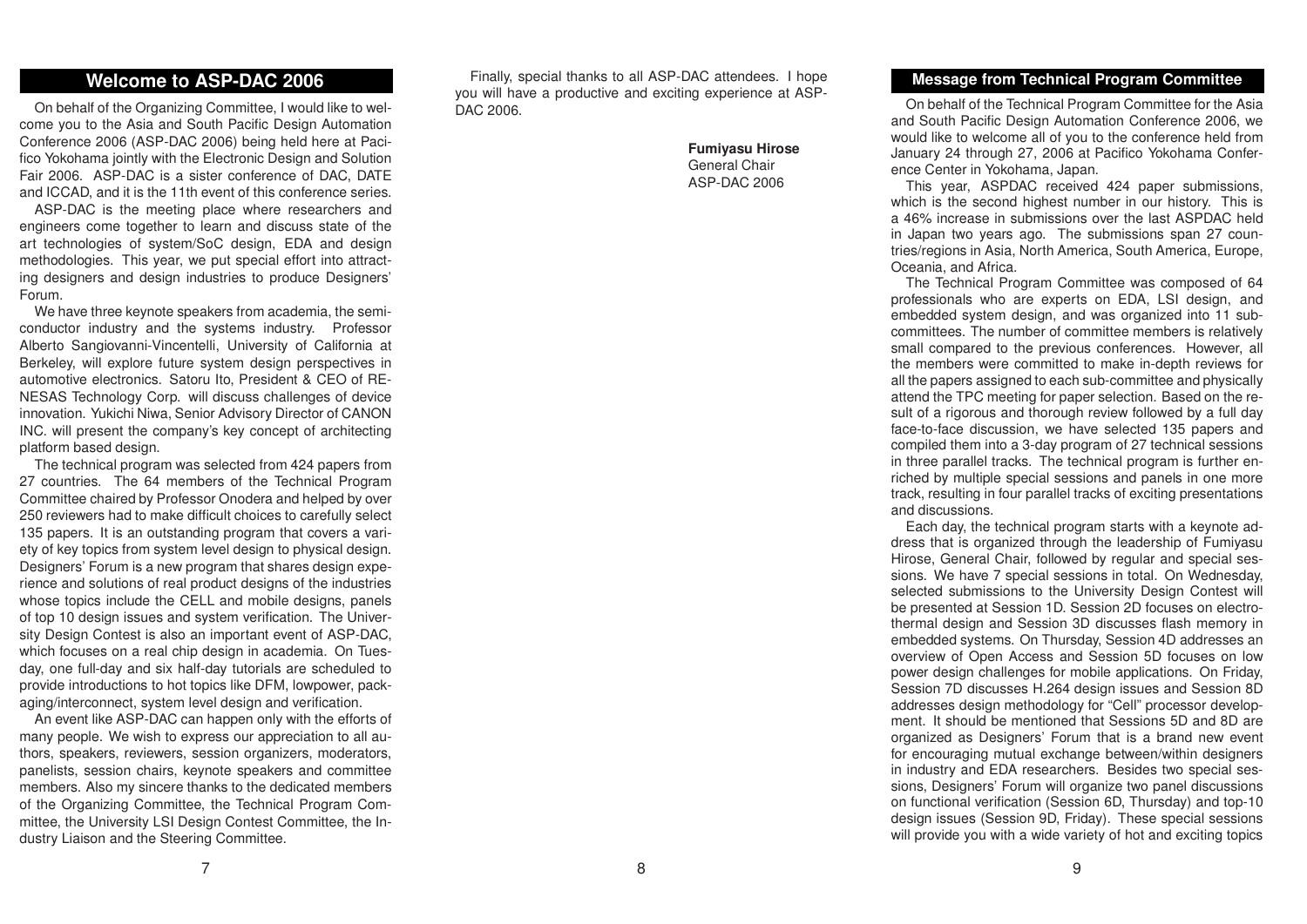from system level down to physical level, and from industrial design issues to theoretical fundamentals.

On behalf of the Technical Program Committee, we would like to thank all people involved in the 2006 event. In particular, we would like to thank the members of the Organizing and Technical Program Committees, the members of Industry Liaison, special session organizers, and everyone at JESA for conference management. Also, we would like to express our sincere thanks to all the authors who submitted papers with valuable results, since their contributions form the basis of our technical excellence.

We would be more than happy if you could attend the conference and find something new in the directions of EDA and technologies during ASP-DAC 2006.

**Hidetoshi Onodera**ASP-DAC 2006 Technical Program Chair **Yusuke Matsunaga** ASP-DAC 2006 Technical Program Vice Chair

# **Sponsorship**

# **Sponsored by:**



IEEE Circuits and Systems Society http://www.ieee-cas.org



ACM/SIGDAhttp://www.sigda.org

neering Sciences Society) http://www.ieice.org

http://www.jeita.or.jp

EiC



IPSJ SIGSLDM (Information Processing Society of Japan - SIG System LSI Design Methodology) http://www.ipsj.or.jp

IEICE ESS (Institute of Electronics, Information and Communication Engineers - Engi-

# **Supported** by:



**CAT** 

STARC (Semiconductor Technology Academic Research Center) http://www.starc.jp

JEITA (Japan Electronics and Information

SCAT (Support Center for Advanced Telecommunications Technology Research, Foundation) http://www.scat.or.jp/english/

# **In Cooperation with:**



JNTO (Japan National Tourist Organization) http://www.jnto.go.jp/eng/

City of Yokohama http://www.city.yokohama.jp/en/

# **Organizing Committee**

# **General Chair**

# **Fumiyasu Hirose**

Cadence Design Systems, Japan 3-17-6 Shin-Yokohama, Kohoku, Yokohama, Kanagawa, 222-0033 Japan hirose@cadence.com

# **Secretaries**

**Atsushi Takahashi**Tokyo Institute of Technology Osaka University atsushi@lab.ss.titech.ac.jp

**Yoshinori Takeuchi**

takeuchi@ist.osaka-u.ac.jp

**Assistanct Secretary Asako Kaneko**

Cadence Design Systems, Japan asako@cadence.com

**Past ChairMasaharu Imai**Osaka University

**SC ChairHiroto Yasuura** Kyusyu University

**SC Vice Chair Takeshi Yoshimura**Waseda University

**Technical Program Chair Hidetoshi Onodera**

Kyoto University

**Technical Program Vice Chair**

**Yusuke Matsunaga** Kyushu University

**TPC Secretary Masanori Hashimoto**Osaka University

**Design Contest Co-Chairs Kazutoshi Kobayashi** Kyoto University

# **Takahiko Arakawa**

RENESAS Technology Corp.

**Designers' Forum Chair Makoto Ikeda**

University of Tokyo

**Tutorial Co-ChairsKazutoshi Wakabayashi** NEC Corporation

**Chung-Kuan Cheng** University of California, San Diego

**Tutorial Vice Chair Hiroyuki Higuchi** FUJITSU LABORATORIES LTD.

**Finance Co-ChairsNaoya Tohyama** System Fabrication Technologies, Inc

**Shinji Kimura** Waseda University

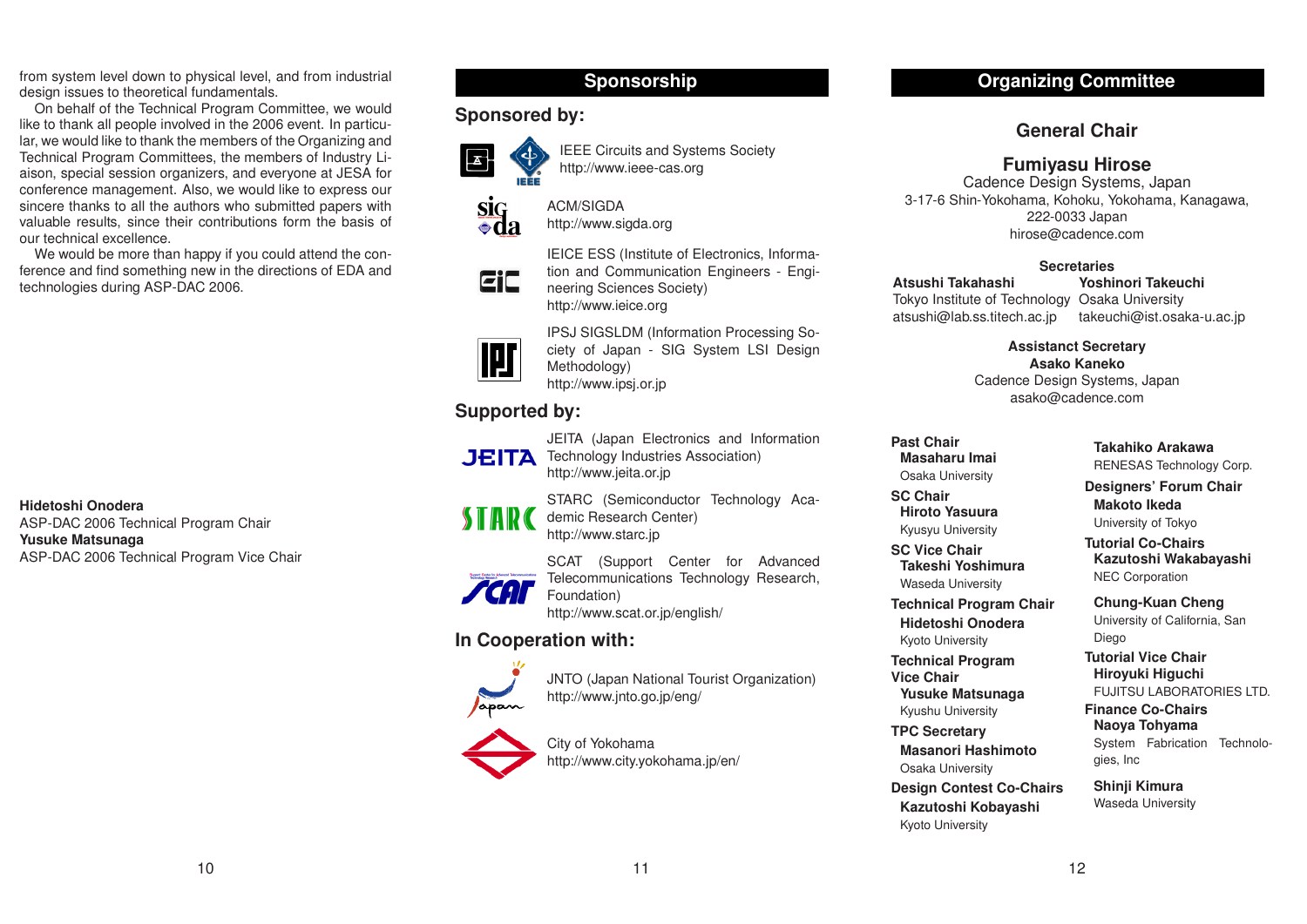**Publicity Chair Masahiro Fukui**Ritsumeikan University

**Publication ChairNozomu Togawa** Waseda University **Web Publicity**

**Bakhtiar Affendi**Tokyo Institute of Technology **Industry Liaison Chair Haruyuki Tago** TOSHIBA CORPORATION**EDSF ChairMitsuru Nadaoka**Oki Electric Industry Co., Ltd. **ASP-DAC Japan Council Rep. Tokinori Kozawa**

**Kenji Yoshida** Cadence Design Systems, Japan

**ASP-DAC Rep. at DAC Yusuke Matsunaga** Kyushu University

**ASP-DAC Rep. at DATE Masaharu Imai**Osaka University **ASP-DAC Rep. at ICCAD Kazutoshi Wakabayashi** NEC Corporation **IEICE/CAS Rep. Takao Nishitani**Kochi University of Technology **IEICE/ICD Rep. Masao Nakaya** RENESAS Technology Corp. **IEICE/VLD Rep. Shinji Kimura** Waseda University **IPSJ/SLDM Rep. Takashi Kambe**Kinki University **JEITA/EDA TC Rep. Yoshio Okamura**RENESAS Technology Corp. **IWCM** Rep. **Shigetaka Kumashiro** STARC

**SecretariatsJiro Irie**Japan Electronics Show Association

**Yoshinori Ishizaki**Japan Electronics Show Association

**Mieko Mori**Japan Electronics Show Association

**Fumiaki Yoshinaga** Japan Electronics Show Association

**Kayoko Oda** Japan Electronics Show Association

# **Technical Program Committe**

**Chair**

**Hidetoshi Onodera**Kyoto University onodera@i.kyoto-u.ac.jp

# **Vice Chair**

**Yusuke Matsunaga** Kyushu University matsunaga@c.csce.kyushu-u.ac.jp

### **Secretary**

**Masanori Hashimoto**Osaka University hasimoto@ist.osaka-u.ac.jp

### **ASP-DAC 2006 SECRETARIAT**

c/o Japan Electronics Show Association Sumitomo Shibadaimon Bldg. 2-gokan, 5F 1-12-16 Shibadaimon, Minato-ku, Tokyo 105-0012 Japan Tel: +81-3-5402-7601 Fax: +81-3-5402-7605 E-mail: aspdac2006@aspdac.com

Visit Our Web site

**www.aspdac.com**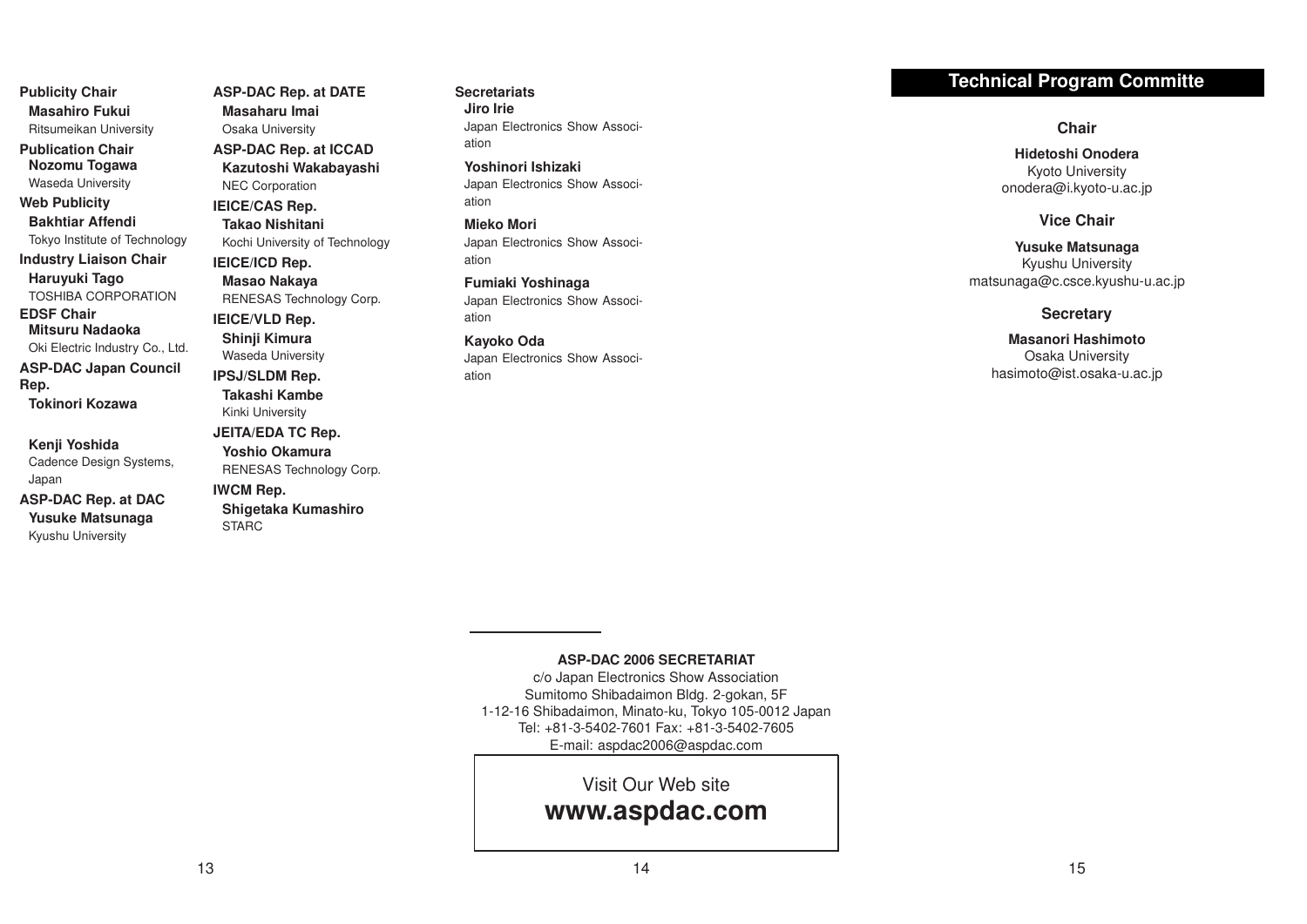# **TPC Subcommittees**

(<sup>∗</sup> indicates the subcommitte chair.)

# **[1] System Level Design Methodology**

<sup>∗</sup>**Youn-Long Lin** National Tsing Hua University Fujitsu Lab. **Soonhoi Ha**Seoul National University **Ahmed Jerraya** TIMA

**Tsuneo NakataYoshinori Takeuchi**Osaka University

# **[2] Embedded and Real-Time Systems**

<sup>∗</sup>**Hiroyuki Tomiyama** Nagoya University **Pai Chou**University of California, Irvine **Sungjoo Yoo Tei-Wei Kuo**National Taiwan University **Sri Parameswaran**

University of New South **Wales** Samsung

# **[3] Behavioral/Logic Synthesis and Optimization**

<sup>∗</sup>**Kiyoung Choi** Seoul National University **Shih-Chieh Chang** National Tsing Hua University AIST Nara **Shinji Kimura** Waseda University **Diana Marculescu**

Carnegie Mellon University **Shigeru Yamashita**

**[4] Validation and Verification for Behavioral/Logic Design**

<sup>∗</sup>**Kiyoharu Hamaguchi** Osaka University **Jin-Young Choi** Korea University **Shin'ichi Minato**Hokkaido University

**Karem Sakallah**University of Michigan

**Farn Wang** National Taiwan University

# **[5] Physical Design (Routing)**

**[6] Physical Design (Placement)**

<sup>∗</sup>**Martin D. F. Wong** Champaign **Tong Jing** Tsinghua University **Youichi Shiraishi**Gunma University

<sup>∗</sup>**Shin'ichi Wakabayashi** Hiroshima City University **Yao-Wen Chang**

National Taiwan University

University of California, Los

**and Optimization** <sup>∗</sup>**Sachin Sapatnekar** University of Minnesota **Shabbir Batterywala** Synopsys (India) **Jin-Jia Liou**

**Jason Cong**

**Angeles** 

### University of Illinois, Urbana Tokyo Institute of Technology **Atsushi TakahashiTing-Chi Wang** National Tsing Hua University

**Shigetoshi Nakatake** University of Kitakyushu **Evangeline F. Y. Young** Chinese University of Hong

Kong

**[7] Timing, Power, Signal/Power Integrity Analysis**

ogy **Masaki Hashizume**Tokushima University **Sungho Kang**

Yonsei University

<sup>∗</sup>**Seiji Kajihara**

**[9] Test and Design for Testability**

Kyushu Institute of Technol-China Academy of Sciences **XiaoWei LiPrab Varma**Veritable

# **[10] Analog, RF and Mixed Signal Design and CAD**

<sup>∗</sup>**Makoto Nagata** Kobe University **Seijiro Moriyama** PDF Solutions**Hong-June Park** POSTECH

**Jaijeet Roychowdhury** University of Minnesota **Chau-Chin Su**National Chao-Tung University

# **[11] Leading Edge Design Methodology for SOCs and SIPs**

<sup>∗</sup>**Hideharu Amano**Keio University **Ing-Jer Huang** National Sun-Yat-Sen University **Satoshi Matsushita**NEC

**Borivoje Nikolic** University of California, Berkeley **In-Cheol Park** KAIST**Yulu Yang** Nankai University

**Weiping Shi** Texas A&M University **Youngsoo Shin** KAIST**Sheldon Tan** University of California, Riverside**Ryuichi Yamaguchi Matsushita** 

# **[8] Interconnect, Device and Circuit Modeling and Simulation**

<sup>∗</sup>**Hideki Asai**Shizuoka University **Arun Chandrasekhar** Intel (India) **Charlie Chung-Ping Chen** National Taiwan University **Eli Chiprout** Intel

National Taiwan University

**Takashi Sato**Renesas

> **Yungseon Eo** Hanyang University **Hiroo Masuda** STARC**Jae-Kyung Wee** Soongsil University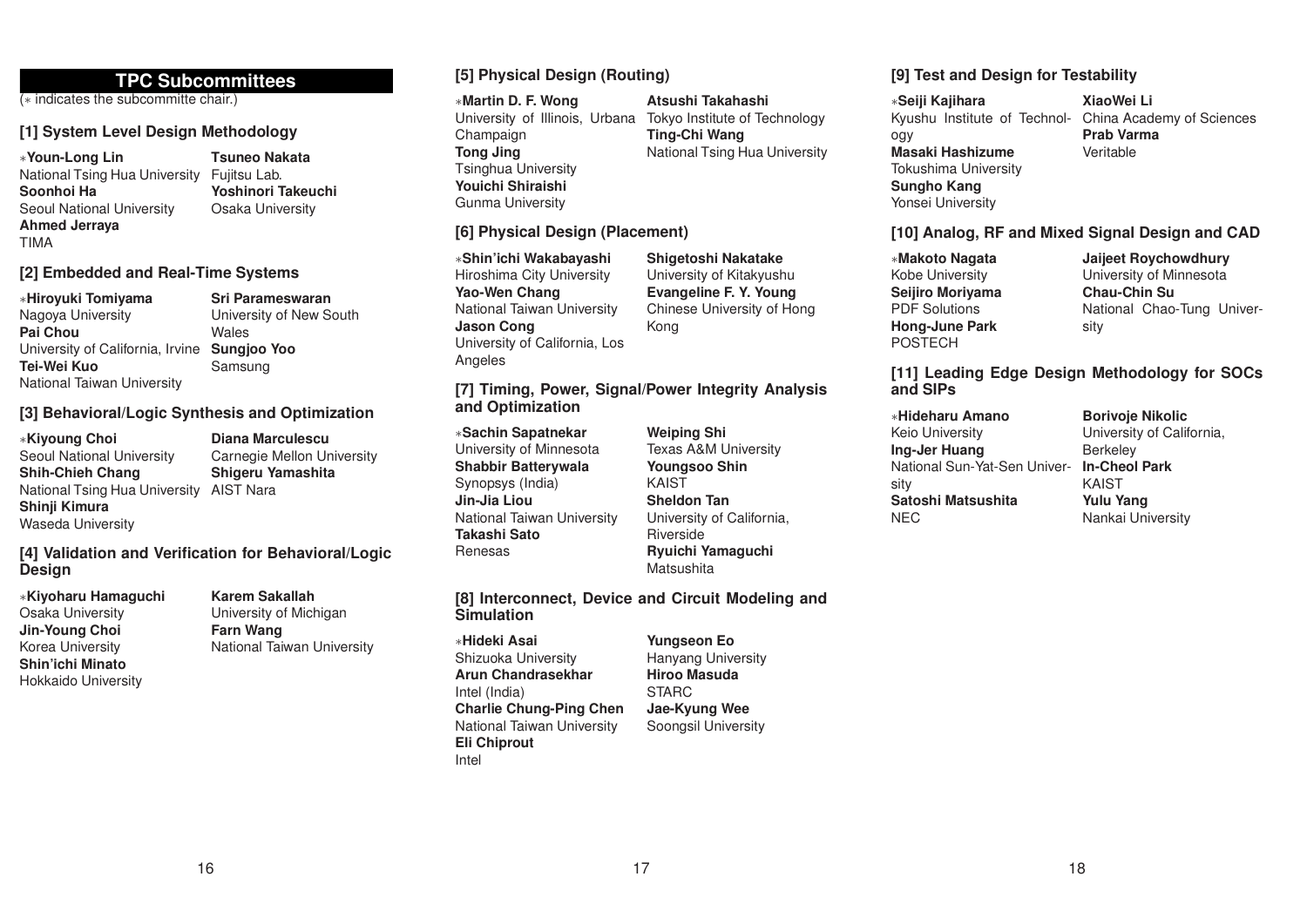# **University LSI Design Contest Committee**

# **Co-Chairs**

**Kazutoshi Kobayashi** Kyoto University kobayasi@kuee.kyoto-u.ac.jp

**Chih-Wei Liu**

National Chiao Tung Univer-University of Tokyo sity

# **Hideo Ohwada**

LTD.**Takao Onoye** Osaka University

# **Mengtian Rong**

Shanghai Jiao Tong University **Hao San**Gunma University

**Takahiko Arakawa**RENESAS Technology Corp. arakawa.takahiko@renesas.com

FUJITSU LABORATORIES Science and Technology **Makoto Takamiya Chi-ying Tsui** The Hong Kong University of **Tomohisa Wada**University of the Ryukyus **Hideki Yamauchi** SANYO Electric Co., Ltd. **Xiaooyang Zeng** Fudan University

# **Industry Liaison**

**Chair**

**Haruyuki Tago** TOSHIBA CORPORATIONharuyuki.tago@toshiba.co.jp

20

**Design Yoshiaki Hagihara** Sony Corporation

**Sunao Torii**NEC Corporation

**Kunio Uchiyama** Hitachi, Ltd.

**Shigeru Watari** Matsushita Electric Industrial Co., Ltd.

**Takeshi Yamamura**FUJITSU LABORATORIES LTD.

**JEITAYoshitada Fujinami** NEC Electronics Corporation

**Shigemi Saito** Sony Corporation

**EDAHiromitsu Fujii** Nihon Synopsys Co.,Ltd.

**Fumiyasu Hirose** Cadence Design Systems, Japan

**Satoshi Kojima** Mentor Graphics Japan Co.,Ltd.

# **Steering Committee**

**Chair**

# **Hiroto Yasuura**

Kyusyu University yasuura@c.csce.kyushu-u.ac.jp

### **Vice ChairTakeshi Yoshimura**Waseda University t-yoshimura@waseda.jp

### **Secretaries**

**Toshihiro Hattori**

**PAST ChairTatsuo Ohtsuki** Waseda University

**TingAo Tang** Fudan University

**Nikil Dutt**

NEC Corporation **JEITA Representative Yoshio Okamura**RENESAS Technology Corp.

**EDSF ChairMitsuru Nadaoka**Oki Electric Industry Co., Ltd. **IEICE TGCAS ChairTakao Nishitani** Kochi University of Technology

RENESAS Technology Corp. hattori.toshihiro@renesas.com

**ASP-DAC 2006 General ChairFumiyasu Hirose** Cadence Design Systems, Japan **ASP-DAC 2005 General Chair**

**ACM SIGDA Representative**

University of California at Irvine **IEEE CAS Representative Georges Gielen** The Katholieke Universiteit Leuven **DAC Representative Steven P. Levitan** University of Pittsburgh **DATE Representative Georges Gielen** The Katholieke Universiteit Leuven**ICCAD Representative Kazutoshi Wakabayashi**

**Kazutoshi Wakabayashi** NEC Corporation

wakaba@bl.jp.nec.com

### **IEICE TGVLD Chair Shinji Kimura** Waseda University

**IEICE TGICD ChairMasao Nakaya** RENESAS Technology Corp.

**IPSJ SIG SLDM ChairTakashi Kambe**Kinki University

**STARC Representative Takeshi Imamura**

Semiconductor Technology Academic Research Center

**JIEP Representative Yoichi Shiraishi** Gunma University

### **International Members**

**Sunil D. Sherlekar**Tata Consultancy Services **Richard M M Chen**

City University of Hong Kong **Sri Parameswaran**

The University of New South Wales

**Xian-Long Hong** Tsinghua University, Beijing

**Chong-Min Kyung** Korea Advanced Institute of Science and**Technology** 

**Youn-Long Steve Lin** Tsing Hua University, Hsin-Chu

**Alexander Stempkovsky** Russin Academy of Sciences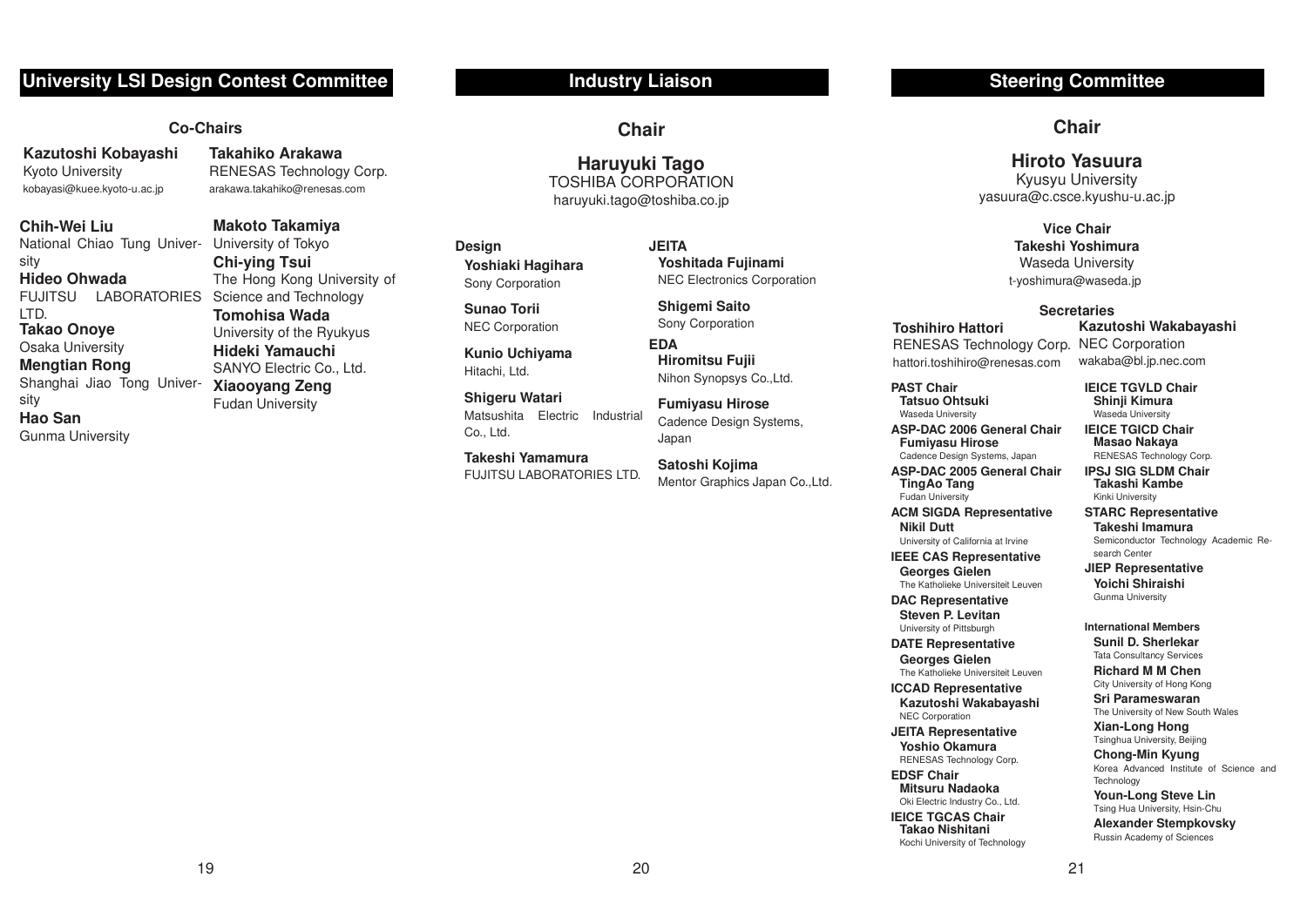# **Qianling Zhang**

Fudan University

### **Advisory Members**

**Masaharu Imai**Osaka University **Basant R. Chawla**Genentech**Hideo Fujiwara** Nara Institute of Science and Technology **Satoshi Goto** Waseda University **Fumiyasu Hirose** Cadence Design Systems, Japan **Takashi Kambe**Kinki University **Hiroaki Kunieda**Tokyo Institute of Technology **Hidetoshi Onodera**Kyoto University **Isao Shirakawa**Professor Emeritus of Osaka University **Kenji Yoshida** Cadence Design Systems, Japan **Tokinori Kozawa**

# **University LSI Design Contest**

The University LSI Design Contest was conceived as <sup>a</sup> unique program of ASP-DAC Conference. The purpose of the Contest is to encourage education and research in LSI design, and its realization on chips at universities, and other educational organizations by providing opportunities to present and discuss innovative and stateof-the-art designs at the conference. Application areas and types of circuits include (1) Analog and Mixed-Signal Circuits, (2) Digital Signal processing, (3) Microprocessors, and (4) Custom Application Specific Circuits. Methods or technology used for implementation include (a) Full Custom and Cell-Based LSIs, (b) Gate Arrays, and (c) Field Programmable Devices, including FPGA/PLDs.

This year, nineteen selected designs from seven countries/areas will be disclosed in Session 1D with a short presentations followed by live discussions in front of posters with light meals. Submitted designs were reviewed by the members of the University Design Contest Committee based on the following criteria: Reliability of design and implementation, Quality of implementation, Performance of the design, Novelty, and Additional special features. In the selection process, emphasis was placed more on reliability, quality, and performance. As a result, the nineteen designs were selected. Also, we have instituted one outstanding design award and two special feature awards.

It is with great pleasure that we acknowledge the contributions to the Design Contest, and it is our earnest belief that it will promote and enhance research and education in LSI design in academic organizations. It is also our hope that many people not only in academia but in industry will attend the contest and enjoy the stimulating discussions.

### **Date, Time and Locations:**

**Oral Presentation** 10:15-12:20, January 25, 2006, Room 416+417**Poster Presentation** 12:20-13:30, January 25, 2006, Room 418 (Food will be served.)

University LSI Design Contest Committee

Co-Chair **Kazutoshi Kobayashi** Kyoto University

Co-Chair **Takahiko Arakawa** RENESAS Technology Corp.

# **Designers' Forum**

This brandnew event, Designers' Formum, is conceived as <sup>a</sup> unique program for ASP-DAC to encourage mutual exchange both between and within designers in industry, researchers in the area of EDAs, and EDA developers. Here, designs will be presented focusing on design styles, design issues, and ways to tackle design issues. Panel discussions will also be held for the latest design issues.

This year, we will have 2 special sessions in ASP-DAC 2006 as follows. 4 presentations related to low power designs, power models, and power estimation frameworks for the real SoC designs will be given by Toshiba, Fujitsu, Hitachi and Renesas, and Samsung in session 5D, "Low Power Design." In session 8D, "Cell processor", 4 presentations will be given fucusing on simulations, tests, verifications, power estimation, and design methodology of Cell; and PLL design employed in the Cell processor.

In addition to the special sessions, we will have 2 panel discussions. Session 6D, "Functional Verification -now and future-" will be modareted by Dr. Y. Masubuchi of Toshiba, who has been deeply engaged in the architecture design and verifications of the Cell processor. Three panelists are LSI designers, working for functional verifications in LSI design, and one panelist is from an EDA vendor, developing functional verification tools. Session 9D, "Top 10 design issues seen by LSI designers versus EDA developers", on the other hand, will be moderated by Dr. Y. Hagihara of Sony. Three panelists are managers of SoC and system designs, will focus on the top 10 design issues seen by LSI designers; and 3 panelists are techology officers from 3 major EDA vendors, and they will focus on top 10 design issues seen by EDA developers. Discussions will be led toward the perspectives of the future SoC design issues, comparing with the two top 10 issues seen by both LSI designers and EDA developers.

This Designers' Forum is planned by the Industry Laison Members of ASP-DAC2006. It is with great pleasure that we acknowledge the contributions to the Designers' Forum, and it is our earnest belief that this forum will promote mutual exchange of designers and EDA researchers and developers, toward nano-meter SoC design issues.

> Industry Liaison Chair **Haruyuki Tago** TOSHIBA CORPORATION

Designers' Forum Chair **Makoto Ikeda**University of Tokyo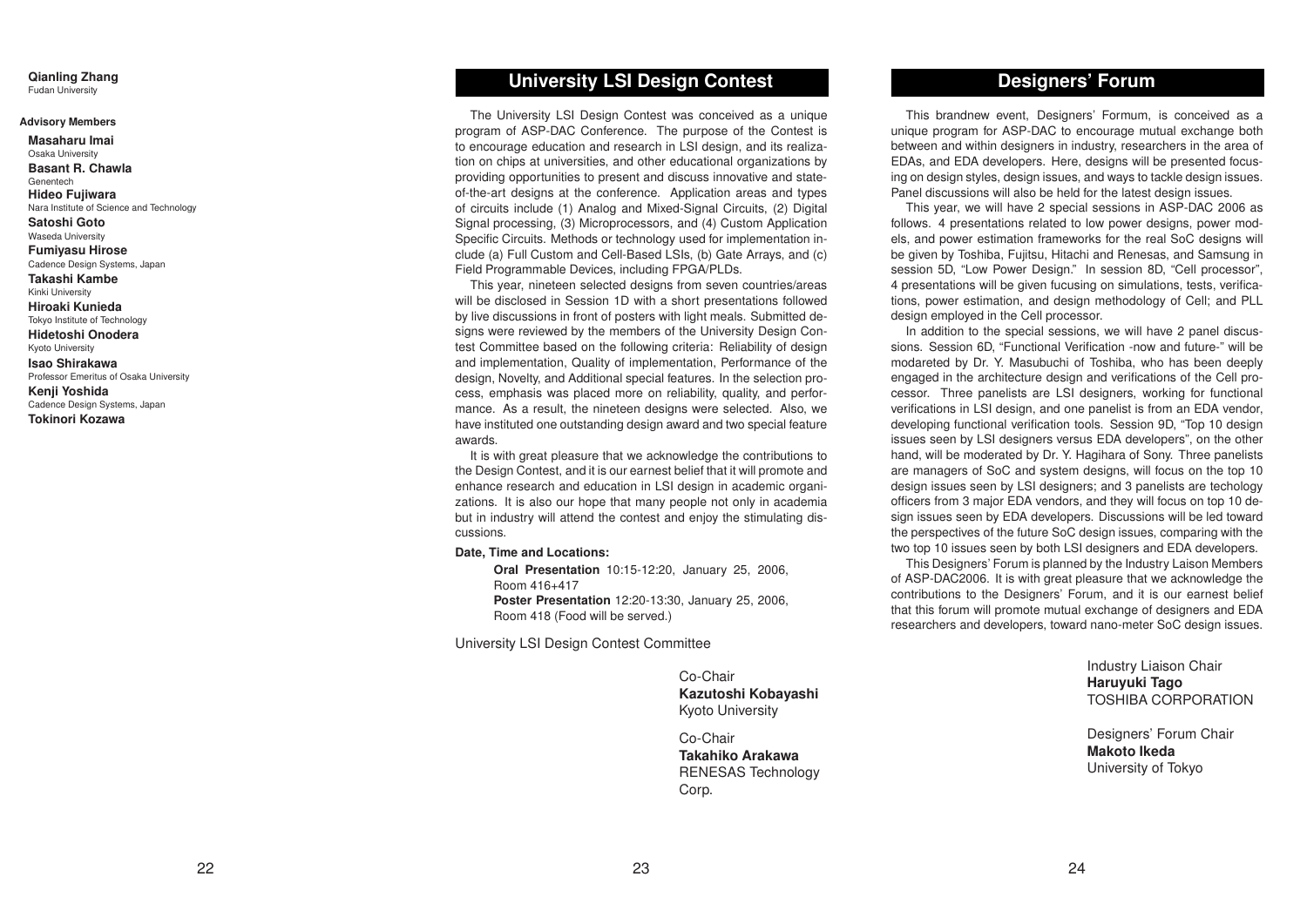# **Ph.D. Forum at ASP-DAC 2006**

This year for the second time ASP-DAC is holding <sup>a</sup> poster session for Ph.D. students to present their research work. The forum provides a great opportunity for students to get feedback and have discussion with people from academia and industry.

**Date and Time:** 12:20-13:30, January 26, 2006

**Location:** Room 418 (Food will be served.)

We would like to thank the following persons that evaluated the submissions,

- *•* Ali Afzali-Kusha, Tehran University, Iran
- *•* Supratik Chakraborty, Indian Institute of Technology Bombay, India
- *•* Naehyuk Chang, Seoul National University, South Korea
- *•* Sheqin Dong, Tsinghua University, China
- *•* Toru Ishihara, Kyushu University, Japan
- *•* Philip Leong, Imperial College, England
- *•* Hiroshi Saito, University of Aizu, Japan
- *•* Toshiyuki Shibuya, Fujitsu, Japan
- *•* Omid Shoaei, University of Tehran, Iran
- *•* Makoto Sugihara, Institute of Systems and Information Technologies, Japan

We would also like to thank SpringSoft Foundation for providing travel grants for students from Taiwan, the Engineering Sciences Society of the Institute of Electronics, Information and Communication Engineers, and ASP-DAC for providing travel grants for other students and sponsoring the event.

Special thanks to Dr. Fumiyasu Hirose, Professor Youn-Long Steve Lin, Professor Hidetoshi Onodera, Dr. Atsushi Takahashi, and Professor Hiroto Yasuura for supporting and contributing to the Ph.D. Forum.

> **Organizer Farzan Fallah** Fujitsu Labs. of America

# **ASP-DAC 2006 Best Papers**

### **Best Paper Candidates**

1B-1 **Constraint-Driven Bus Matrix Synthesis for MP-SoC**

*Sudeep Pasricha, Nikil Dutt (Univ. of California, Irvine, United States), Mohamed Ben-Romdhane (Conexant, United States)*

3C-1 **Post-Routing Redundant Via Insertion for Yield/Reliability Improvement**

*Kuang-Yao Lee, Ting-Chi Wang (National Tsing Hua Univ., Taiwan)*

7B-1 **Equivalent Circuit Modeling of Guard Ring Structures for Evaluation of Substrate Crosstalk Isolation**

*Daisuke Kosaka, Makoto Nagata (Kobe Univ., Japan)*

- 7C-2 **Speed Binning Aware Design Methodology to Improve Profit under Parameter Variations** *Animesh Datta (Purdue Univ., United States), Swarup Bhunia (Case Western Reserve Univ., United States), Jung Hwan Choi, Saibal Mukhopadhyay, Kaushik Roy (Purdue Univ., United States)*
- 8A-1 **Fast Substrate Noise-Aware Floorplanning with Preference Directed Graph for Mixed-Signal SOCs** *Minsik Cho, Hongjoong Shin, David Z. Pan (Univ. of Texas, Austin, United States)*
- 8B-1 **Finding Optimal L1 Cache Configuration for Embedded Systems**

*Andhi Janapsatya, Aleksandar Ignjatovic, Sri Parameswaran (Univ. of New South Wales, Australia)*

9A-1 **TAPHS: Thermal-Aware Unified Physical-Level and High-Level Synthesis**

> *Zhenyu (Peter) Gu (Northwestern Univ., United States), Yonghong Yang (Queen's Univ., Canada), Jia Wang, Robert P. Dick (Northwestern Univ., United States), Li Shang (Queen's Univ., Canada)*

9C-3 **Statistical Leakage Minimization through Joint Selection of Gate Sizes, Gate Lengths and Threshold Voltage**

*Sarvesh Bhardwaj, Yu Cao, Sarma Vrudhula (Arizona State Univ., United States)*

### **Best Paper Award**

1B-1 **Constraint-Driven Bus Matrix Synthesis for MP-SoC**

*Sudeep Pasricha, Nikil Dutt (Univ. of California, Irvine, United States), Mohamed Ben-Romdhane (Conexant, United States)*

3C-1 **Post-Routing Redundant Via Insertion for Yield/Reliability Improvement**

*Kuang-Yao Lee, Ting-Chi Wang (National Tsing Hua Univ., Taiwan)*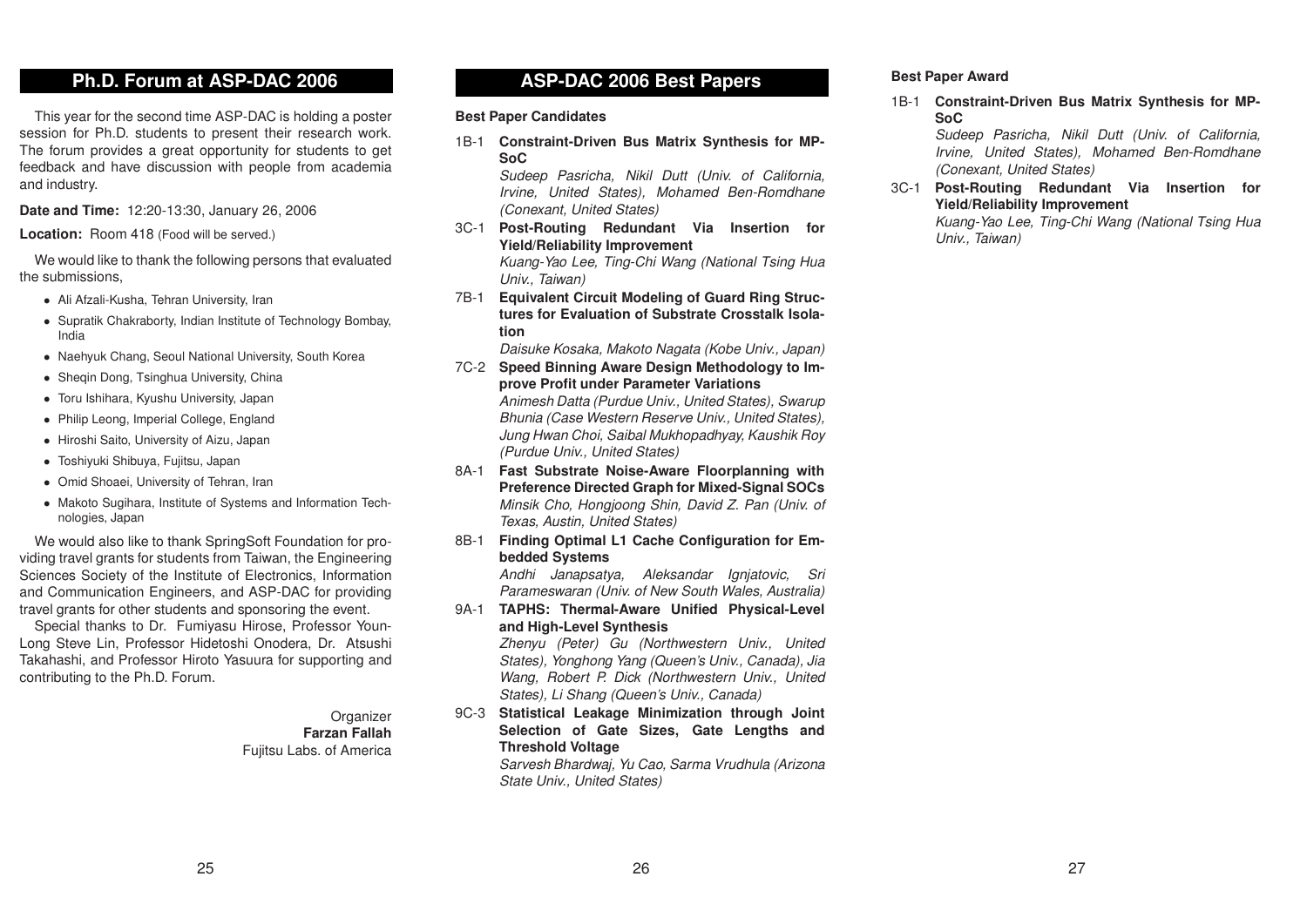# **ASP-DAC 2006 Design Contest Award**

### **Outstanding Design Award**

1D-15 **A 52mW 1200MIPS Compact DSP for Multi-Core Media SoC**

> *Shih-Hao Ou, Tay-Jyi Lin, Chao-Wei Huang, Yu-Ting Kuo, Chie-Min Chao, Chih-Wei Liu (National Chiao Tung Univ., Taiwan), Chein-Wei Jen (STC, ITRI, Taiwan)*

### **Special Feature Award**

- 1D-1 **A Low Dynamic Power and Low Leakage Power 90-nm CMOS Square-Root Circuit** *Tadayoshi Enomoto, Nobuaki Kobayashi (Chuo Univ., Japan)*
- 1D-8 **Adaptively-Biased Capacitor-Less CMOS Low Dropout Regulator with Direct Current Feedback** *Yat-Hei Lam, Wing-Hung Ki, Chi-Ying Tsui (Hong Kong Univ. of Science and Tech., Hong Kong)*

# **Invitation to ASP-DAC 2007**

On behalf of the Organizing Committee, it is my great pleasure and honor to invite all of you to ASP-DAC 2007, which is the 12th event of this conference series. The conference will be held from January 23 to 26, 2007 at Pacifico Yokohama, Japan. The conference site is the same as this year.

Technical Program Chair of this conference is Professor Yusuke Matsunaga from Kyushu University, Japan. Technical Program Vice Chair is Professor Kiyoung Choi from Seoul National University, Korea. Under their strong leadership, internationally organized Program Committee will structure ASP-DAC as <sup>a</sup> high-quality conference that emphasizes original contributions that open up new vistas in the field with significant theoretical and practical impact.

The conference will include <sup>a</sup> technical program, keynote talks, tutorials, and special sessions highlighting the latest issues and development in IC design technology and automation. I would like to invite you to actively participate in ASP-DAC by submitting cutting edge research results for publication, by proposing interesting topics for tutorials and special sessions, or simply by dropping by in January to enjoy <sup>a</sup> lively ASP-DAC event.

> **Hidetoshi Onodera**General Chair ASP-DAC 2007

# **Keynote Addresses**

**Keynote Address I Wednesday, January 25, 9:00-10:00, Small Auditorium, 5F**

**"Automotive Electronics: Steady Growth for Years to Come!" Alberto Sangiovanni-Vincentelli**

The Edgar L. and Harold H. Buttner Chair of Electrical Engineering and Computer Science, University of California, Berkeley, and Chief Technology Advisor, Member of the Board and Co-founder, Cadence Design Systems, United States



The world of electronics is witnessing <sup>a</sup> revolution in the way products are conceived, designed and implemented. The ever growing importance of the web, the advent of microprocessors of great computational power, the explosion of wireless communication, the development of new generations of integrated sensors and actuators are changing the world in which we live and work. The new key words are:

- *•* Disappearing electronics, i.e., electronics has to be invisible to the user, it has to help unobtrusively.
- *•* Pervasive computing, i.e., electronics is everywhere, all common use objects will have an electronic dimension.
- *•* Ambient intelligence, i.e., the environment will react to us with the use of electronic components. They will recognize who we are and what we like.
- *•* Wearable computing, i.e., the new devices will be worn as <sup>a</sup> watch or <sup>a</sup> hat. They will become part of our clothes. Some of these devices will be tags that will contain all important information about us.
- *•* Know more, carry less, i.e., the environment will know more about us so that we will not need to carry all the paraphernalia of keys, credit cards, personal I.D.s, access cards, access codes.

The car as <sup>a</sup> self-contained microcosm is experiencing <sup>a</sup> similar revolution: all the key words listed above are going to have <sup>a</sup> great impact on the automotive world. We need to rethink what <sup>a</sup> car really is and the role of electronics in it. Electronics is now essential to control the movements of <sup>a</sup> car, of the chemical and electrical processes taking place in it, to entertain the passengers, to establish connectivity with the rest of the world, to ensure safety. What will an automobile manufacturer's core competence become in the next few years? Will electronics be the essential element in car manufacturing and design? The challenges and opportunities are related to

- *•* how to integrate the mechanical and the electronics worlds, i.e., how to make mechatronics <sup>a</sup> reality in the automotive world,
- *•* how to integrate the different motion control and power-train control functions so that important synergies can be exploited,
- how to combine entertainment, communication and navigation subsystems,
- how to couple the world of electronics where the life time of a product is around 2 years and shrinking, with the automotive world, where the product life time is 10 years and possibly growing,
- *•* how to develop new services based on electronics technology,
- *•* how to exploit communication among cars and between cars and infrastructure such as Global Positioning Systems and cellular networks,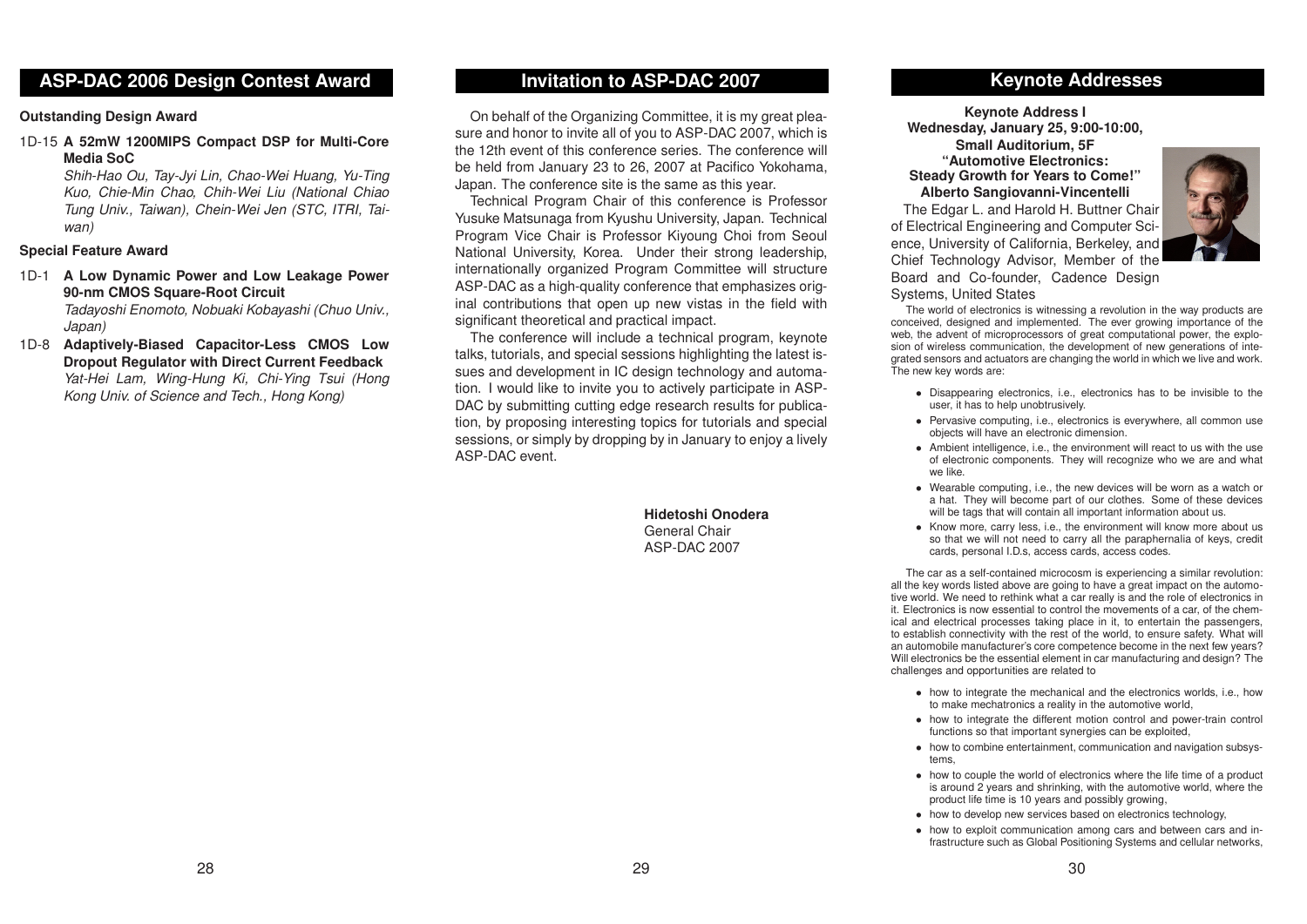*•* how are the markets evolving (for example, what will be the size of the after-market sales for automotive electronics, if any?).

We will pose these questions while reviewing some of the most important technology and product developments of the past few years. We will also present new trends on how the design of electronics of the car should be carried out. We will finally analyze the dynamics of the automotive electronics industry that is bound to produce <sup>a</sup> major shake-up in the structure of the design chain with particular emphasis on the AUTOSAR consortium.

**Keynote Address II Thursday, January 26, 9:00-10:00, Small Auditorium, 5F "Challenging Device Innovation" Satoru Ito**President & CEORENESAS Technology Corp., Japan



The semiconductor industry has continuously transformed our way of life, through <sup>a</sup> number of underlying technology breakthroughs and innovations over the past years. There are currently two challenges that this industry faces: <sup>a</sup> limitation of miniaturization technology and <sup>a</sup> difficulty in maintaining an economy of scale. To cope with these challenges, there is <sup>a</sup> growing need to work closely with partners and customers who have business related to semiconductors, in addition to semiconductor manufacturers. Especially in the area of semiconductor design, we see <sup>a</sup> need to create <sup>a</sup> new EDA methodology that broadens the definition of traditional EDA and re-defines the connection among system designers, SoC designers and development tool designers. As we move closer to the realm driven by the convergence of applications and advancements in miniaturization technology, I'd like to discuss the associated technological challenges as well as economical challenges, and present to you our strategy to overcome these issues.

**Keynote Address III Friday, January 27, 9:00-10:00, Small Auditorium, 5F "Effective Platform-based Development for Large-scale Systems Design" Yukichi Niwa** Senior Advisory Director, Group Executive of Platform Technology Development Headquarters CANON INC., Japan



Platform-based development (PBD) aims to continuously add new value in both cases of incremental development and product planning based development. By adding new technology to previously existing technology and by storing the technologies as reusable assets, PBD enables high quality, low cost, and short turnaround time development. Furthermore, PBD allows targetoriented development where we can select and concentrate technology to eliminate unnecessary development.

In order to execute effective PBD, it is important to introduce the firm layer structuring of digital/analog technology so that individual professionals in independent layer can maximize their efficiency without any restraint. The act of layer structuring is nothing but the architectural design of the development methodology. Thus, it's no exaggeration to say that success in business profitability management directly depends on the presence of the good architect.

The important thing in the next stage is to optimize the design process by investing in computer resources. For example, it is necessary to thoroughly adapt simulation technology to the development of high quality imaging technology, embedded system (hardware/software) technology, or communication technology. The quantitative evaluation from the early design phase and the workflow based on the accumulated design know-how (IP, methodology) will accelerate technology innovation and strengthen the platform even further. Eventually, management can directly obtain absolute advantage of large-scale system design effectiveness.

# **Technical Program**

# **Wednesday, January 25, 8:30 - 9:00**

Wednesday, January 25, 8:30 - 9:00 Small Auditorium, 5F **Opening Session:**

# **Wednesday, January 25, 9:00 - 10:00**

Wednesday, January 25, 9:00 - 10:00 Small Auditorium, 5F **Keynote Address I :**

Chair(s): *Fumiyasu Hirose* – Cadence, Japan

**Automotive Electronics: Steady Growth for Years to Come!**

Alberto Sangiovanni-Vincentelli (The Edgar L. and Harold H. Buttner Chair of Electrical Engineering and Computer Science, Univ. of California, Berkeley, and Chief Technology Advisor, Member of the Board and Co-founder, Cadence Design Systems, United States)

# **Wednesday, January 25, 10:15 - 12:20**

Wednesday, January 25, 10:15 - 12:20 Room 411+412 **Session 1A: Formal Methods for Coverage and Scalable Verification**

Chair(s): *Kiyoharu Hamaguchi* – Osaka Univ., Japan *Valeria Bertacco* – Univ. of Michigan,

United States

**1A-1 Transition-Based Coverage Estimation for Symbolic Model Checking**

> Xingwen Xu, Shinji Kimura (Waseda Univ., Japan), Kazunari Horikawa, Takehiko Tsuchiya (Toshiba, Japan)

- **1A-2 Word Level Functional Coverage Computation** Bijan Alizadeh (Microelectronic Research and Development Center of Iran, Iran)
- **1A-3 Discovering the Input Assumptions in Specification Refinement Coverage**

Prasenjit Basu, Sayantan Das, Pallab Dasgupta, Partha P Chakrabarti (Indian Inst. of Tech. Kharagpur, India)

**1A-4 Refinement Strategies for Verification Methods Based on Datapath Abstraction**

> Zaher Semon Andraus, Mark Hammond Liffiton, Karem Ahmad Sakallah (Univ. of Michigan, Ann Arbor, United States)

32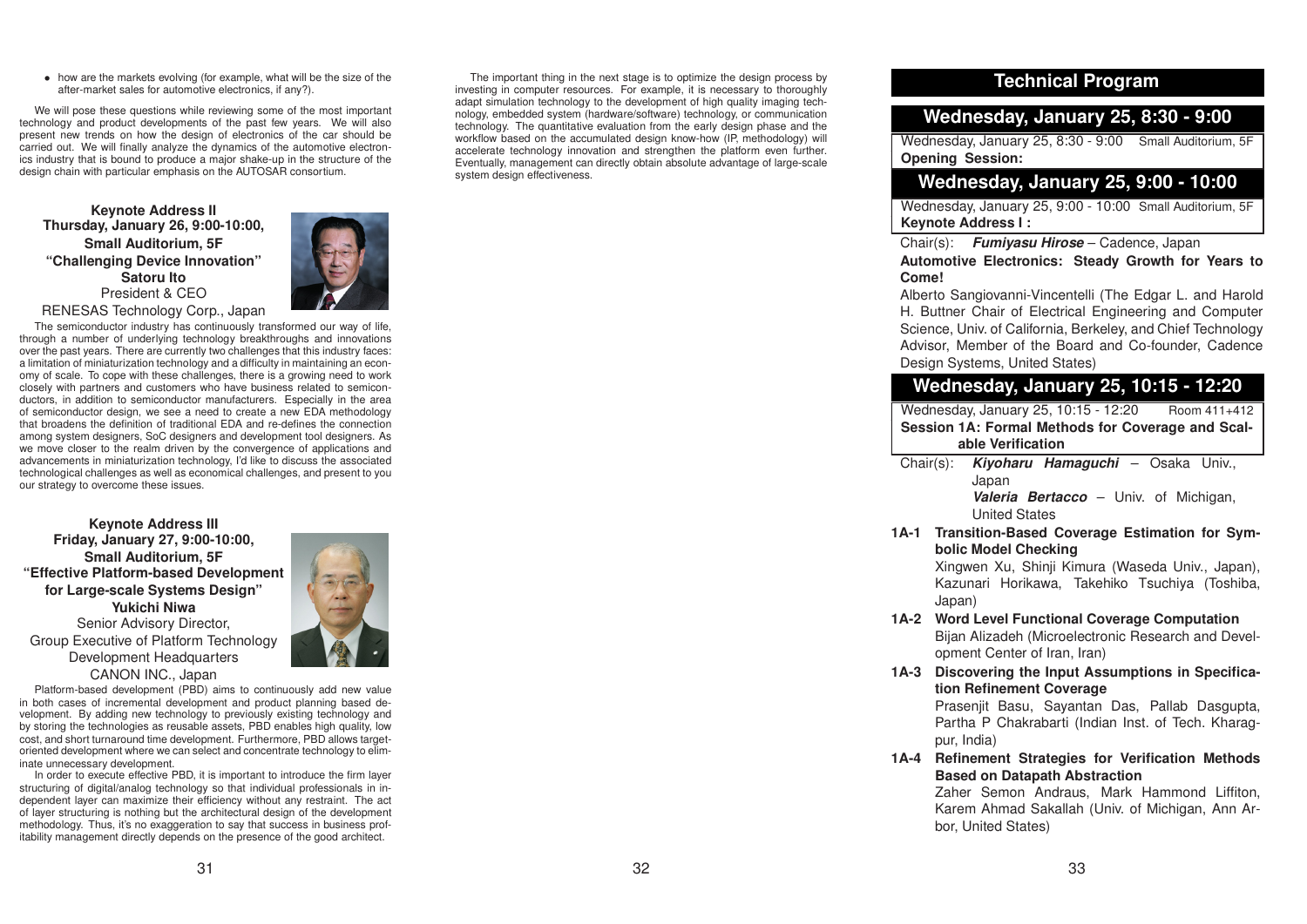**1A-5 Generation of Shorter Sequences for High Resolution Error Diagnosis Using Sequential SAT** Sung-Jui Pan, Kwang-Ting Cheng (Univ. of California, Santa Barbara, United States), John Moondanos, Ziyad Hanna (Intel Co., United States)

Wednesday, January 25, 10:15 - 12:20 Room 413 **Session 1B: Interconnect for High-End SoC**

- Chair(s): *Yoshinori Takeuchi* Osaka Univ., Japan *Juinn-Dar Huang* – National Chiao-Tung Univ., Taiwan
- **1B-1 Constraint-Driven Bus Matrix Synthesis for MP-SoC**

Sudeep Pasricha, Nikil Dutt (Univ. of California, Irvine, United States), Mohamed Ben-Romdhane (Conexant, United States)

- **1B-2 Improving Routing Efficiency for Network-on-Chip through Contention-Aware Input Selection** Dong Wu, Bashir M. Al-Hashimi, Marcus T. Schmitz (Univ. of Southampton, Great Britain)
- **1B-3 Physical Design Implementation of Segmented Buses to Reduce Communication Energy** Jin Guo, Antonis Papanikolaou, Pol Marchal, Francky Catthoor (IMEC, Belgium)
- **1B-4 Co-Synthesis of <sup>a</sup> Configurable SoC Platform based on <sup>a</sup> Network on Chip Architecture** Mário Pereira Véstias, Horácio Neto (INESC-ID, Portugal)
- **1B-5 Customized SIMD Unit Synthesis for System on Programmable Chip - A Foundation for HW/SW Partitioning with Vectorization** Muhammad Omer Cheema, Omar Hammami (EN-

STA Paris, France)

# Wednesday, January 25, 10:15 - 12:20 Room 414+415 **Session 1C: Timing Analysis and Optimization**

Chair(s): *Ryuichi Yamaguchi* – Matsushita, Japan *Atsushi Kurokawa* – STARC, Japan

**1C-1 Robust Analytical Gate Delay Modeling for Low Voltage Circuits**

Anand Ramalingam (Univ. of Texas, Austin, United States), Sreekumar V. Kodakara (Univ. of Minnesota, United States), Anirudh Devgan (Magma, United States), David Z. Pan (Univ. of Texas, Austin, United States)

**1C-2 CGTA: Current Gain-based Timing Analysis for Logic Cells**

Shahin Nazarian, Massoud Pedram (Univ. of Southern California, United States), Tao Lin, Emre Tuncer (Magma, United States)

- **1C-3 Efficient Static Timing Analysis Using <sup>a</sup> Unified Framework for False Paths and Multi-Cycle Paths** Shuo Zhou, Bo Yao, Hongyu Chen, Yi Zhu, Chung-Kuan Cheng (Univ. of California, San Diego, United States), Mike Hutton (Altera Corp., United States)
- **1C-4 Crosstalk Analysis using Reconvergence Correlation**

Sachin Shrivastava, Rajendra Pratap, Harindranath Parameswaran, Manuj Verma (Cadence Design Systems, India)

**1C-5 Process-Induced Skew Reduction in Nominal Zero-Skew Clock Trees**

Matthew R. Guthaus, Dennis Sylvester (Univ. of Michigan, United States), Richard B. Brown (Univ. of Utah, United States)

Wednesday, January 25, 10:15 - 12:20 Room 416+417 **Session 1D: University Design Contest**

Chair(s): *Kazutoshi Kobayashi* – Kyoto Univ., Japan

*Takahiko Arakawa* – Renesas, Japan

- **1D-1 A Low Dynamic Power and Low Leakage Power 90-nm CMOS Square-Root Circuit** Tadayoshi Enomoto, Nobuaki Kobayashi (Chuo Univ., Japan)
- **1D-2 A High-Throughput Low-Power Fully Parallel 1024-bit 1/2-Rate Low Density Parity Check Code Decoder in 3-Dimensional Integrated Circuits** Lili Zhou, Cherry Wakayama, Nuttorn Jangkrajarng, Bo Hu, Richard Shi (Univ. of Washington, United

States)

**1D-3 A 16-Bit, Low-Power Microsystem with Monolithic MEMS-LC Clocking**

Robert M. Senger, Eric D. Marsman, Michael S. Mc-Corquodale (Univ. of Michigan, United States), Richard B. Brown (Univ. of Utah, United States)

# **1D-4 Ultra-Low Voltage Power Management Circuit and Computation Methodology for Energy Harvesting Applications**

Chi-Ying Tsui, Hui Shao, Wing-Hung Ki, Feng Su (Hong Kong Univ. of Science and Tech., Hong Kong)

**1D-5 A 0.5-V Sigma-Delta Modulator Using Analog T-Switch Scheme for the Subthreshold Leakage Suppression**

Koichi Ishida, Atit Tamtrakarn, Takayasu Sakurai (Univ. of Tokyo, Japan)

**1D-6 An Implementation of <sup>a</sup> CMOS Down-Conversion Mixer for GSM1900 Receiver**

Fangqing Chu, Wei Li, Junyan Ren (Fudan Univ., China)

**1D-7 Integrated Direct Output Current Control Switching Converter using Symmetrically-Matched Self-Biased Current Sensors**

Yat-Hei Lam (Hong Kong Univ. of Science and Tech., Hong Kong), Suet-Chui Koon (National Semiconductor Co., Hong Kong), Wing-Hung Ki, Chi-Ying Tsui (Hong Kong Univ. of Science and Tech., Hong Kong)

- **1D-8 Adaptively-Biased Capacitor-Less CMOS Low Dropout Regulator with Direct Current Feedback** Yat-Hei Lam, Wing-Hung Ki, Chi-Ying Tsui (Hong Kong Univ. of Science and Tech., Hong Kong)
- **1D-9 A Built-in Power Supply Noise Probe for Digital LSIs**

Mitsuya Fukazawa, Koichiro Noguchi, Makoto Nagata, Kazuo Taki (Kobe Univ., Japan)

**1D-10 A 476-gate-count Dynamic Optically Reconfigurable Gate Array VLSI chip in <sup>a</sup> standard 0.35um CMOS Technology**

Minoru Watanabe, Fuminori Kobayashi (Kyushu Inst. of Tech., Japan)

**1D-11 Measurement Results of Within-Die Variations on<sup>a</sup> 90nm LUT Array for Speed and Yield Enhancement of Reconfigurable Devices**

Kazuya Katsuki, Manabu Kotani, Kazutoshi Kobayashi, Hidetoshi Onodera (Kyoto Univ., Japan)

**1D-12 High-Throughput Decoder for Low-Density Parity-Check Code**

Tatsuyuki Ishikawa, Kazunori Shimizu, Takeshi Ikenaga, Satoshi Goto (Waseda Univ., Japan)

**1D-13 Hardware Implementation of Super Minimum All Digital FM Demodulator**

Nursani Rahmatullah, Arif Nugroho (Institut Teknologi Bandung, Indonesia)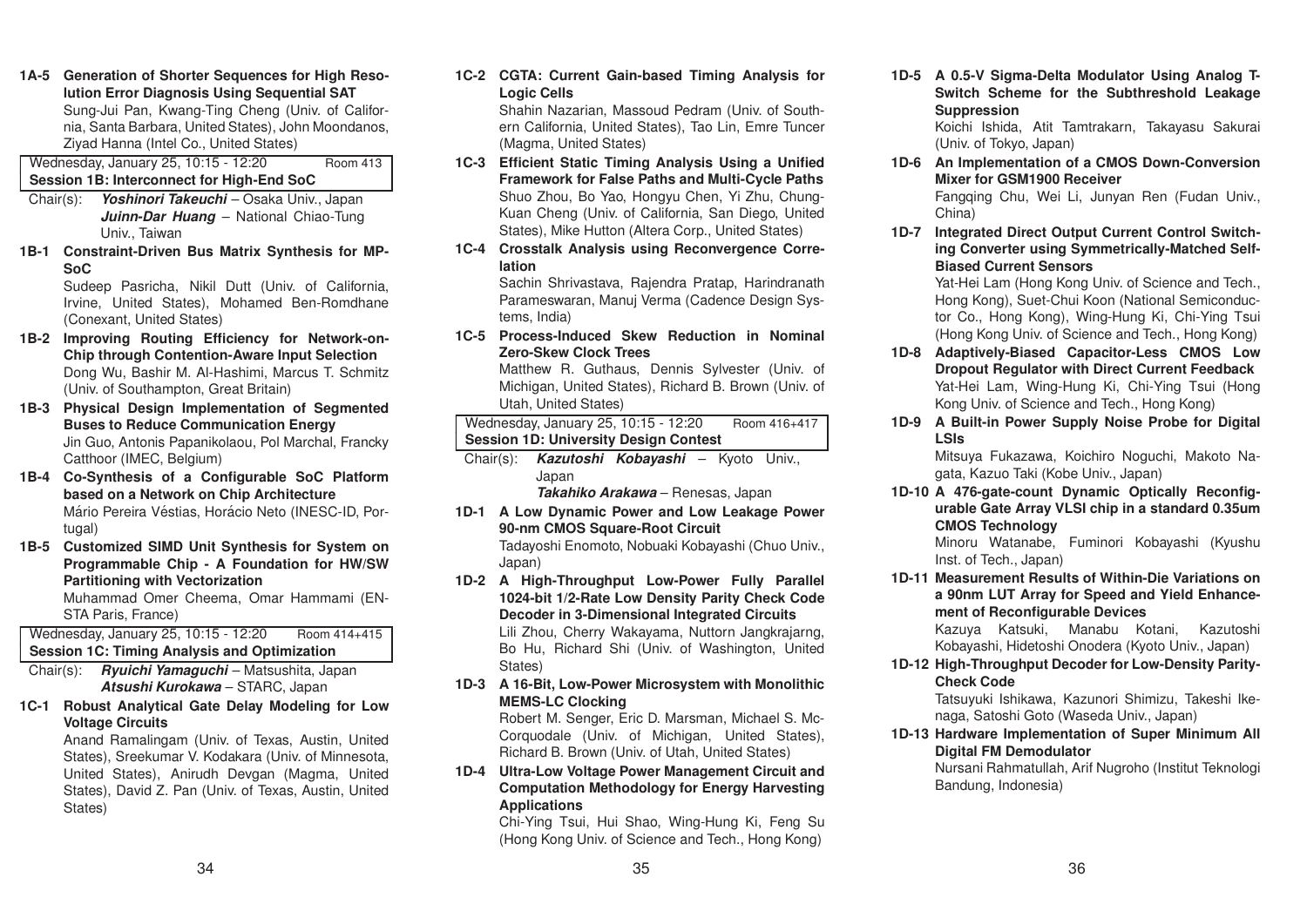### **1D-14 Designing <sup>a</sup> Custom Architecture for DCT Using NISC Technology**

Bita Gorjiara, Mehrdad Reshadi, Daniel Gajski (Univ. of California, Irvine, United States)

**1D-15 A 52mW 1200MIPS Compact DSP for Multi-Core Media SoC**

> Shih-Hao Ou, Tay-Jyi Lin, Chao-Wei Huang, Yu-Ting Kuo, Chie-Min Chao, Chih-Wei Liu (National Chiao Tung Univ., Taiwan), Chein-Wei Jen (STC, ITRI, Taiwan)

**1D-16 Implementation of H.264/AVC Decoder for Mobile Video Applications**

> Suh Ho Lee, Ji Hwan Park, Seon Wook Kim, Sung Jea Ko, Suki Kim (Korea Univ., Republic of Korea)

**1D-17 A High-Performance Platform-Based SoC for Information Security**

> Min Wu, Xiaoyang Zeng, Jun Han, Yongyi Wu, Yibo Fan (Fudan Univ., China)

**1D-18 Configurable Multi-Processor Architecture and its Processor Element Design**

Tsutomu Nishimura, Takuji Miki, Hiroaki Sugiura, Yuki Matsumoto, Masatsugu Kobayashi, Toshiyuki Kato, Tsutomu Eda, Hironori Yamauchi (Ritsumeikan Univ., Japan)

**1D-19 Design and Implementation of Transducer for ARM-TMS Communication**

Hansu Cho, Samar Abdi, Daniel Gajski (Univ. of California, Irvine, United States)

# **Wednesday, January 25, 13:30 - 15:35**

Wednesday, January 25, 13:30 - 15:35 Room 411+412 **Session 2A: Software Techniques for Efficient SoC Design**

- Chair(s): *Qiang Zhu* Fujitsu Lab., Japan *Ahmed Jerraya* – TIMA Laboratory, France
- **2A-1 Energy Savings through Embedded Processing on Disk System**

Seung Woo Son, Guangyu Chen, Mahmut Kandemir, Fehui Li (Pennsylvania State Univ., United States)

**2A-2 Energy-Aware Computation Duplication for Improving Reliability in Embedded Chip Multiprocessors**

Guilin Chen, Mahmut Kandemir, Feihui Li (Pennsylvania State Univ., United States)

# **2A-3 Object Duplication for Improving Reliability**

Guilin Chen, Guangyu Chen, Mahmut Kandemir, Narayanan Vijaykrishnan, Mary Jane Irwin (Pennsylvania State Univ., United States)

**2A-4 Mapping and Configuration Methods for Multi-Use-Case Networks on Chips**

> Srinivasan Murali (Stanford Univ., United States), Martijn Coenen, Andrei Radulescu, Kees Goossens (Philips, Netherlands), Giovanni De Micheli (EPFL, Switzerland)

**2A-5 Conversion of Reference C Code to DataflowModel: H.264 Encoder Case Study**

Hyeyoung Hwang, Taewook Oh, Hyunuk Jung, Soonhoi Ha (Seoul National Univ., Republic of Korea)

Wednesday, January 25, 13:30 - 15:35 Room <sup>413</sup> **Session 2B: Application Examples with Leading Edge Design Methodology**

Chair(s): *In-Cheol Park* – KAIST, Republic of Korea *Hideharu Amano* – Keio Univ., Japan

**2B-1 SAVS: A Self-Adaptive Variable Supply-Voltage Technique for Process -Tolerant and Power-Efficient Multi-issue Superscalar Processor Design**

Hai Li (Qualcomm Inc., United States), Yiran Chen (Synopsys Inc., United States), Kaushik Roy, Cheng-Kok Koh (Purdue Univ., United States)

**2B-2 The Design and Implementation of <sup>a</sup> Low-Latency On-Chip Network**

Robert Mullins, Andrew West, Simon Moore (Univ. of Cambridge, Great Britain)

**2B-3 A Near Optimal Deblocking Filter for H.264 Advanced Video Coding**

Shen-Yu Shih, Cheng-Ru Chang, Youn-Long Lin (National Tsing Hua Univ., Taiwan)

**2B-4 Image Segmentation and Pattern Matching Based FPGA/ASIC Implementation Architecture of Real-Time Object Tracking**

> Kousuke Yamaoka, Takashi Morimoto, Hidekazu Adachi, Tetsushi Koide, Hans Juergen Mattausch (Hiroshima Univ., Japan)

**2B-5 Prefetching-Aware Cache Line Turnoff for Saving Leakage Energy**

Ismail Kadayif (Canakkale Onsekiz Mart Univ., Turkey), Mahmut Kandemir, Feihui Li (Pennsylvania State Univ., United States)

Wednesday, January 25, 13:30 - 15:35 Room 414+415 **Session 2C: Placement**

- Chair(s): *Evangeline F.Y. Young* Chinese Univ. of Hong Kong, Hong Kong *Shin'ichi Wakabayashi* – Hiroshima City Univ., Japan
- **2C-1 A Robust Detailed Placement for Mixed-Size IC Designs**

Jason Cong, Min Xie (Univ. of California, Los Angeles, United States)

**2C-2 FastPlace 2.0: An Efficient Analytical Placer for Mixed-Mode Designs**

Natarajan Viswanathan, Min Pan, Chris Chu (Iowa State Univ., United States)

**2C-3 Timing-Driven Placement Based on Monotone Cell Ordering Constraints**

Chanseok Hwang, Massoud Pedram (Univ. of Southern California, United States)

**2C-4 Constraint Driven I/O Planning and Placement for Chip-package Co-design**

Jinjun Xiong (Univ. of California, Los Angeles, United States), Yiu-Chung Wong, Egino Sarto (Rio Design Automation, United States), Lei He (Univ. of California, Los Angeles, United States)

**2C-5 Simultaneous Block and I/O Buffer Floorplanning for Flip-Chip Design**

> Chih-Yang Peng, Wen-Chang Chao, Yao-Wen Chang (National Taiwan Univ., Taiwan), J.-H. Wang (Faraday Technology Corp., Taiwan)

Wednesday, January 25, 13:30 - 15:35 Room 416+417 **Session 2D: Special Session: Electrothermal Design of Nanoscale Integrated Circuits**

- Chair(s): *Dennis Sylvester* Univ. of Michigan, United States *Mongkol Ekpanyapong* – Georgia Inst. of Tech., United States
- **2D-1 Electrothermal Analysis and Optimization Techniques for Nanoscale Integrated Circuits** Yong Zhan, Brent Goplen, Sachin S. Sapatnekar (Univ. of Minnesota, United States)

**2D-2 Electrothermal Engineering in the Nanometer Era: From Devices and Interconnects to Circuits andSystems**

Kaustav Banerjee, Sheng-Chih Lin, Navin Srivastava (Univ. of California, Santa Barbara, United States)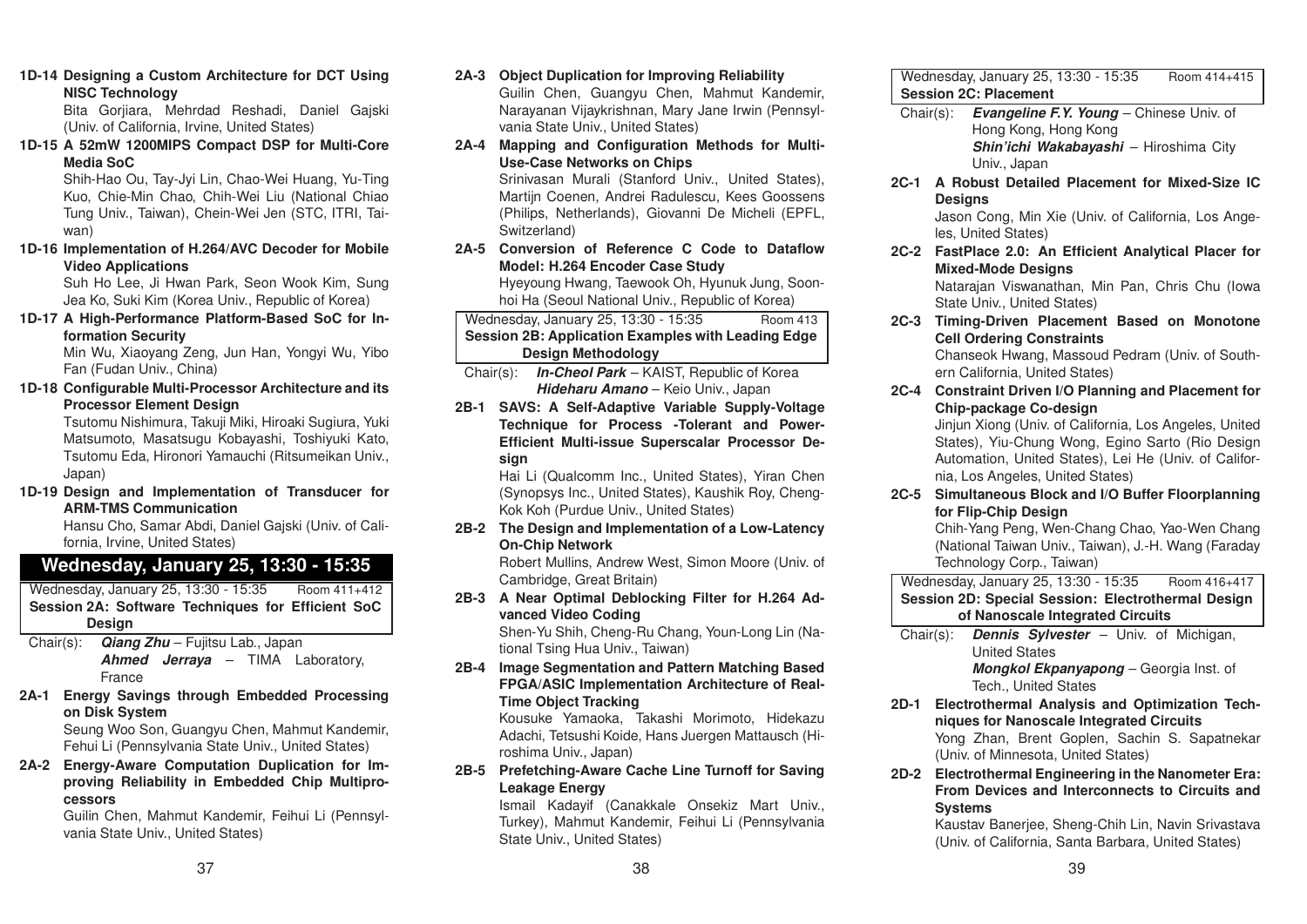**2D-3 Area Optimization for Leakage Reduction and Thermal Stability in Nanometer Scale Technologies** Ja Chun Ku, Yehea Ismail (Northwestern Univ.,

United States) **2D-4 Compact Thermal Models for Estimation of Temperature-dependent Power/Performance in FinFET Technology**

> Aditya Bansal, Mesut Meterelliyoz (Purdue Univ., United States), Siddharth Singh (Osmania Univerisity, India), Jung Hwan Choi, Jayathi Murthy, Kaushik Roy (Purdue Univ., United States)

# **Wednesday, January 25, 16:00 - 18:05**

Wednesday, January 25, 16:00 - 18:05 Room 411+412 **Session 3A: Logic Synthesis**

- Chair(s): *Shinji Kimura* Waseda Univ., Japan *Shih-Chieh Chang* – National Tsing Hua Univ., Taiwan
- **3A-1 An Anytime Symmetry Detection Algorithm for ROBDDs**

Neil Kettle, Andy King (Univ. of Kent, Great Britain)

**3A-2 High Level Equivalence Symmetric Input Identification**Ming-Hong Su, Chun-Yao Wang (National Tsing Hua

Univ., Taiwan) **3A-3 Fast Multi-Domain Clock Skew Scheduling for**

# **Peak Current Reduction**

Shih-Hsu Huang, Chia-Ming Chang, Yow-Tyng Nieh (Chung Yuan Christian Univ., Taiwan)

- **3A-4 Low Area Pipelined Circuits by Multi-clock Cycle Paths and Clock Scheduling** Bakhtiar Affendi Rosdi, Atsushi Takahashi (Tokyo Inst. of Tech., Japan)
- **3A-5 A Transduction-based Framework to Synthesize RSFQ Circuits**

Shigeru Yamashita (NAIST, Japan), Katsunori Tanaka (NEC, Japan), Hideyuki Takada (Kyoto Univ., Japan), Koji Obata, Kazuyoshi Takagi (Nagoya Univ., Japan)

Wednesday, January 25, 16:00 - 18:05 Room 413 **Session 3B: Future Technical Directions for Design Automation**Chair(s): *Makoto Nagata* – Kobe Univ., Japan

- *Ryuichi Fujimoto* Toshiba, Japan
- **3B-1 Fast Simulation of Large Networks of Nanotechnological and Biochemical Oscillators for Investigating Self-Organization Phenomena** Xiaolue Lai, Jaijeet Roychowdhury (Univ. of Minnesota, United States)
- **3B-2 Newton: A Library-Based Analytical Synthesis Tool for RF-MEMS Resonators**

Michael S. McCorquodale (Mobius Microsystems, Inc., United States), James L. McCann (Carnegie Mellon Univ., United States), Richard B. Brown (Univ. of Utah, United States)

- **3B-3 Jitter Decomposition in Ring Oscillators** Qingqi Dou, Jacob Abraham (Univ. of Texas, Austin, United States)
- **3B-4 A Fast Methodology for First-Time-Correct Design of PLLs Using Nonlinear Phase-Domain VCO Macromodels**

Prashant Goyal (Indian Inst. of Tech., Kanpur, India), Xiaolue Lai, Jaijeet Roychowdhury (Univ. of Minnesota, United States)

**3B-5 Double Edge Triggered Feedback Flip-Flop in Sub 100nm Technology**

Seid Hadi Rasouli, Amir Amirabadi, Azam Seyedi, Ali Afzali-Kusha (Univ. of Tehran, Iran)

Wednesday, January 25, 16:00 - 18:05 Room 414+415 **Session 3C: Routing and Interconnect Optimization**

- Chair(s): *Youichi Shiraishi* Gunma Univ., Japan *Tong Jing* – Tsinghua Univ., China
- **3C-1 Post-Routing Redundant Via Insertion for Yield/Reliability Improvement** Kuang-Yao Lee, Ting-Chi Wang (National Tsing Hua Univ., Taiwan)
- **3C-2 Temperature-Aware Routing in 3D ICs** Tianpei Zhang, Yong Zhan, Sachin S. Sapatnekar (Univ. of Minnesota, United States)
- **3C-3 Closed Form Solution for Optimal Buffer Sizing Using The Weierstrass Elliptic Function**

Sebastian Vogel (Darmstadt Univ. of Tech., Germany), Martin D.F. Wong (Univ. of Illinois, Urbana-Champaign, United States)

- **3C-4 An O(mn) Time Algorithm for Optimal Buffer Insertion of Nets with m Sinks**Zhuo Robert Li, Weiping Shi (Texas A&M Univ., United States)
- **3C-5 Spec-based Flip-Flop and Latch Repeater Planning**

Man Chung Hon (Intel Co., United States)

Wednesday, January 25, 16:00 - 18:05 Room 416+417 **Session 3D: Special Session: Flash Memory in Embedded Systems**

Chair(s): *Tohru Ishihara* – Kyushu Univ., Japan *Hiroyuki Tomiyama* – Nagoya Univ., Japan

- **3D-1 Current Trends in Flash Memory Technology** Sang Lyul Min, Eyee Hyun Nam (Seoul National Univ., Republic of Korea)
- **3D-2 Configurability of Performance and Overheads in Flash Management**

Tei-Wei Kuo, Jen-Wei Hsieh (National Taiwan Univ., Taiwan), Li-Pin Chang (National Chiao-Tung Univ., Taiwan), Yuan-Hao Chang (National Taiwan Univ., Taiwan)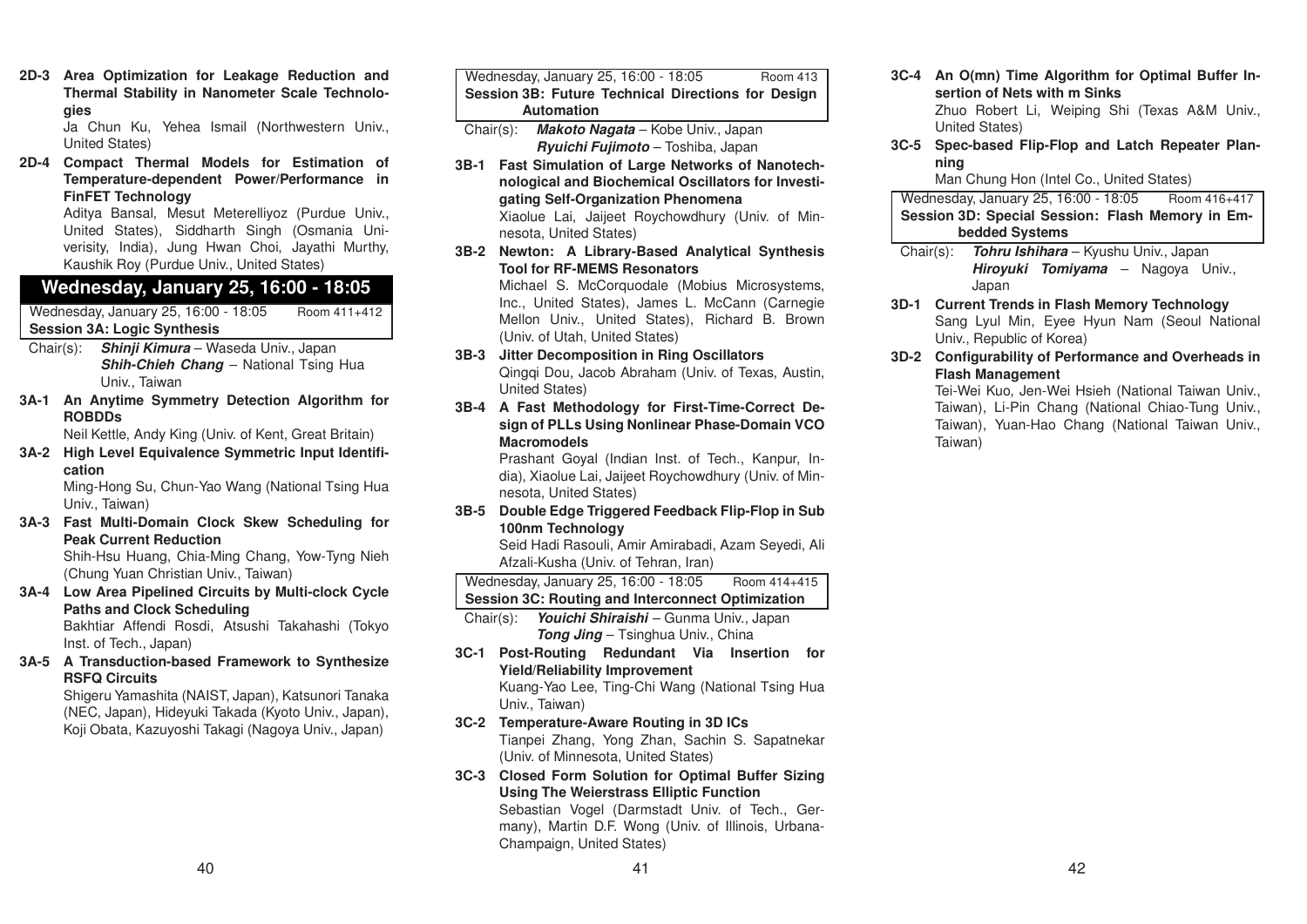# **Thursday, January 26, 9:00 - 10:00**

Thursday, January 26, 9:00 - 10:00 Small Auditorium, 5F **Keynote Address II :**

Chair(s): *Fumiyasu Hirose* – Cadence, Japan

**Challenging Device Innovation**

Satoru Ito (President & CEO, RENESAS Technology Corp., Japan)

# **Thursday, January 26, 10:15 - 12:20**

Thursday, January 26, 10:15 - 12:20 Room 411+412 **Session 4A: Resolving Timing Issues: Design and Test**

Chair(s): *Masaki Hashizume* – Tokushima Univ., Japan

*Kazumi Hatayama* – Renesas, Japan

**4A-1 Delay Defect Screening for <sup>a</sup> 2.16GHz SPARC64 Microprocessor**

Noriyuki Ito, Akira Kanuma, Daisuke Maruyama, Hitoshi Yamanaka, Tsuyoshi Mochizuki, Osamu Sugawara, Chihiro Endoh, Masahiro Yanagida, Takeshi Kono, Yutaka Isoda, Kazunobu Adachi, Takahisa Hiraide, Shigeru Nagasawa, Yaroku Sugiyama, Eizo Ninoi (Fujitsu, Japan)

**4A-2 A Dynamic Test Compaction Procedure for Highquality Path Delay Testing**

Masayasu Fukunaga (Fujitsu, Japan), Seiji Kajihara, Xiaoqing Wen (Kyushu Inst. of Tech., Japan), Toshiyuki Maeda, Shuji Hamada, Yasuo Sato (STARC, Japan)

- **4A-3 Delay Variation Tolerance for Domino Circuits** Kai-Chiang Wu, Cheng-Tao Hsieh, Shih-Chieh Chang (National Tsing Hua Univ., Taiwan)
- **4A-4 Efficient Identification of Multi-Cycle False Path** Kai Yang, Tim Cheng (Univ. of California, Santa Barbara, United States)
- **4A-5 IEEE Standard 1500 Compatible Interconnect Diagnosis for Delay and Crosstalk Faults**

Katherine Shu-Min Li (National Chiao Tung Univ., Taiwan), Yao-Wen Chang (National Taiwan Univ., Taiwan), Chauchin Su, Chung-Len Lee (National Chiao Tung Univ., Taiwan), Jwu E Chen (National Central Univ., Taiwan)

Thursday, January 26, 10:15 - 12:20 Room <sup>413</sup> **Session 4B: Leading Edge Design Methodology for SoCs and SiPs**

- Chair(s): *Satoshi Matsushita* NEC, Japan
- **4B-1 High-Level Architecture Exploration for MPEG4 Encoder with Custom Parameters**Marius Bonaciu, Aimen Bouchhima, Wassim Youssef, Xi Chen (TIMA Laboratory, France), Wander Cesario (MND, France), Ahmed Jerraya (TIMA Laboratory, France)
- **4B-2 Programmable Numerical Function Generators Based on Quadratic Approximation: Architecture and Synthesis Method**

Shinobu Nagayama (Hiroshima City Univ., Japan), Tsutomu Sasao (Kyushu Inst. of Tech., Japan), Jon Butler (Naval Postgraduate School, United States)

**4B-3 An Automated Design Flow for 3D Microarchitecture Evaluation**

Jason Cong, Ashok Jagannathan, Yuchun Ma, Glenn Reinman, Jie Wei, Yan Zhang (Univ. of California, Los Angeles, United States)

**4B-4 Optimal Topology Exploration for Application-Specific 3D Architectures**

Ozcan Ozturk, Feng Wang, Mahmut Kandemir, Yuan Xie (Pennsylvania State Univ., United States)

**4B-5 Task Placement Heuristic Based on 3D-Adjacency and Look-Ahead in Reconfigurable Systems** Jesus Tabero (Instituto Nacional de Tecnica Aeroespacial, Spain), Julio Septien, Hortensia Mecha, Daniel Mozos (Univ. Complutense de Madrid, Spain)

Thursday, January 26, 10:15 - 12:20 Room 414+415 **Session 4C: Advanced Circuit Simulation**

Chair(s): *Hideki Asai* – Shizuoka Univ., Japan *C.J. Richard Shi* – Washington Univ., United States

**4C-1 A Quasi-Newton Preconditioned Newton-Krylov Method for Robust and Efficient Time-Domain Simulation of Integrated Circuits with Strong Parasitic Couplings**

> Zhao Li (Cadence Design Systems, United States), Richard Shi (Univ. of Washington, United States)

**4C-2 An Efficient and Globally Convergent Homotopy Method for Finding DC Operating Points of Nonlinear Circuits**

Kiyotaka Yamamura, Wataru Kuroki (Chuo Univ., Japan)

**4C-3 Optimization of Circuit Trajectories: An Auxiliary Network Approach**

Baohua Wang, Pinaki Mazumder (Univ. of Michigan, United States)

**4C-4 SASIMI: Sparsity-Aware Simulation of Interconnect-Dominated Circuits with Non-LinearDevices**

Jitesh Jain, Stephen F Cauley, Cheng-Kok Koh, Venkataramanan Balakrishnan (Purdue Univ., United States)

**4C-5 An Unconditional Stable General Operator Splitting Method for Transistor Level Transient Analysis**

Zhengyong Zhu, Rui Shi, Chung-Kuan Cheng (Univ. of California, San Diego, United States), Ernest S. Kuh (Univ. of California, Berkeley, United States)

Thursday, January 26, 10:15 - 12:20 Room 416+417 **Session 4D: Special Session: Open Access Overview**

Chair(s): *John Darringer* – IBM, United States

- **4D-1 An Introduction to OpenAccess -An Open Source Data Model and API for IC Design-**Michaela Guiney, Eric Leavitt (Cadence, United States)
- **4D-2 Open Access Overview "Industrial Experience"** Yoshio Inoue (Renesas, Japan)
- **4D-3 EDA Vendor Adoption** Hillel Ofek (Sagantec, United States)
- **4D-4 Utility of the OpenAccess Database in Academic Research**

David Papa, Igor Markov (Univ. of Michigan, United States), Philip Chong (Cadence Design Systems, United States)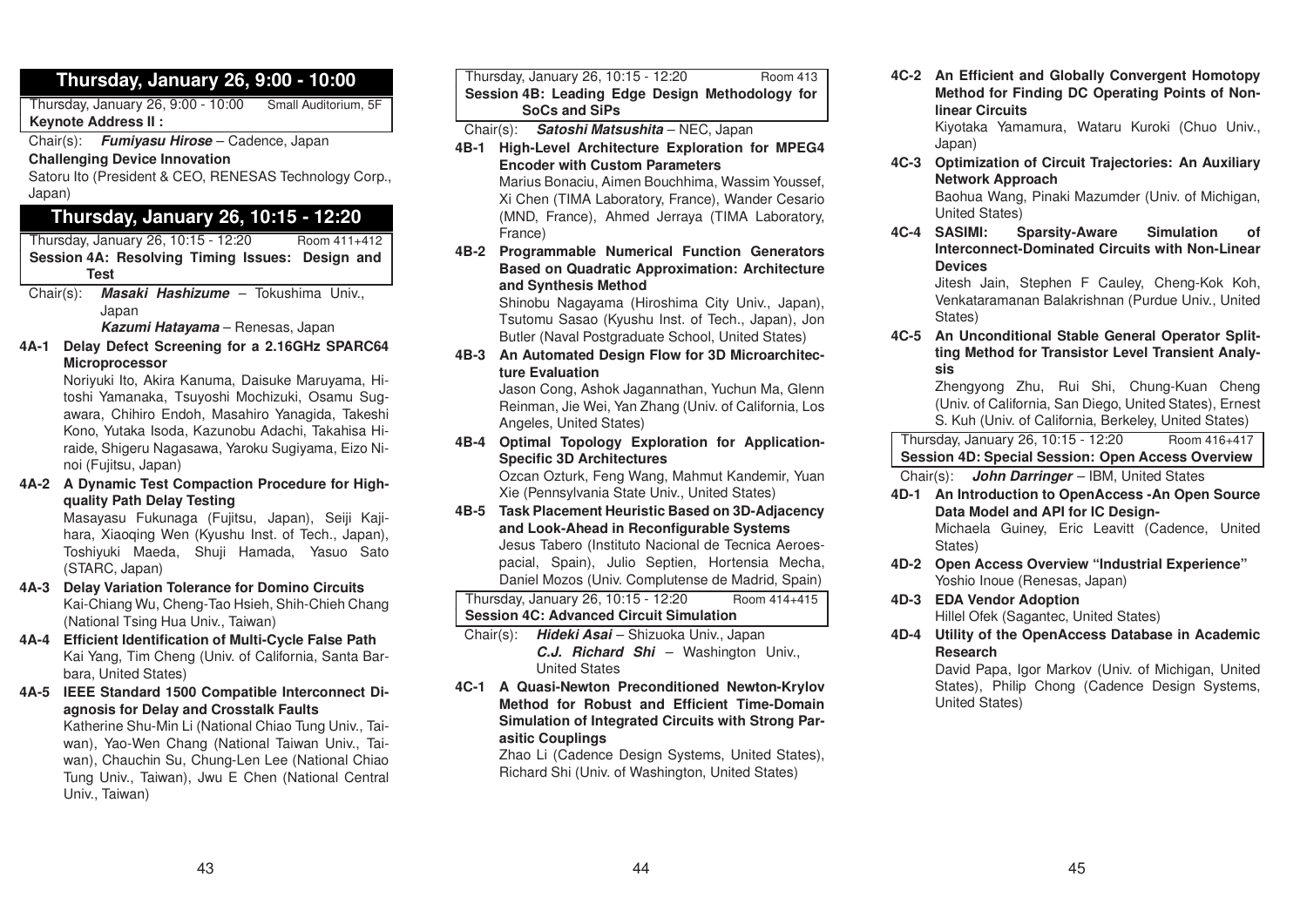# **Thursday, January 26, 13:30 - 15:35**

Thursday, January 26, 13:30 - 15:35 Room 411+412 **Session 5A: Advances in Simulation Technologies**

- Chair(s): *Shin'ichi Minato* Hokkaido Univ., Japan *Karem Sakallah* – Univ. of Michigan, United States
- **5A-1 Depth-Driven Verification of Simultaneous Interfaces**

Ilya Wagner, Valeria Bertacco, Todd Austin (Univ. of Michigan, United States)

- **5A-2 FSM-Based Transaction-Level Functional Coverage for Interface Compliance Verification** Man-Yun Su, Che-Hua Shih, Juinn-Dar Huang, Jing-Yang Jou (National Chiao Tung Univ., Taiwan)
- **5A-3 Hardware Debugging Method Based on Signal Transitions and Transactions**Nobuyuki Ohba, Kohji Takano (IBM Japan, Japan)
- **5A-4 Cycle Error Correction in Asynchronous Clock Modeling for Cycle-Based Simulation** Junghee Lee, Joonhwan Yi (Samsung Electronics, Republic of Korea)
- **5A-5 A Fast Logic Simulator Using <sup>a</sup> Look Up Table Cascade Emulator**

Hiroki Nakahara, Tsutomu Sasao, Munehiro Matsuura (Kyushu Inst. of Tech., Japan)

Thursday, January 26, 13:30 - 15:35 Room <sup>413</sup> **Session 5B: Scheduling for Embedded Systems**

- Chair(s): *Sri Parameswaran* Univ. of New South Wales, Australia *Sang Lyul Min* – Seoul National Univ., Republic of Korea
- **5B-1 Power-Aware Scheduling and Dynamic Voltage Setting for Tasks Running on <sup>a</sup> Hard Real-Time System**

Peng Rong, Massoud Pedram (Univ. of Southern California, United States)

**5B-2 Optimal TDMA Time Slot and Cycle Length Allocation for Hard Real-Time Systems**

Ernesto Wandeler, Lothar Thiele (ETH Zurich, Switzerland)

**5B-3 POSIX modeling in SystemC**

Hector Posadas, Jesus Adamez, Pablo Sanchez, Eugenio Villar (Univ. of Cantabria, Spain), Francisco Blasco (DS2, Spain)

**5B-4 PARLGRAN: Parallelism Granularity Selection for Scheduling Task Chains on Dynamically Reconfigurable Architectures** Sudarshan Banerjee, Elaheh Bozorgzadeh, Nikil Dutt

(Univ. of California, Irvine, United States)

**5B-5 Memory Optimal Single Appearance Schedule with Dynamic Loop Count for Synchronous Dataflow Graphs**

Hyunok Oh, Nikil Dutt (Univ. of California, Irvine, United States), Soonhoi Ha (Seoul National Univ., Republic of Korea)

### Thursday, January 26, 13:30 - 15:35 Room 414+415 **Session 5C: High Frequency Interconnect Effects in Nanometer Technology**

- Chair(s): *Charlie Chung-Ping Chen* National Taiwan Univ., Taiwan *Noel Menezes* – Intel, United States
- **5C-1 Wire Sizing with Scattering Effect for Nanoscale Interconnection**Sean X. Shi, David Z. Pan (Univ. of Texas, Austin,

United States)

**5C-2 Adaptive Admittance-based Conductor Meshing for Interconnect Analysis**

Ya-Chi Yang, Cheng-Kok Koh, Venkataramanan Balakrishnan (Purdue Univ., United States)

**5C-3 Interconnect RL Extraction at <sup>a</sup> Single Representative Frequency**

Akira Tsuchiya (Kyoto Univ., Japan), Masanori Hashimoto (Osaka Univ., Japan), Hidetoshi Onodera (Kyoto Univ., Japan)

**5C-4 An Efficient Algorithm for 3-D Reluctance Extraction Considering High Frequency Effect** Mengsheng Zhang, Wenjian Yu (Tsinghua Univ., China), Yu Du (Synopsys Inc., United States), Zeyi

Wang (Tsinghua Univ., China)

**5C-5 Macromodelling Oscillators Using Krylov-Subspace Methods**

Xiaolue Lai, Jaijeet Roychowdhury (Univ. of Minnesota, United States)

### Thursday, January 26, 13:30 - 15:30 Small Auditorium, 5F **Session 5D: Designers' Forum: Low Power Design**

Chair(s): *Haruyuki Tago* – Toshiba, Japan *Makoto Ikeda* – Univ. of Tokyo, Japan

**5D-1 Low-Power Design Methodology for Module-wise Dynamic Voltage and Frequency Scaling with Dynamic De-skewing Systems** Takeshi Kitahara, Hiroyuki Hara, Shinichiro Shiratake

(Toshiba, Japan), Yoshiki Tsukiboshi (Toshiba Microelectronics Co., Japan), Tomoyuki Yoda, Tetsuaki Utsumi, Fumihiro Minami (Toshiba, Japan)

- **5D-2 Single-Chip Multi-Processor Integrating Quadruple 8-Way VLIW Processors with Interface Timing Analysis Considering Power Supply Noise** Satoshi Imai, Atsuki Inoue, Motoaki Matsumura, Kenichi Kawasaki, Atsuhiro Suga (Fujitsu Lab., Japan)
- **5D-3 A System-level Power-estimation Methodology based on IP-level Modeling, Power-level Adjustment, and Power Accumulation**

Masafumi Onouchi, Tetsuya Yamada (Hitachi Ltd., Japan), Kimihiro Morikawa, Isamu Mochizuki, Hidetoshi Sekine (Renesas, Japan)

**5D-4 PowerViP: SoC Power Estimation Framework atTransaction Level**

Ikhwan Lee, Hyunsuk Kim, Peng Yang, Sungjoo Yoo (Samsung Electronics, Republic of Korea), Eui-Young Chung (Yonsei Univ., Republic of Korea), Kyu-Myung Choi, Jeong-Taek Kong, Soo-Kwan Eo (Samsung Electronics, Republic of Korea)

# **Thursday, January 26, 16:00 - 18:05**

Thursday, January 26, 16:00 - 18:05 Room 411+412 **Session 6A: Power Optimization of Large-Scale Circuits**

Chair(s): *Sheldon Tan* – Univ. of California, Riverside, United States

*David Z. Pan* – Univ. of Texas, Austin, United States

**6A-1 Mathematically Assisted Adaptive Body Bias (ABB) for Temperature Compensation in Gigascale LSI Systems**

> Sanjay V Kumar, Chris H Kim, Sachin S Sapatnekar (Univ. of Minnesota, United States)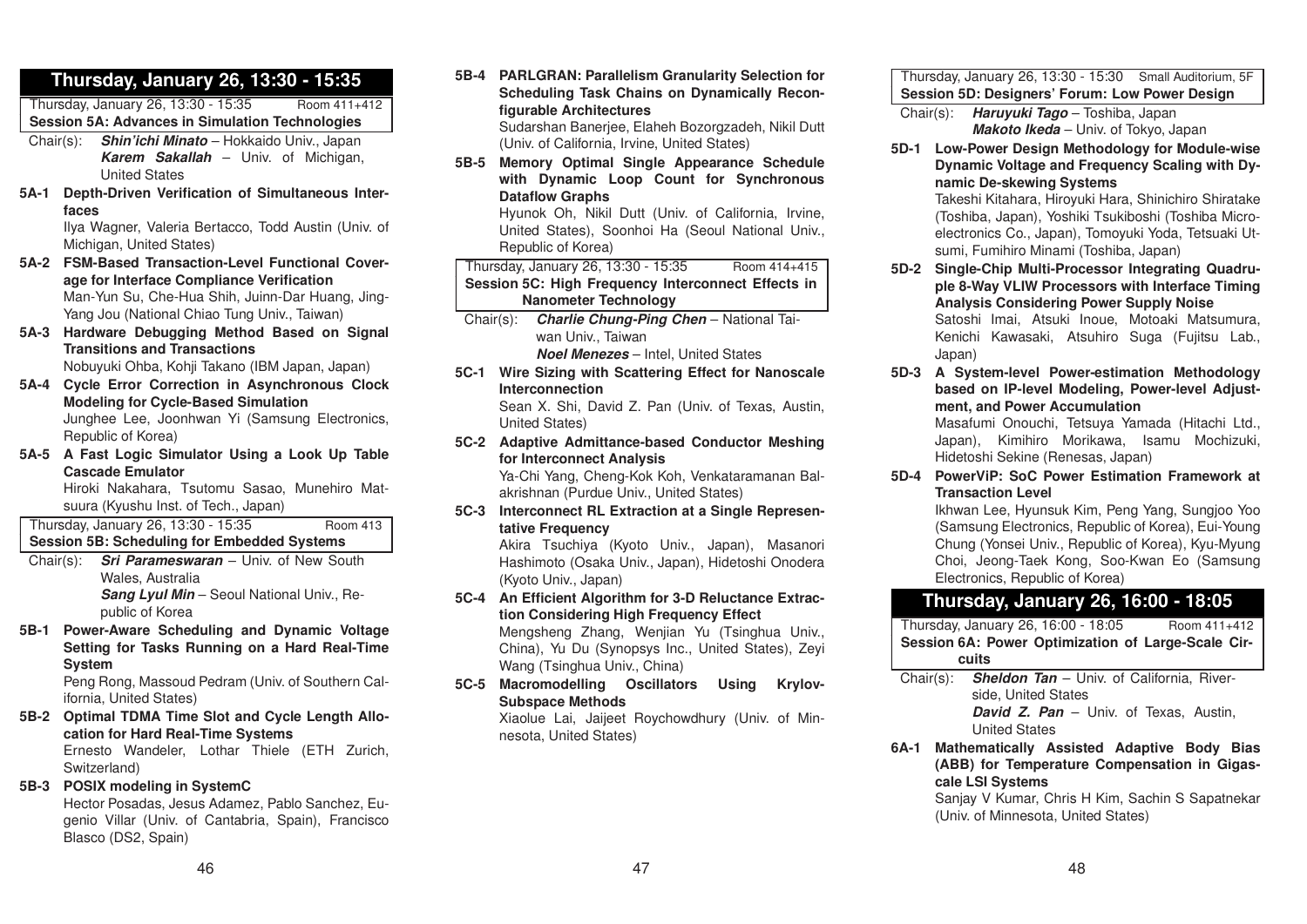- **6A-2 Analysis and Optimization of Gate Leakage Current of Power Gating Circuits** Hyung-Ock Kim, Youngsoo Shin (KAIST, Republic of Korea)
- **6A-3 Delay Modeling and Static Timing Analysis for MTCMOS Circuits**Naoaki Ohkubo, Kimiyoshi Usami (Shibaura Inst. of Tech., Japan)
- **6A-4 Switching-Activity Driven Gate Sizing and Vth Assignment for Low Power Design** Yu-Hui Huang, Po-Yuan Chen, TingTing Hwang (National Tsing Hua Univ., Taiwan)
- **6A-5 Power Driven Placement with Layout Aware Supply Voltage Assignment for Voltage Island Generation in Dual-Vdd Designs**

Bin Liu, Yici Cai, Qiang Zhou, Xianlong Hong (Tsinghua Univ., China)

Thursday, January 26, 16:00 - 18:05 Room <sup>413</sup> **Session 6B: Advanced Memory and Processor Architectures for MPSoC**

- Chair(s): *Soonhoi Ha* Seoul National Univ., Republic of Korea Youn-Long Lin – National Tsing Hua Univ., Taiwan
- **6B-1 Reusable Component IP Design using Refinement-based Design Environment** Sanggyu Park, Sang-Yong Yoon, Soo-Ik Chae (Seoul National Univ., Republic of Korea)
- **6B-2 An Interface-Circuit Synthesis Method with Configurable Processor Core in IP-Based SoC Designs**

Shunitsu Kohara, Naoki Tomono, Jumpei Uchida, Yuichiro Miyaoka, Nozomu Togawa, Masao Yanagisawa, Tatsuo Ohtsuki (Waseda Univ., Japan)

- **6B-3 A Real-Time and Bandwidth Guaranteed Arbitration Algorithm for SoC Bus Communication** Chien-Hua Chen, Geeng-Wei Lee, Juinn-Dar Huang, Jing-Yang Jou (National Chiao Tung Univ., Taiwan)
- **6B-4 Hierarchical Memory Size Estimation for Loop Fusion and Loop Shifting in Data-Dominated Applications**

Qubo Hu (Univ. of Trondheim, Norway), Arnout Vandecappelle, Martin Palkovic (IMEC, Belgium), Per Gunnar Kjeldsberg (Univ. of Trondheim, Norway), Erik Brockmeyer, Francky Catthoor (IMEC, Belgium)

**6B-5 A Novel Instruction Scratchpad Memory Optimization Method based on Concomitance Metric**Andhi Janapsatya, Aleksandar Ignjatovic, Sri

Parameswaran (Univ. of New South Wales, Australia)

|                                                        |                                                               | Thursday, January 26, 16:00 - 18:05 |  |                                         |  |  |  |  | Room 414+415                                 |
|--------------------------------------------------------|---------------------------------------------------------------|-------------------------------------|--|-----------------------------------------|--|--|--|--|----------------------------------------------|
| <b>Session 6C: New Routing Techniques</b>              |                                                               |                                     |  |                                         |  |  |  |  |                                              |
|                                                        | Chair(s): <b>Ting-Chi Wang</b> – National Tsing<br><b>Hua</b> |                                     |  |                                         |  |  |  |  |                                              |
|                                                        |                                                               | Univ., Taiwan                       |  |                                         |  |  |  |  |                                              |
|                                                        |                                                               |                                     |  | Vijay Pitchumani – Intel, United States |  |  |  |  |                                              |
| $6C-1$                                                 |                                                               |                                     |  |                                         |  |  |  |  | DraXRouter: Global Routing in X-Architecture |
|                                                        |                                                               | with Dynamic Resource Assignment    |  |                                         |  |  |  |  |                                              |
|                                                        | Zhen Cao, Tong Jing (Tsinghua Univ., China), Yu               |                                     |  |                                         |  |  |  |  |                                              |
| Hu, Yiyu Shi (Univ. of California, Los Angeles, United |                                                               |                                     |  |                                         |  |  |  |  |                                              |
| States), Xianlong Hong (Tsinghua Univ., China), Xi-    |                                                               |                                     |  |                                         |  |  |  |  |                                              |
| aodong Hu, Guiying Yan (Institute of Applied Mathe-    |                                                               |                                     |  |                                         |  |  |  |  |                                              |
| matics, Chinese Academy of Sciences, China)            |                                                               |                                     |  |                                         |  |  |  |  |                                              |
| $6C-2$                                                 | Diagonal Routing in High Performance Micropro-                |                                     |  |                                         |  |  |  |  |                                              |
| cessor Desian                                          |                                                               |                                     |  |                                         |  |  |  |  |                                              |

Noriyuki Ito, Hideaki Katagiri, Ryoichi Yamashita, Hiroshi Ikeda, Hiroyuki Sugiyama, Hiroaki Komatsu, Yoshiyasu Tanamura, Akihiko Yoshitake, Kazuhiro Nonomura, Kinya Ishizaka, Hiroaki Adachi, Yutaka Mori, Yutaka Isoda, Yaroku Sugiyama (Fujitsu, Japan)

**6C-3 CDCTree: Novel Obstacle-Avoiding Routing Tree Construction based on Current Driven CircuitModel**

Yiyu Shi (Univ. of California, Los Angeles, United States), Tong Jing (Tsinghua Univ., China), Lei He (Univ. of California, Los Angeles, United States), Zhe Feng, Xianlong Hong (Tsinghua Univ., China)

**6C-4 A Novel Framework for Multilevel Full-Chip Gridless Routing**

Tai-Chen Chen, Yao-Wen Chang (National Taiwan Univ., Taiwan), Shyh-Chang Lin (SpringSoft, Inc., Taiwan)

**6C-5 Monotonic Parallel and Orthogonal Routing for Single-Layer Ball Grid Array Packages**

Yoichi Tomioka, Atsushi Takahashi (Tokyo Inst. of Tech., Japan)

### Thursday, January 26, 16:30 - 18:00 Small Auditorium, 5F **Session 6D: Designers' Forum Panel: Functional Verification -now and future-**

| Organizer: | Haruyuki Tago - TOSHIBA, Japan                   |  |  |  |
|------------|--------------------------------------------------|--|--|--|
| Moderator: | Yoshio Masubuchi - TOSHIBA, Japan                |  |  |  |
| Panelists: | <b>Sanjay Gupta</b> – IBM, United States         |  |  |  |
|            | <b>Michael Stellfox</b> - Cadence, United States |  |  |  |
|            | Tetsuji Sumioka - Sony, Japan                    |  |  |  |
|            | <b>Sunao Torii - NEC, Japan</b>                  |  |  |  |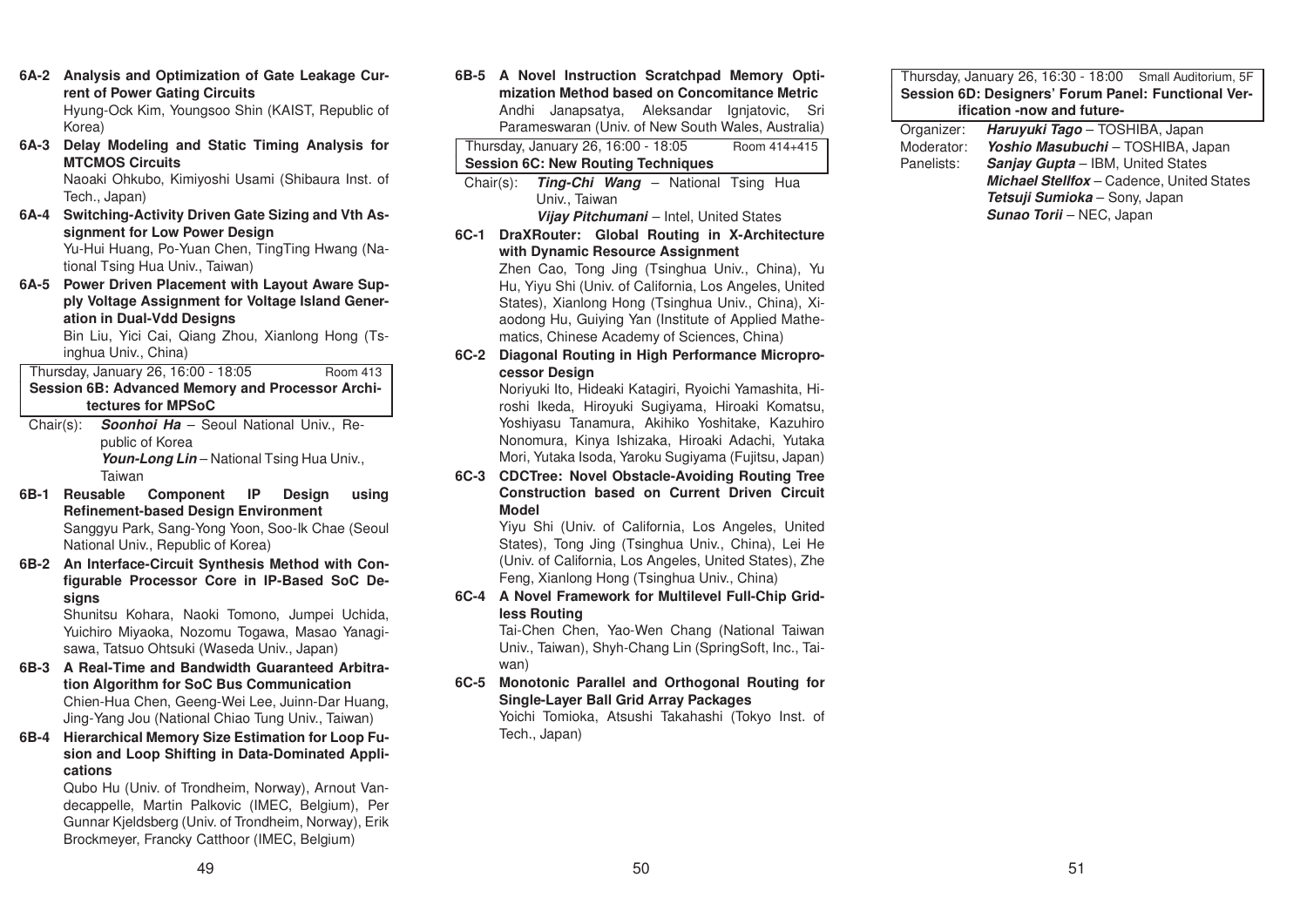# **Friday, January 27, 9:00 - 10:00**

Friday, January 27, 9:00 - 10:00 Small Auditorium, 5F **Keynote Address III :**

Chair(s): *Fumiyasu Hirose* – Cadence, Japan

**Effective Platform-based Development for Large-scale Systems Design**

Yukichi Niwa (Senior Advisory Director, Group Executive of Platform Technology Development Headquarters, CANON INC., Japan)

# **Friday, January 27, 10:15 - 12:20**

Friday, January 27, 10:15 - 12:20 Room 411+412 **Session 7A: Minimization of Test Cost and Power**

Chair(s): *Seiji Kajihara* – Kyushu Inst. of Tech., Japan

*Satoshi Ohtake* – NAIST, Japan

- **7A-1 A Routability Constrained Scan Chain Ordering Technique for Test Power Reduction** Xuan-Lun Huang, Jiun-Lang Huang (National Taiwan Univ., Taiwan)
- **7A-2 FCSCAN: An Efficient Multiscan-based Test Compression Technique for Test Cost Reduction** Youhua Shi, Nozomu Togawa, Shinji Kimura, Masao Yanagisawa, Tatsuo Ohtsuki (Waseda Univ., Japan)
- **7A-3 Compaction of Pass/Fail-based Diagnostic Test Vectors for Combinational and Sequential Circuits**

Yoshinobu Higami (Ehime Univ., Japan), Kewal K. Saluja (Univ. of Wisconsin-Madison, United States), Hiroshi Takahashi, Shin-ya Kobayashi, Yuzo Takamatsu (Ehime Univ., Japan)

**7A-4 Low-Overhead Design of Soft-Error-Tolerant Scan Flip-Flops with Enhanced-Scan Capability**

Ashish Goel (Purdue Univ., United States), Swarup Bhunia (Case Western Reserve Univ., United States), Hamid Mahmoodi (San Francisco State Univ., United States), Kaushik Roy (Purdue Univ., United States)

**7A-5 A Memory Grouping Method for Sharing Memory BIST Logic**

Masahide Miyazaki, Tomokazu Yoneda, Hideo Fujiwara (NAIST, Japan)

| Friday, January 27, 10:15 - 12:20                     | <b>Room 413</b> |  |  |  |  |
|-------------------------------------------------------|-----------------|--|--|--|--|
| Session 7B: Substrate Coupling and Analog Synthe-     |                 |  |  |  |  |
| sis                                                   |                 |  |  |  |  |
| Chair(s): <b>Jaijeet Roychowdhury</b> – Univ. of Min- |                 |  |  |  |  |

nesota, United States *Tomohisa Kimura* – Toshiba, Japan

**7B-1 Equivalent Circuit Modeling of Guard Ring Structures for Evaluation of Substrate Crosstalk Isolation**

Daisuke Kosaka, Makoto Nagata (Kobe Univ., Japan)

**7B-2 A New Boundary Element Method for Accurate Modeling of Lossy Substrates with Arbitrary Doping Profiles**

Xiren Wang, Wenjian Yu, Zeyi Wang (Tsinghua Univ., China)

- **7B-3 Parasitics Extraction Involving 3-D Conductors based on Multi-layered Green's Function** Zuochang Ye, Zhiping Yu (Tsinghua Univ., China)
- **7B-4 Signal-Path Driven Partition and Placement for Analog Circuit**

Di Long, Xianlong Hong, Sheqin Dong (Tsinghua Univ., China)

**7B-5 An Approach to Topology Synthesis of Analog Circuits Using Hierarchical Blocks and Symbolic Analysis**

> Xiaoying Wang, Lars Hedrich (Univ. of Frankfurt, Germany)

Friday, January 27, 10:15 - 12:20 Room 414+415 **Session 7C: Statistical and Yield Analysis**

Chair(s): *Hiroo Masuda* – STARC, Japan *Seijiro Moriyama* – PDF Solutions, Japan

**7C-1 Statistical Corner Conditions of Interconnect Delay (Corner LPE Specifications)**

Kenta Yamada, Noriaki Oda (NEC Electronics, Japan)

- **7C-2 Speed Binning Aware Design Methodology to Improve Profit under Parameter Variations** Animesh Datta (Purdue Univ., United States), Swarup Bhunia (Case Western Reserve Univ., United States), Jung Hwan Choi, Saibal Mukhopadhyay, Kaushik Roy (Purdue Univ., United States)
- **7C-3 Yield-Area Optimizations of Digital Circuits Using Non-dominated Sorting Genetic Algorithm (YOGA)**

Vineet Agarwal, Janet Wang (Univ. of Arizona, United States)

- **7C-4 A Probabilistic Analysis of Pipelined Global Interconnect Under Process Variations** Navneeth Kankani, Vineet Agarwal, Janet M Wang (Univ. of Arizona, United States)
- **7C-5 Yield-Preferred Via Insertion Based on NovelGeotopological Technology**

Fangyi Luo (Univ. of California, Santa Cruz, United States), Yongbo Jia (Nannor Technologies, Inc., United States), Wayne Wei-Ming Dai (Univ. of California, Santa Cruz, United States)

Friday, January 27, 10:15 - 12:20 Room 416+417 **Session 7D: Special Session: H.264/AVC Design Challenges and Solutions**

Chair(s): *Wayne Wolf* – Princeton Univ., United **States** 

- **7D-1 Introduction to H.264 Advanced Video Coding** Jian-Wen Chen, Chao-Yang Kao, Youn-Long Lin (National Tsing Hua Univ., Taiwan)
- **7D-2 Algorithms and DSP Implementation of H.264/AVC**

Hung-Chih Lin, Yu-Jen Wang, Kai-Ting Cheng, Shang-Yu Yeh, Wei-Nien Chen, Chia-Yang Tsai, Tian-Sheuan Chang, Hsueh-Ming Hang (National Chiao-Tung Univ., Taiwan)

**7D-3 Hardware Architecture Design of an H.264/AVC Video Codec**

Tung-Chien Chen, Chung-Jr Lian, Liang-Gee Chen (National Taiwan Univ., Taiwan)

- **7D-4 ASIP Approach for Implementation of H.264/AVC** Sung Dae Kim, Jeong Hoo Lee, Chung Jin Hyun, Myung Hoon Sunwoo (Ajou Univ., Republic of Korea)
- **7D-5 Panel Discussion**

Youn-Long Lin (National Tsing Hua Univ., Taiwan), Hsueh-Ming Hang (National Chiao-Tung Univ., Taiwan), Liang-Gee Chen (National Taiwan Univ., Taiwan), Myung Hoon Sunwoo (Ajou Univ., Republic of Korea)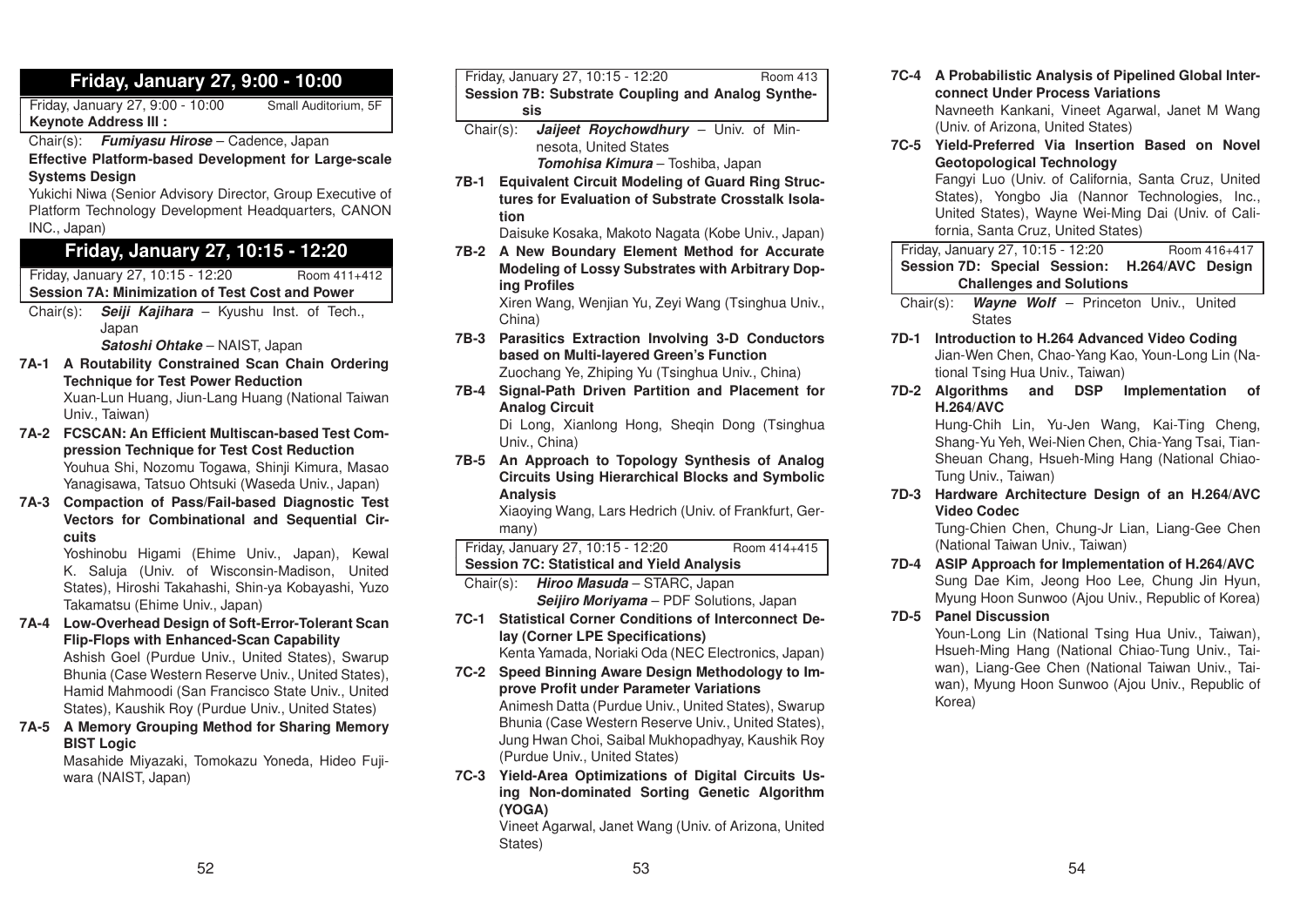# **Friday, January 27, 13:30 - 15:35**

Friday, January 27, 13:30 - 15:35 Room 411+412 **Session 8A: Floorplanning**

Chair(s): *Yao-Wen Chang* – National Taiwan Univ., Taiwan*Shigetoshi Nakatake* – Univ. of Ki-

takyushu, Japan

- **8A-1 Fast Substrate Noise-Aware Floorplanning with Preference Directed Graph for Mixed-Signal SOCs** Minsik Cho, Hongjoong Shin, David Z. Pan (Univ. of Texas, Austin, United States)
- **8A-2 A Fixed-die Floorplanning Algorithm Using an Analytical Approach**

Yong Zhan, Yan Feng, Sachin S. Sapatnekar (Univ. of Minnesota, United States)

- **8A-3 A Multi-Technology-Process Reticle Floorplanner and Wafer Dicing Planner for Multi-Project Wafers** Chien-Chang Chen, Wai-Kei Mak (National Tsing Hua Univ., Taiwan)
- **8A-4 Design Space Exploration for Minimizing Multi-Project Wafer Production Cost** Rung-Bin Lin, Meng-Chiou Wu, Wei-Chiu Tseng, Ming-Hsine Kuo, Tsai-Ying Lin, Shr-Cheng Tsai

(Yuan Ze Univ., Taiwan)

**8A-5 SAT-Based Optimal Hypergraph Partitioning with Replication**

Michael G. Wrighton (Tabula, Inc., United States), Andre M. DeHon (California Inst. of Tech., United States)

|                                                   | Friday, January 27, 13:30 - 15:35                                                                           | <b>Room 413</b> |  |  |  |  |
|---------------------------------------------------|-------------------------------------------------------------------------------------------------------------|-----------------|--|--|--|--|
| Session 8B: Memory Optimization for Embedded Sys- |                                                                                                             |                 |  |  |  |  |
|                                                   | tems                                                                                                        |                 |  |  |  |  |
|                                                   | Chair(s): <i>Hiroyuki Tomiyama</i> – Nagoya Univ.,<br>Japan<br><b>Preeti Ranjan Panda</b> – Indian Inst. of |                 |  |  |  |  |

Tech., Delhi, India

**8B-1 Finding Optimal L1 Cache Configuration for Embedded Systems**

Andhi Janapsatya, Aleksandar Ignjatovic, Sri Parameswaran (Univ. of New South Wales, Australia)

**8B-2 Memory Size Computation for Multimedia Processing Applications**

Hongwei Zhu, Ilie I. Luican, Florin Balasa (Univ. of Illinois, Chicago, United States)

- **8B-3 Maximizing Data Reuse for Minimizing Memory Space Requirements and Execution Cycles** Mahmut Kandemir, Guangyu Chen, Feihui Li (Pennsylvania State Univ., United States)
- **8B-4 Compiler-Guided Data Compression for Reducing Memory Consumption of Embedded Applications** Ozcan Ozturk, Guangyu Chen, Mahmut Kandemir (Pennsylvania State Univ., United States), Ibrahim Kolcu (Univ. of Manchester, Great Britain)
- **8B-5 Analysis of Scratch-Pad and Data-Cache Performance Using Statistical Methods** Javed Absar (IMEC, Katholieke Universiteit Leuven,

Belgium), Francky Catthoor (IMEC, Belgium)

Friday, January 27, 13:30 - 15:35 Room 414+415 **Session 8C: Inductive Issues in Power Grids andPackages**

Chair(s): *Takashi Sato* – Renesas, Japan *Yehea Ismail* – Northwestern Univ., United **States** 

**8C-1 Efficient Early Stage Resonance Estimation Techniques for C4 Package**

Jin Shi, Yici Cai (Tsinghua Univ., China), Shelton X-D Tan (Univ. of California, Riverside, United States), Xianlong Hong (Tsinghua Univ., China)

**8C-2 Parallel-Distributed Time-Domain Circuit Simulation of Power Distribution Networks withFrequency-Dependent Parameters**

Takayuki Watanabe (Univ. of Shizuoka, Japan), Yuichi Tanji (Kagawa Univ., Japan), Hidemasa Kubota, Hideki Asai (Shizuoka Univ., Japan)

**8C-3 Power Distribution Techniques for Dual VDD Circuits**

Sarvesh Hemchandra Kulkarni, Dennis Sylvester (Univ. of Michigan, United States)

**8C-4 Calculating Frequency-Dependent Inductance of VLSI Interconnect by Complete Multiple Reciprocity Boundary Element Method** Changhao Yan, Wenjian Yu, Zeyi Wang (Tsinghua Univ., China)

**8C-5 Controlling Inductive Cross-talk and Power in Offchip Buses using CODECs**

> Brock LaMeres (Agilent Technologies Inc., United States), Kanupriya Gulati, Sunil Khatri (Texas A&M Univ., United States)

Friday, January 27, 13:30 - 15:30 Small Auditorium, 5F **Session 8D: Designers' Forum: "Cell" Processor**

Chair(s): *Haruyuki Tago* – Toshiba, Japan *Makoto Ikeda* – Univ. of Tokyo, Japan

- **8D-1 A New Test and Characterization Scheme for 10+GHz Low Jitter Wide Band PLL**Kazuhiko Miki (Toshiba, Japan), David Boerstler, Eskinder Hailu, Jieming Qi, Sarah Pettengill (IBM Microelectronics, United States), Yuichi Goto (Toshiba, Japan)
- **8D-2 An SPU Reference Model for Simulation, Random Test Generation and Verification**

Yukio Watanabe (Toshiba, Japan), Balazs Sallay, Brad Michael, Daniel Brokenshire, Gavin Meil, Hazim Shafi (IBM, United States), Daisuke Hiraoka (Sony Computer Entertainment Inc., Japan)

- **8D-3 A Cycle Accurate Power Estimation Tool** Rajat Chaudhry, Daniel Stasiak, Stephen Posluszny, Sang Dhong (IBM, United States)
- **8D-4 Key Features of the Design Methodology Enabling <sup>a</sup> Multi-Core SoC Implementation of <sup>a</sup> First-Generation CELL Processor**

Dac Pham, Hans-Werner Anderson, Erwin Behnen, Mark Bolliger, Sanjay Gupta, Peter Hofstee, Paul Harvey, Charles Johns, Jim Kahle (IBM, United States), Atsushi Kameyama (Toshiba America Electronic Components, United States), John Keaty, Bob Le, Sang Lee, Tuyen Nguyen, John Petrovick, Mydung Pham, Juergen Pille, Stephen Posluszny, Mack Riley, Joseph Verock, James Warnock, Steve Weitzel, Dieter Wendel (IBM, United States)

# **Friday, January 27, 16:00 - 18:05**

|                                            | Friday, January 27, 16:00 - 18:05<br>Room 411+412 |  |  |  |  |  |
|--------------------------------------------|---------------------------------------------------|--|--|--|--|--|
| <b>Session 9A: High-Level Synthesis</b>    |                                                   |  |  |  |  |  |
| Chair(s): Shigery Yamashita – NAIST, Japan |                                                   |  |  |  |  |  |
|                                            | Youngsoo Shin - KAIST, Republic of Ko-            |  |  |  |  |  |

rea

**9A-1 TAPHS: Thermal-Aware Unified Physical-Level and High-Level Synthesis**

Zhenyu (Peter) Gu (Northwestern Univ., United States), Yonghong Yang (Queen's Univ., Canada), Jia Wang, Robert P. Dick (Northwestern Univ., United States), Li Shang (Queen's Univ., Canada)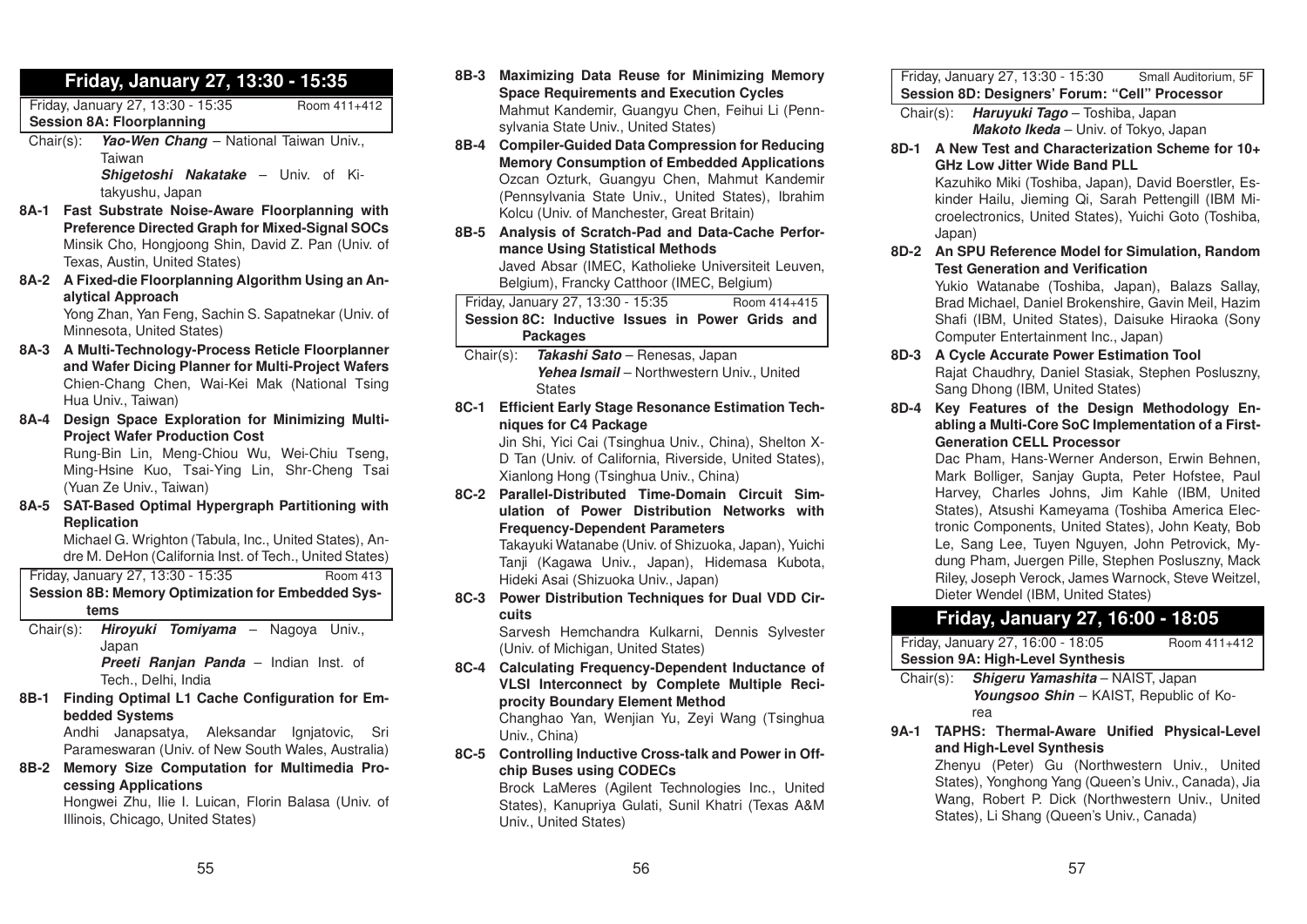**9A-2 An Automated, Efficient and Static Bit-width Optimization Methodology Towards Maximum Bitwidth-to-Error Tradeoff With Affine ArithmeticModel**

Yu Pu, Yajun Ha (National Univ. of Singapore, Singapore)

**9A-3 Abridged Addressing: A Low Power Memory Addressing Strategy**

> Preeti Ranjan Panda (Indian Inst. of Tech., Delhi, India)

**9A-4 Using Speculative Computation and Parallelizing Techniques to Improve Scheduling of Control based Designs**

> Roberto Cordone (Univ. degli studi di Crema, Italy), Fabrizio Ferrandi, Gianluca Palermo, Marco Domenico Santambrogio, Donatella Sciuto (Politecnico di Milano, Italy)

**9A-5 Worst Case Execution Time Analysis for Synthesized Hardware**

Jun-hee Yoo, Xingguang Feng, Kiyoung Choi (Seoul National Univ., Republic of Korea), Eui-Young Chung, Kyu-Myung Choi (Samsung Electronics, Republic of Korea)

Friday, January 27, 16:00 - 18:05 Room <sup>413</sup> **Session 9B: Modeling, Compilation and Optimization of Embedded Architectures**

Chair(s): *Hiroyuki Tomiyama* – Nagoya Univ., Japan

*Lovic Gauthier* – FLEETS, Japan

**9B-1 Workload Prediction and Dynamic Voltage Scaling for MPEG Decoding**

Ying Tan, Parth Malani, Qinru Qiu, Qing Wu (State Univ. of New York, Binghamton, United States)

**9B-2 Lazy BTB: Reduce BTB Energy Consumption Using Dynamic Profiling**

Yen-Jen Chang (National Chung-Hsing Univ., Taiwan)

**9B-3 Cache Size Selection for Performance, Energy and Reliability of Time-Constrained Systems** Yuan Cai (Univ. of Iowa, United States), Marcus T. Schmitz, Alireza Ejlali, Bashir M. Al-Hashimi (Univ. of Southampton, Great Britain), Sudhakar M. Reddy (Univ. of Iowa, United States)

- **9B-4 Reducing Dynamic Compilation Overhead by Overlapping Compilation and Execution** Priya Unnikrishnan (IBM Toronto, Canada), Mahmut Kandemir, Feihui Li (Pennsylvania State Univ., United States)
- **9B-5 Functional Modeling Techniques for Efficient Sw Code Generation of Video Codec Application** Sang-Il Han (TIMA Laboratory, France), Soo-Ik Chae (Seoul National Univ., Republic of Korea), Ahmed Amine Jerraya (TIMA Laboratory, France)

| Friday, January 27, 16:00 - 18:05     | Room 414+415 |
|---------------------------------------|--------------|
| <b>Session 9C: Statistical Design</b> |              |

- Chair(s): *Sachin Sapatnekar* Univ. of Minnesota, United States*Sunil Khatri* – Texas A&M Univ., United **States**
- **9C-1 Convergence-Provable Statistical Timing Analysis with Level-Sensitive Latches and FeedbackLoops**

Lizheng Zhang, Jengliang Tsai, Weijen Chen, Yuhen Hu, Charlie Chungping Chen (Univ. of Wisconsin-Madison, United States)

**9C-2 Parameterized Block-Based Non-Gaussian Statistical Gate Timing Analysis**

Soroush Abbaspour, Hanif Fatemi, Massoud Pedram (Univ. of Southern California, United States)

**9C-3 Statistical Leakage Minimization through Joint Selection of Gate Sizes, Gate Lengths and Threshold Voltage**

> Sarvesh Bhardwaj, Yu Cao, Sarma Vrudhula (Arizona State Univ., United States)

**9C-4 Statistical Bellman-Ford Algorithm With An Application to Retiming**

> Mongkol Ekpanyapong (Georgia Inst. of Tech., United States), Thaisiri Watewai (Univ. of California, Berkeley, United States), Sung Kyu Lim (Georgia Inst. of Tech., United States)

**9C-5 An Exact Algorithm for the Statistical Shortest Path Problem**

Liang Deng, Martin D. F. Wong (Univ. of Illinois, Urbana-Champaign, United States)

| Friday, January 27, 16:30 - 18:00                 | Small Auditorium, 5F |
|---------------------------------------------------|----------------------|
| Session 9D: Designers' Forum Panel: Top 10 Design |                      |
| <b>Issues by LSI Designers versus EDA Devel-</b>  |                      |
| opers                                             |                      |

| Organizer: | Haruyuki Tago - TOSHIBA, Japan                 |
|------------|------------------------------------------------|
| Moderator: | Yoshiaki Hagihara - Sony, Japan                |
| Panelists: | <b>Raul Camposano</b> - Synopsys, United       |
|            | <b>States</b>                                  |
|            | Soo-Kwan Eo - SAMSUNG, Republic of             |
|            | Korea                                          |
|            | <b>Joe Sawichi</b> – Mentor, United States     |
|            | Hirofumi Taguchi - Matsushita, Japan           |
|            | Yasuhiro Tani - CANON, Japan                   |
|            | <b>Ted Vucurevich</b> - Cadence, United States |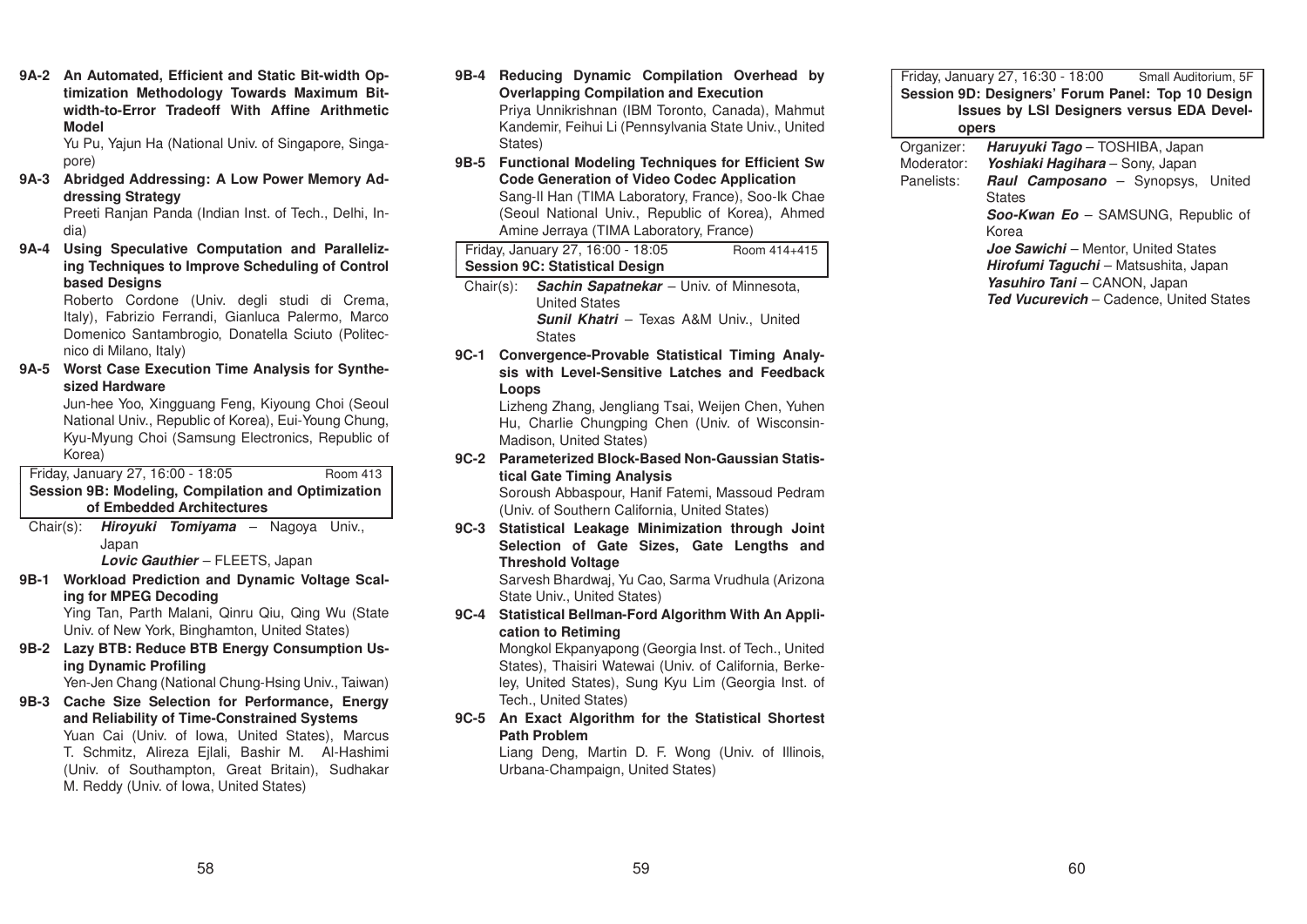# **Tutorials**

Tutorial 1 (FULL DAY) Tuesday, January 24, 9:30-17:00 Room 411+412 **DFM Tools and Methodologies for 65nm and Below**

**Organizer:** *Andrew B. Kahng* – UCSD and Blaze DFM, Inc., United States **Speakers:** *Andrew B. Kahng* – UCSD and Blaze DFM, Inc., United States

*Louis K. Scheffer* – Cadence Design Systems, Inc., United States *Michael Orshansky* – Univ. of Texas at

Austin, United States

*Andrzej Strojwas* – PDF Solutions, Inc. and CMU, United States

This tutorial will present <sup>a</sup> view of key tool technologies and methodologies that are likely to become mainstream for the 65nm node and beyond. Topics include: (1) taxonomy of yield detractors and variability sources; (2) statistical extraction and performance analysis, (3) parametric yield optimizations for timing, power and reliability; (4) manufacturing simulations and analyses for shape (litho and etch), thickness (planarization), and defectivity (critical area); (5) manufacturing-aware capabilities in placement, routing, and post-route optimization tools; and (6) layout synthesis methodologies that range from restricted design rules to flexible layout and liquid libraries.

| Tutorial 2 (FULL DAY)<br>Tuesday, January 24, 9:30-17:00<br>Room 413    |  |  |  |  |  |  |
|-------------------------------------------------------------------------|--|--|--|--|--|--|
| <b>High Performance Interconnect and Packaging</b>                      |  |  |  |  |  |  |
| <b>Organizers: Chung-Kuan Cheng</b> – Univ. of Califor-                 |  |  |  |  |  |  |
| nia, San Diego, United States                                           |  |  |  |  |  |  |
| <b>Howard Chen</b> - IBM, United States                                 |  |  |  |  |  |  |
| <b>Speakers:</b> Paul M. Harvey - IBM, United States                    |  |  |  |  |  |  |
| <b>Howard Chen</b> - IBM, United States                                 |  |  |  |  |  |  |
| Chung-Kuan Cheng - Univ. of Califor-                                    |  |  |  |  |  |  |
| nia, San Diego, United States                                           |  |  |  |  |  |  |
| <b>Manjit Borah</b> – Fastrack, United States                           |  |  |  |  |  |  |
| <b>Lei He</b> $-$ Univ. of California, Los Angeles,                     |  |  |  |  |  |  |
| <b>United States</b>                                                    |  |  |  |  |  |  |
| <b>Sheldon Tan</b> – Univ. of California, River-<br>side. United States |  |  |  |  |  |  |

With the advance of the VLSI technology, interconnect and packaging are becoming dominant factors in deciding system performance and power consumption. The scalability of interconnect and packaging is recognized as <sup>a</sup> principal challenge in ITRS Roadmap. This tutorial will provide an overview of new and emerging packaging and interconnect technologies and how they will impact silicon performance. A detailed discussion of the critical factors in the packaging and interconnect design that influence chip performance will be included. The tutorial will provide <sup>a</sup> comprehensive list of simple, often overlooked design methods to get the most out of many of today's most promising new packaging technologies.

| Tutorial 3 (HALF DAY)                        |                       |
|----------------------------------------------|-----------------------|
| Tuesday, January 24, 9:30-12:30              | Room 414+415          |
| Low Power / Low Leakage Technologies for     |                       |
| Nanometer Era: System and Architecture Level |                       |
| <b>Approaches</b>                            |                       |
|                                              |                       |
| Q                                            | $Chibawa$ laatituta a |

**Organizer:** *Kimiyoshi Usami* – Shibaura Institute of Technology, Japan

**Speakers:** *Naohiko Irie* – Hitachi Ltd., Japan *Hiroshi Nakamura* – Univ. of Tokyo, Japan

Energy-efficient design is strongly required in SoC's for portable applications. Even for high-end microprocessors, power dissipation becomes <sup>a</sup> critical hurdle when increasing the performance. This tutorial discusses technical challenges and approaches for low-power / low-leakage design at system and architecture levels. Topics include: dynamic voltage and frequency scaling (DVFS), queue resizing, pipeline balancing and scaling, cache and memory optimizations, globally asynchronous locally synchronous (GALS) architecture, trade-offs between power and reliability, etc.

### Tutorial 4 (HALF DAY) Tuesday, January 24, 14:00-17:00 Room 414+415 **Low Power / Low Leakage Technologies for Nanometer Era: Circuit and Device Level Approaches**

|           |       |                   | <b>Organizer:</b> Kimiyoshi Usami – Shibaura Institute of |  |                                                |
|-----------|-------|-------------------|-----------------------------------------------------------|--|------------------------------------------------|
|           |       | Technology, Japan |                                                           |  |                                                |
| Speakers: |       |                   |                                                           |  | <b>Kimiyoshi Usami</b> – Shibaura Institute of |
|           |       | Technology, Japan |                                                           |  |                                                |
|           | Tohru |                   |                                                           |  | <b>Mogami</b> – NEC Corporation,               |
|           | Japan |                   |                                                           |  |                                                |

Power dissipation is one of the most critical issues in nanometer devices. In addition to dynamic power, leakage power becomes <sup>a</sup> major concern. This tutorial discusses technical challenges and approaches for low-power / low-leakage design at circuit and device levels. Topics include: circuit and CAD techniques for power gating (MTCMOS), physical implementation and CAD techniques for multi-voltage design, high-k gate dielectric stucks, Cu/lowk interconnects, 3-D device structures, new materials such as SiGe, etc.

| Tutorial 5 (HALF DAY) |                                                            |
|-----------------------|------------------------------------------------------------|
|                       | Tuesday, January 24, 9:30-12:30<br>Room 416+417            |
|                       | <b>Basics and Practice of Current Functional Verifica-</b> |
| tion Methods          |                                                            |
|                       |                                                            |
|                       | Organizer: Kiyoharu Hamaguchi - Osaka Univ.,               |
|                       | Japan                                                      |
| Speakers:             | Kiyoharu Hamaguchi - Osaka Univ.,                          |
|                       | Japan                                                      |
|                       | <b>Erich Marschner</b> - Cadence Design                    |
|                       | Systems, Inc., United States                               |

This tutorial 1) summarizes basic concepts and currently available techniques in modern functional verification, 2) presents, in particular, practice of assertion-based verification, and 3) overviews advanced topics in formal verification methods.

**Part 1.** Basics of Functional Verification (Hamaguchi).

This part overviews currently available techniques in functional verification, which includes functional coverage, assertion, constrained ramdom simulation and bounded/unbounded model checking. Rather than underlying algorithms of the techniques, we mainly dis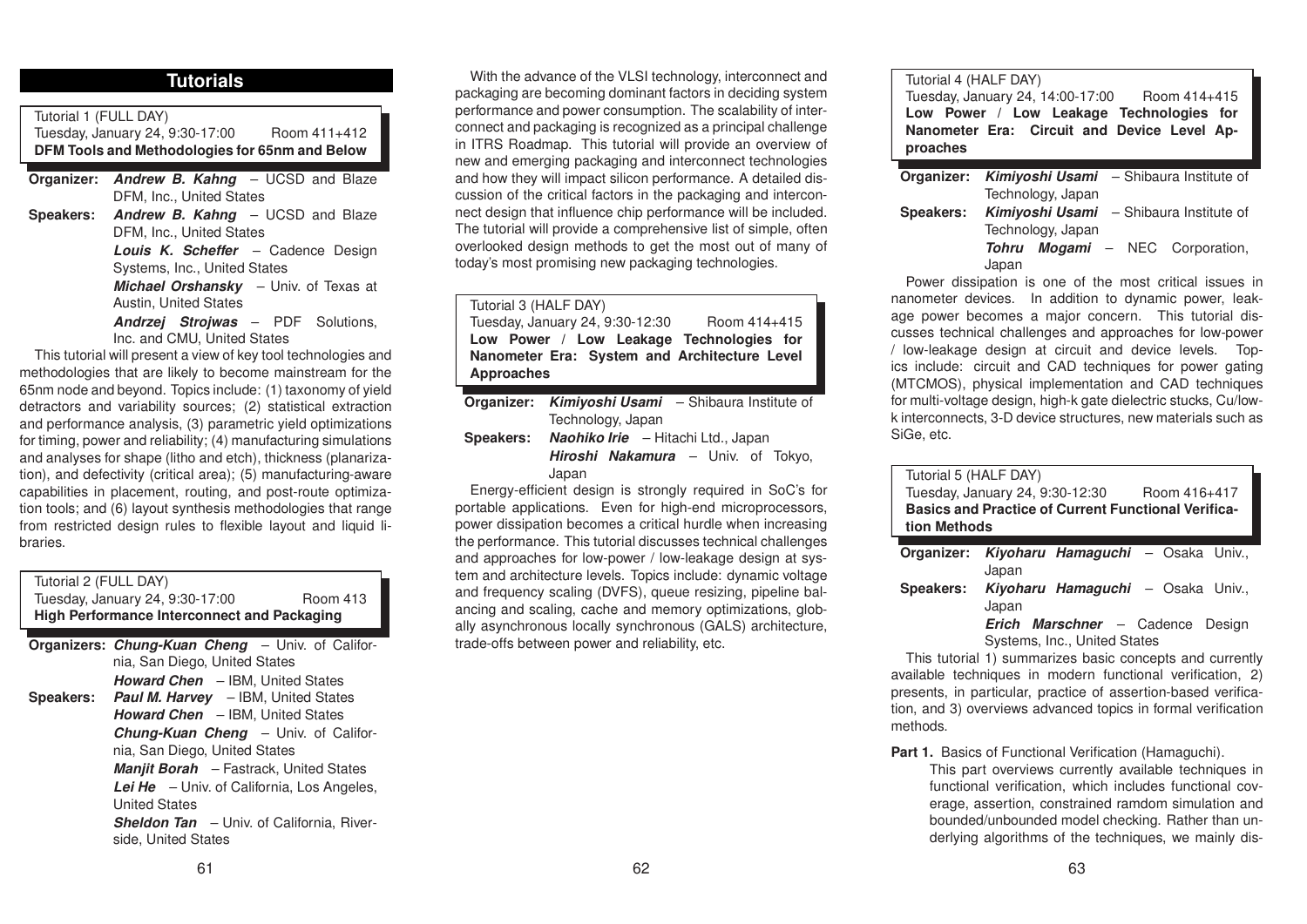cuss what can be done with the techniques from <sup>a</sup> point of designers' view.

**Part 2. Practice** of Assertion-Based Verification (Marschner).

> This part presents various techniques for utilizing assertions and functional coverage monitors to achieve higher quality verification in less time. This includes guidelines for writing assertions and coverage monitors, recommendations for where to apply them, and how to leverage them most effectively in typical verification flows.

**Part 3.** Advanced Topics in Formal Functional Verification (Hamaguchi).

The last part introduces emerging techniques for functional validation or verification, which will be used in functional verification in near-future. This includesabstraction-refinement techniques for large-scale verification, and also formal verification techniques for high-level languages such as SpecC or UML.

### Tutorial 6 (HALF DAY)

Tuesday, January 24, 14:00-17:00 Room 416+417 **SoC Communication Architectures: Current Practice, Research and Trends**

**Organizer:** *Nikil Dutt* – Univ. of California, Irvine, United States **Speakers:** *Nikil Dutt* – Univ. of California, Irvine, United States

**Sudeep Pasricha** – Univ. of California, Irvine, United States

The increasing complexity of Systems-on-Chip (SoCs) has led to the critical "design productivity gap" problem. Several strategies are being employed to cope with this problem, including an IP-based design flow, as well as platform-based designs for application domains. These approaches have critically increased the amount of on-chip communication. Since on-chip communication architectures have <sup>a</sup> significant impact on system performance, power dissipation and timeto-market, system designers, as well as the research community have focused on the issue of exploring, evaluating, and designing SoC communication architectures to meet the targeted design goals. This tutorial will focus on the current design practices, research efforts and emerging trends in the area of on-chip communication architectures. In the first part

of the tutorial, we will first motivate the need for <sup>a</sup> communication architecture-centric design flow for SoC designs. We will then present a survey of the communication architectures currently used in industry and discuss commonly used protocols and standards such as OCP-IP, VSIA, AMBA, Core-Connect, STBus and Sonics. This will be followed by <sup>a</sup> case study of a typical industrial design methodology that incorporates communication architecture design in their flow. In the second part of the tutorial, we will present <sup>a</sup> survey of research efforts in the area of communication architectureexploration, synthesis and implementation, with the goal of improving system performance, reducing power dissipation, cost and design cycle time. The focus of this part will be on variants of bus based and bus-matrix based communicationarchitectures. In the final part of the tutorial, we will outline emerging trends in the area of on-chip communication architectures design and review research efforts on the topics of network-on-chips and on-chip optical interconnects.

# **ASP-DAC 2006 at a Glance**

Tuesday, January 24

# **FULL-DAY Tutorials**

| <b>TUTORIAL 1</b> | $(9:30-17:00)$                                        | Room 411+412    |
|-------------------|-------------------------------------------------------|-----------------|
|                   | DFM Tools and Methodologies<br>for 65nm and Below     |                 |
| <b>TUTORIAL 2</b> | $(9:30-17:00)$                                        | <b>Room 413</b> |
|                   | <b>High Performance Interconnect</b><br>and Packaging |                 |

# **HALF-DAY Tutorials**

| TUTORIAL 3        | $(9:30-12:30)$                                                                                         | Room 414+415 |
|-------------------|--------------------------------------------------------------------------------------------------------|--------------|
|                   | Low Power / Low Leakage Technologies<br>for Nanometer Era:<br>System and Architecture Level Approaches |              |
| <b>TUTORIAL 4</b> | $(14:00-17:00)$                                                                                        | Room 414+415 |
|                   | Low Power / Low Leakage Technologies<br>for Nanometer Era:<br>Circuit and Device Level Approaches      |              |
| <b>TUTORIAL 5</b> | $(9:30-12:30)$                                                                                         | Room 416+417 |
|                   | <b>Basics and Practice of Current Functional</b><br><b>Verification Methods</b>                        |              |
| <b>TUTORIAL 6</b> | $(14:00-17:00)$                                                                                        | Room 416+417 |
|                   | SoC Communication Architectures:<br><b>Current Practice, Research and Trends</b>                       |              |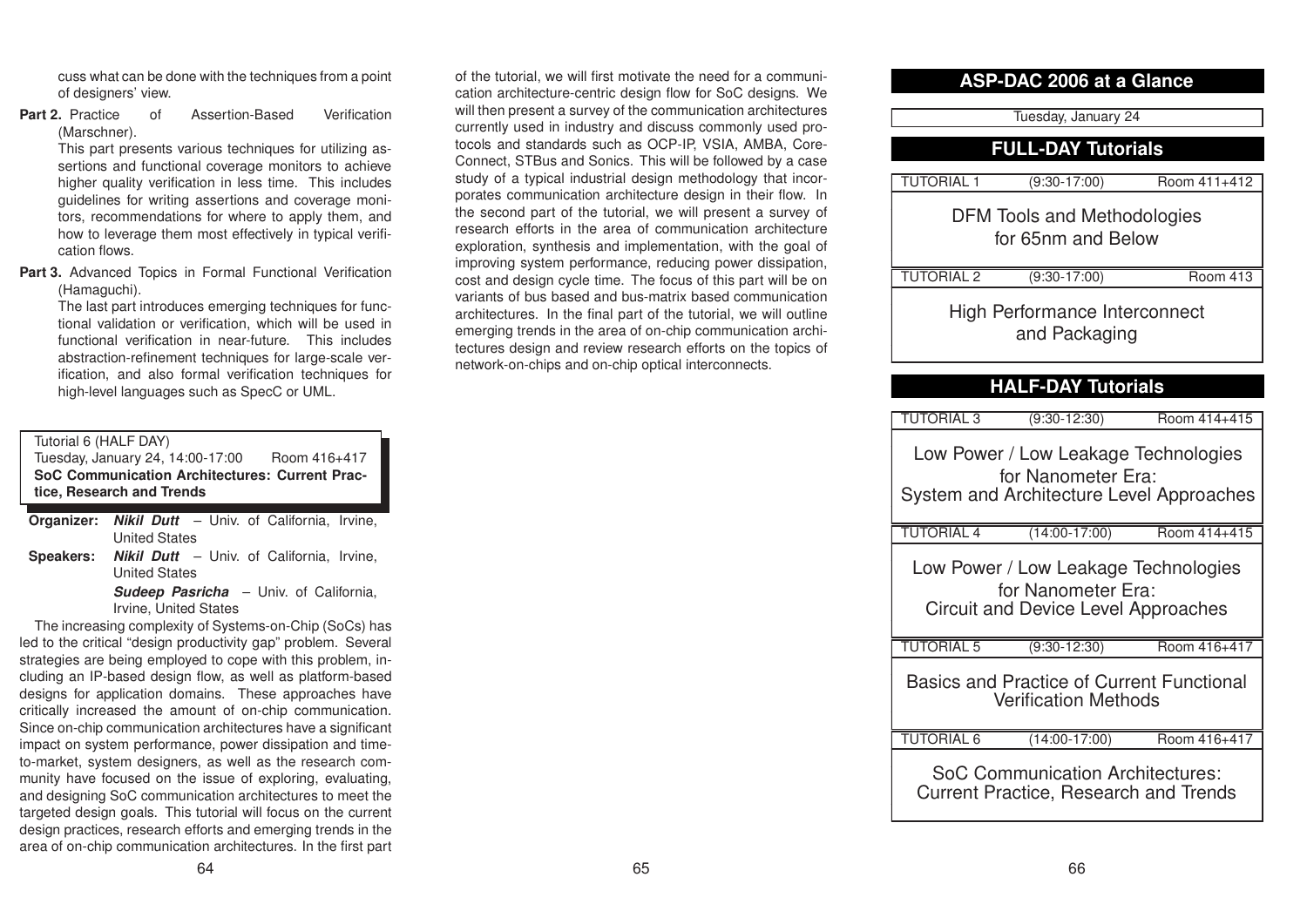|       |                                       |                                                                               | Wednesday, January 25                  |                     |
|-------|---------------------------------------|-------------------------------------------------------------------------------|----------------------------------------|---------------------|
|       | ⋖                                     |                                                                               |                                        |                     |
| 8:30  |                                       |                                                                               | Opening Session (Small Auditorium, 5F) |                     |
| 00.6  |                                       | Keynote Address I (Small Auditorium, 5F)                                      |                                        |                     |
| 10:00 |                                       |                                                                               | <b>Break</b>                           |                     |
| 10:15 | $1A($ Room 41 $1+412)$                | 1B (Room 413)                                                                 | $1C$ (Room 414+415)                    | 1D (Room 416+417)   |
|       | Formal Methods for                    | Interconnect for                                                              | Timing Analysis and                    | University Design   |
|       | Scalable Verification<br>Coverage and | High-End SoC                                                                  | Optimization                           | Contest             |
| 12:20 |                                       | Lunch Break / University Design Contest Discussion at ASP-DAC Site (Room 418) |                                        |                     |
| 13:30 | 2A (Room 411+412)                     | 2B (Room 413)                                                                 | 2C (Room 414+415)                      | 2D (Room 416+417)   |
|       | Software Techniques                   | Application                                                                   |                                        | Special Session:    |
|       | for Efficient SoC                     | Examples with                                                                 |                                        | Electrothermal      |
|       |                                       | Leading Edge                                                                  | Placement                              | Design of Nanoscale |
|       | Design                                | Design Methodology                                                            |                                        | Integrated Circuits |
| 15:35 |                                       |                                                                               | Coffee Break (Room 418)                |                     |
| 16:00 | $3A($ Room 411+412)                   | 3B (Room 413)                                                                 | $3C$ (Room 414+415)                    | $3D($ Room 416+417) |
|       |                                       | Future Technical                                                              | Routing and                            | Special Session:    |
|       | Logic Synthesis                       | Directions for Design                                                         | Interconnect                           | Flash Memory in     |
|       |                                       | Automation                                                                    | Optimization                           | Embedded Systems    |
| 18:05 |                                       |                                                                               |                                        |                     |

|       |                          |                                             | Thursday, January 26                      |                           |  |
|-------|--------------------------|---------------------------------------------|-------------------------------------------|---------------------------|--|
|       | ⋖                        | ≃                                           |                                           |                           |  |
| 00.6  |                          |                                             | Keynote Address II (Small Auditorium, 5F) |                           |  |
| 10:00 |                          |                                             | <b>Break</b>                              |                           |  |
| 10:15 | 4A (Room 411+412)        | 4B (Room 413)                               | 4C (Room 414+415)                         | 4D (Room 416+417)         |  |
|       | Resolving Timing Issues: | Methodology for SoCs<br>Leading Edge Design | <b>Advanced Circuit</b>                   | Special Session: Open     |  |
|       | Design and Test          | and SiPs                                    | Simulation                                | Access Overview           |  |
| 12:20 |                          |                                             | Lunch Break / Ph.D. Forum (Room 418)      |                           |  |
| 13:30 | 5A (Room 411+412)        | 5B (Room 413)                               | 5C (Room 414+415)                         | 5D (Small Auditorium, 5F) |  |
|       | Advances in Simulation   | Scheduling for                              | <b>High Frequency</b>                     | $13:30 - 15:30$           |  |
|       | Technologies             | Embedded Systems                            | Interconnect Effects in                   | Designers' Forum:         |  |
|       |                          |                                             | Nanometer Technology                      | Low Power Design          |  |
| 15:35 |                          |                                             | Coffee Break (Room 418)                   |                           |  |
| 16:00 | $6A$ (Room 411+412)      | 6B (Room 413)                               | 6C (Room 414+415)                         |                           |  |
| 16:30 |                          |                                             |                                           | 6D (Small Auditorium, 5F) |  |
|       | Power Optimization of    | Advanced Memory and                         | New Routing Techniques                    | 16:30-18:00               |  |
|       | Large-Scale Circuits     | Processor Architectures                     |                                           | Designers' Forum Panel:   |  |
|       |                          | for MPSoC                                   |                                           | Functional Verification   |  |
|       |                          |                                             |                                           | —now and future—          |  |
| 8:05  |                          |                                             | Banquet 18:30-20:30 (Room 501+502)        |                           |  |

|                    | ≏       |                                            |              | 7D (Room 416+417)   | Special Session: | H.264/AVC Design          | Challenges and Solutions |       |                    | 8D (Small Auditorium, 5F) | 13:30-15:30                                         | Designers' Forum:  | "Cell" Processor |                         |                       | 9D (Small Auditorium, 5F) | 16:30-18:00           | Designers' Forum Panel: | Top 10 Design Issues by       | LSI Designers versus | <b>EDA Developers</b> |       |
|--------------------|---------|--------------------------------------------|--------------|---------------------|------------------|---------------------------|--------------------------|-------|--------------------|---------------------------|-----------------------------------------------------|--------------------|------------------|-------------------------|-----------------------|---------------------------|-----------------------|-------------------------|-------------------------------|----------------------|-----------------------|-------|
| Friday, January 27 | $\circ$ | Keynote Address III (Small Auditorium, 5F) | <b>Break</b> | $7C$ (Room 414+415) |                  | Statistical and Yield     | Analysis                 |       | <b>Lunch Break</b> | 8C (Room 414+415)         | Memory Optimization for   Inductive Issues in Power | Grids and Packages |                  | Coffee Break (Room 418) | $9C$ (Room 414+415)   |                           | Statistical Design    |                         |                               |                      |                       |       |
|                    | ഥ       |                                            |              | 7B (Room 413)       |                  | Substrate Coupling and    | Analog Syntesis          |       |                    | 8B (Room 413)             |                                                     | Embedded Systems   |                  |                         | 9B (Room 413)         |                           | Modeling, Compilation | and Optimization of     | <b>Embedded Architectures</b> |                      |                       |       |
|                    | ⋖       |                                            |              | 7A (Room 411+412)   |                  | Minimization of Test Cost | and Power                |       |                    | 8A (Room 411+412)         | Floorplanning                                       |                    |                  |                         | $9A (Room 411 + 412)$ |                           | High-Level Synthesis  |                         |                               |                      |                       |       |
|                    |         | 9:00                                       | 10:00        | 10:15               |                  |                           |                          | 12:20 |                    | 13:30                     |                                                     |                    |                  | 15:35                   | 16:00                 | 16:30                     |                       |                         |                               |                      |                       | 18:05 |

67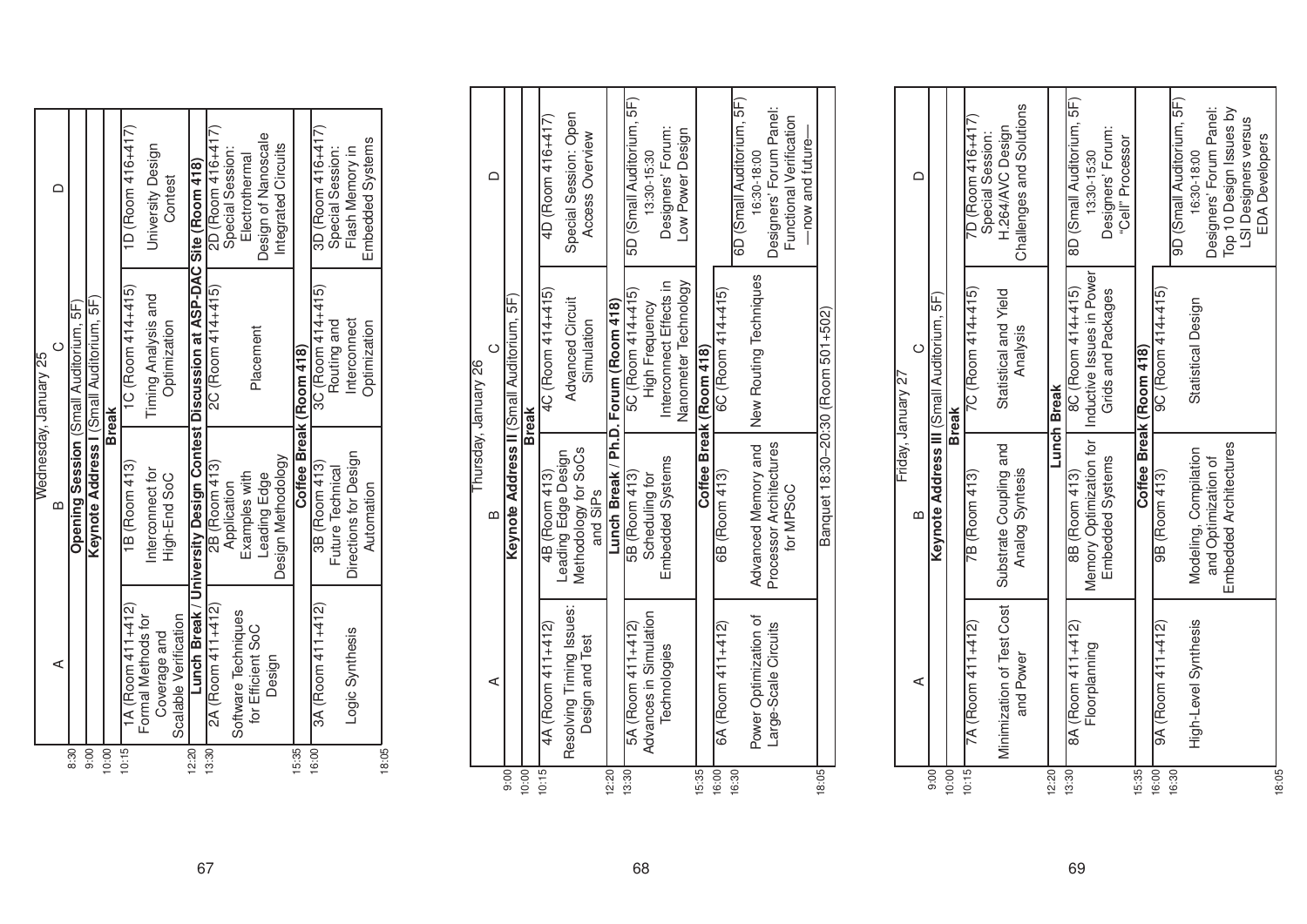# **Information**

# **Proceedings:**

ASP-DAC 2006 will be producing two versions of the ASP-DAC 2006 Proceedings; <sup>a</sup> bound paper version and <sup>a</sup> CD-ROM version. All papers will be included in both versions. Conference registration in any of the categories will include copies of both versions of the ASP-DAC 2006 Proceedings. Additional Proceedings will be available for purchase at the Conference. Prices are as follows:

### **Paper Form: Y5,000; CD-ROM Form: Y2,000;**

Both versions of the proceedings will also be available for purchase after the conference; please contact IEEE for the bound version and ACM SIGDA for the CD-ROM version.

### **Banquet:**

Conference registrants are invited to attend <sup>a</sup> banquet to be held on January 26, 2006. The banquet will be held from 18:30 to 20:30 at the fifth floor of conference center. Regular Member and Non-member Conference registrants receive <sup>a</sup> ticket to the banquet when they register at the conference. Full-time students, Designers' Forum-only registrants, and Tutorial-only registrants wishing to attend the banquet will be required to pay ¥5,000 for a ticket when they register on site.

# **Visa Application:**

Without <sup>a</sup> legal visa, foreign participants may be denied entry into Japan. Please contact your nearest Japanese embassy in order to ensure entry. Notice that the ASP-DAC 2006 Organizing Committee issues the invitation letters and supports the VISA applications only for presenters of the conference papers. All the other attendees have to apply for VISA through their travel agents or by yourself. In some cases it may take two months to obtain <sup>a</sup> legal visa. The following Web page of Japanese embassy may be helpful.

# **http://www.mofa.go.jp/j info/visit/visa/index.html**

### **Customs:**

Japanese customs are fairly lenient and allow bringing in items necessary for personal use. Duty-free imports are: 3 bottles of liquor; 400 cigarettes or 100 cigars; 2 ounces of perfume; gifts and souvenirs other than the above whose total market value does not exceed 200,000 yen. Strictly prohibited are firearms, other types of weapons and narcotics.

# **Insurance:**

The organizer cannot accept responsibility for accidents which might occur. Delegates are encouraged to obtain travel

insurance (medical, personal accident, and luggage) in their home country prior to departure.

# **Climate:**

The temperature in Yokohama during the period of the Conference ranges between 5◦C and 12◦C.

# **Currency Exchange:**

Only Japanese Yen(¥) is accepted at ordinary stores and restaurants. Certain foreign currencies may be accepted at <sup>a</sup> limited number of hotels, restaurants and souvenir shops. You can exchange your currency for Japanese Yen at foreign exchange banks and other authorized money exchange offices with your passport.

# **Electrical Appliances:**

Electrical appliances are supplied on 100 volts in Japan. The frequency is 50 Hz in eastern Japan including Tokyo, Yokohama and 60 Hz in western Japan including Kyoto and Osaka.

### **Shopping:**

The business hours of most department stores are from 10:00 to 20:00. They are open on Sundays and national holidays, but may close on some weekday. Business hours of retail shops differ from one another, but most shops operate from 10:00 to 20:00. Shops are open on Sundays and national holidays.

# **Sightseeing:**

http://www.city.yokohama.jp/ne/info/hotspotE.html

Participants can get sightseeing information at the Nippon Express Co., Ltd. Travel desk in the Conference site during the Conference period.

### **Yokohama Bay Sightseeing Cruise**

You can ride <sup>a</sup> cruise boat at Yamashita Park sightseeing Boat Terminal, Minato Mirai Pukarisanbashi Pier (MM21), etc. For more information, reference the home page at: http://www.welcome.city.yokohama.jp/eng/tourism/ walking/1070.html

# **CHINA TOWN**

Being the largest Chinese settlement in Japan, Chinatown is always alive with people who come to enjoy Chinese food. It is also <sup>a</sup> fun place for shopping or just walking around its many streets and alleys lined with colorful restaurants, shops overflowing with Chinese goods and stores that sell exotic ingredients and Chinese medicines.

# **LANDMARK TOWER**

296 meters high with 70 stories above ground and three

levels underground. It is Japan's tallest skyscraper. A 40 second ride on the world's fastest elevator skyrockets you to the 69th floor's Sky Garden, the highest observatory in Japan.

Hours: 10:00-21:00 Admission: ¥1,000 Access: 7min. walk from Sakuragicho station

**SANKEIEN GARDEN**

A purely Japanese-style landscape garden. Accenting the main garden is an impressive three-story pagoda and graceful garden bridges. Inside contains several old houses and farm buildings as well as Important Cultural Properties such as Rinshunkaku Villa and Chosukaku House.

Hours:9:00-16:00 Admission: ¥300 for each garden

Access: From Sakuragicho Sta., take Bus NO.8 or No.125 to Honmoku-Sankeien-mae.

### **MARINE TOWER**

106 meters, the tallest inland lighthouse in the world, with an observatory located 100 meters above ground.

Hours: 10:00-21:00 Admission: ¥700

Access: 15min. Walk from JR Ishikawacho station

# **MARITIME MUSEUM**

The site of the previous Nippon Maru, the former training ship for Japan's Maritime Defense Force. The Yokohama Maritime Museum, which specializes in ports and ships, is located next to the Nippon Maru.

Hours: 10:00-17:00 (Closed Monday) Admission: ¥600 Access: 7 min. walk from JR Sakuragicho station

# **Other Information:**

### JAPANTOURIST ORGANIZATION

http://www.jnto.go.jp/

YOKOHAMA CONVENTION & VISITORS BUREAU

http://www.welcome.city.yokohama.jp/tourism/ NARITA AIRPORT

http://www.narita-airport.or.jp/airport\_e/index.html YES ! TOKYO

http://www.tcvb.or.jp/en/index\_en.htm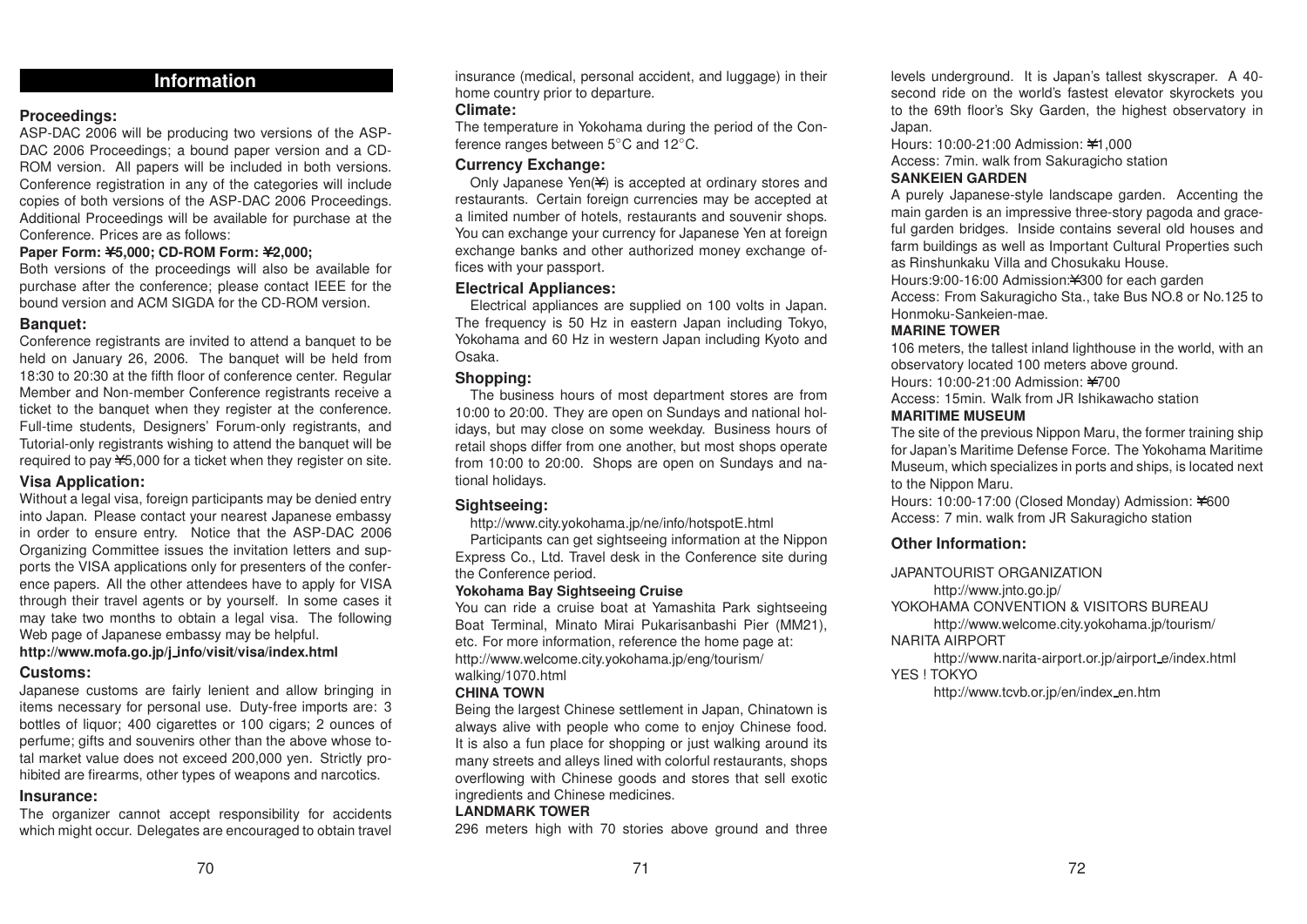# ٨**Traffic Information** March, 2005 Traffic Information

2005 È Á

|               | Shibuya Sta.       | Tokyu Toyoko_Line : Limited Express<br>(Direct link to Minato Mirai Line)                                                                     |                                                    |                                                                                    | 30min. Minato Mirai Sta.                    | 3min.<br>$\frac{1}{2}$<br>on foot     |                 |
|---------------|--------------------|-----------------------------------------------------------------------------------------------------------------------------------------------|----------------------------------------------------|------------------------------------------------------------------------------------|---------------------------------------------|---------------------------------------|-----------------|
| Shinjuku Sta. |                    | 29min.<br>JR Shonan Shinjuku Line                                                                                                             |                                                    | 3min.<br>Minato Mirai Line                                                         | Take Queen's Square<br>Yokohama Exit        |                                       |                 |
|               | Tokyo Sta.         | 25min.<br>JRTokaido Line                                                                                                                      | Yokohama Sta.                                      | (Connecting from Tokyu Toyoko Line)                                                | and go upto 2nd Floor<br>with Red Escalator |                                       |                 |
|               | Shinagawa Sta.     | 15min.<br>Keikyu Express : Limited Express                                                                                                    |                                                    | From taxi pool at 2nd basement of Porta shopping mall on the east exit.<br>by Taxi |                                             | 7min.                                 |                 |
|               | Shin Yokohama Sta. | JRYokohama Line 3min. Kikuna sta. Tokyu Toyoko Line 6min<br>(Connecting to Minato Mirai L<br>I Omin. to Minato Mirai Sta.)<br>JRYokohama Line |                                                    | 15min.<br>3min.<br>JR Keihin-Tohoku Line                                           | Sakuragicho Sta.                            | 12min.<br>7min.<br>onfoot<br>by Bus   |                 |
|               |                    | Change to Keihin-Tohoku Line at Higash ikanagawa-Sta.<br>Yokohama Subway                                                                      |                                                    | I Smin.                                                                            |                                             | Smin.<br>From bus stop #1)<br>by Taxi | <b>PACIFICO</b> |
|               |                    |                                                                                                                                               |                                                    |                                                                                    |                                             |                                       | <b>OKOHAMA</b>  |
|               |                    | 90 <sub>min</sub><br><b>JR Narita Express</b>                                                                                                 |                                                    | (Connecting from Tokyu Toyoko Line)<br>Minato Mirai Line                           | 3min. Minato Mirai Sta.                     | 3min.<br>on foot                      |                 |
|               | Narita Airport     | 90 <sub>min</sub><br>Airport Limousine Bus                                                                                                    | Yokohama Sta.                                      |                                                                                    | Take Queen's Square<br>Yokohama Exit        |                                       |                 |
|               |                    | (120min.for PACIFICO YOKOHAMA)                                                                                                                |                                                    |                                                                                    | and go upto 2nd Floor                       |                                       |                 |
|               |                    | 24min.<br>Keikyu Express                                                                                                                      | YCAT                                               |                                                                                    | with Red Escalator                          |                                       |                 |
|               | Haneda Airport     | 30min.<br>Airport Limousine Bus                                                                                                               | Yokohama St. East.<br>Yokohama City<br>AirTerminal | by Taxi                                                                            |                                             | 7min.                                 |                 |
|               |                    |                                                                                                                                               |                                                    | (From taxi pool at 2nd basement of Porta shopping mall on the east exit)           |                                             |                                       |                 |

| Driving To Pacifico<br>From Tokyo]                         |                         |                                                 |               |                                                                |                                                                                                 |          |
|------------------------------------------------------------|-------------------------|-------------------------------------------------|---------------|----------------------------------------------------------------|-------------------------------------------------------------------------------------------------|----------|
|                                                            |                         | Toward Yokohama Park, Yokohane Route            | $\frac{A}{A}$ | Minato Mirai Ramp, 3min.                                       | 人名                                                                                              |          |
| Metropolitan Expressway                                    |                         | Toward Yokohama (over Bay bridge), Wangan Route | $\frac{1}{4}$ | Minato Mirai Ramp, 3min.                                       | $\frac{A}{A}$                                                                                   |          |
| From Kansai or Chubu]                                      |                         |                                                 |               |                                                                |                                                                                                 | PACIFICO |
| Tomei Expressway                                           | Hodoqaya Bypass, 20min. | $\triangleright$ Kariba <sub>I</sub> C          |               | Toward Yokohama, Metropolitan Expressway, Kariba Route, 10min. | MinatolMirai Ramp, 3min                                                                         | OKOHAMA  |
| Yokohama Machida I                                         |                         |                                                 |               |                                                                |                                                                                                 |          |
|                                                            |                         |                                                 |               |                                                                |                                                                                                 |          |
| Minato Mirai Public Parking Lot<br>$+81 - 45 - 221 - 1301$ |                         | Capacity:1,200 (Standard-sized cars only)       | Open 24 hours |                                                                | Rates:Standard-sized car 260yen/30min. (1,300yen for max.15hours between 8 and 23 on weekdays.) |          |

**Bus/Large Vehicles Parking Lot Capacity:40 Open 24 hours Rates:Large vehicle 500yen/30min.**

 $\subseteq$ 

ñ,

ă

irking L

 $124h$ de

74

**+81-45-221-1302**

# **Venue Map/Room Assignment**

- ASP-DAC Conference is held at "Conference Center."
- EDS Fair 2006 and System Design Forum 2006 are held at "Exhibition Hall/Annex Hall." (2min. walk from Conference Center.)

EDS FairSystem Design Forum



**Conference Venue Map**

| Location              | Event                                                                |
|-----------------------|----------------------------------------------------------------------|
| Entrance Hall (2F)    | Registration, Information, Cloak                                     |
| Small Auditorium (5F) | Opening, Keynote, Deginers' Forum                                    |
| $411+412(4F)$         | Session A, Tutorial 1                                                |
| 413(4F)               | Session B, Tutorial 2                                                |
| 414+415 (4F)          | Session C, Tutorials 3 and 4                                         |
| 416+417 (4F)          | Session D, Tutorials 5 and 6                                         |
| 418(4F)               | Poster Discussion, Ph.D. Forum, Coffee Break                         |
| 421 (4F)              | VIP, Lecturer & Meeting Room                                         |
| 422 (4F)              | Secretariat                                                          |
| 423(4F)               | <b>Rehearsal Room</b>                                                |
| 424(4F)               | <b>File Checking Room</b>                                            |
| $501+502(5F)$         | <b>Banquet</b>                                                       |
| 501(5F)               | Speakers' Breakfast                                                  |
|                       | Exhibition Hall/Annex Hall   EDS Fair 2006, System Design Forum 2006 |



# 73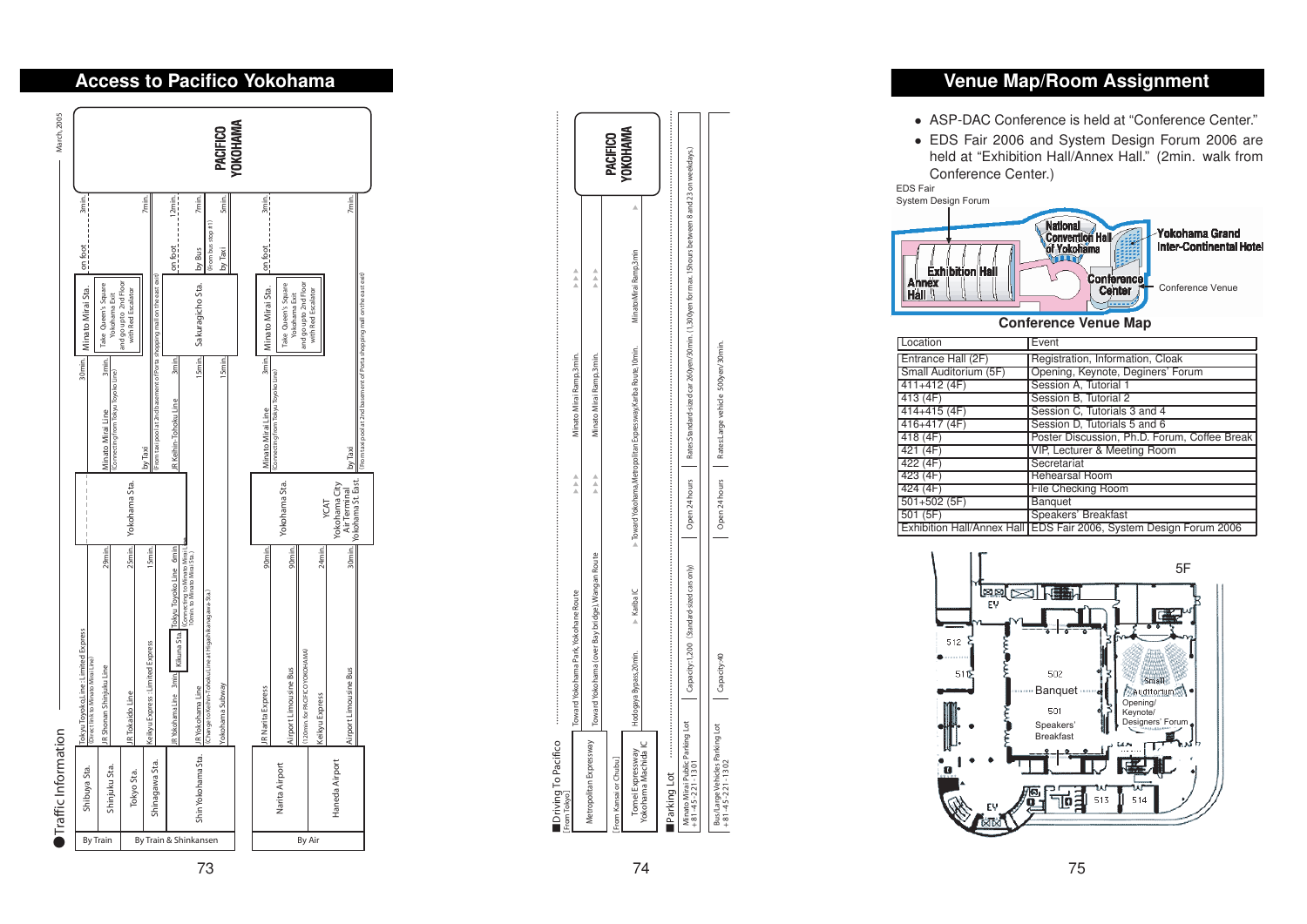



**Conference Center Map**

# **Electronic Design and Solution Fair 2006**

The Japan Electronics and Information Technology Industries Association (JEITA) will hold the Electronic Design and Solution Fair 2006 on January 26 and 27, 2006, in Pacifico Yokohama. When JEITA was known as the Electronic Industries Association of Japan (EIAJ), we held the EDA TechnoFair for seven consecutive years from 1993 to 2000. This exhibition showcased design solutions, design technologies, and EDA technologies required for the latest electronic systems or semiconductors.

In 2001, the EDA TechnoFair and the FPGA/PLD Design Conference and Exhibit were combined to form the Electronic Design and Solution Fair. The Fair will be held for the sixth time in 2006 as theonly exhibition of its kind in Japan.

Today, semiconductors not only play <sup>a</sup> core supporting role throughout industry and the economy, but they are also an indispensable part of our daily lives. The emergence of computers, the Internet, digital communications, cellular telephones, and digital home appliances would not have been possible without advances in semiconductors. Progress in digital technology, underpinned by innovations in semiconductor technology, is bringing huge changes to society, culture, and lifestyles. In fact, we now stand on the threshold of <sup>a</sup> ubiquitous age, in which people can communicate anywhere and at any time.

Furthermore, the semiconductor industry will grow even more important as it embraces the challenge of new technological development to supply new products in its quest to remain at the vanguard of the digital networking age.

The theme of Electronic Design and Solution Fair 2006 is "Touch the 65 Nano-World" The Fair will feature <sup>a</sup> full range of events and exhibitions, which we will be widely publicizing in coming months. In addition to displays and content that meet demand for new solutions, we will open University Plaza to enhance technological interchange between industry, academia and government organizations. The Fair will also feature a special section for the exhibits of overseas emerging companies. Two conferences will be held simultaneously with the Fair: the FPGA/PLD Design Conference and System Design Forum 2006.

JEITA is confident that Electronic Design and Solution Fair 2006 will promote effective and meaningful discussions and interchange between exhibitors and visitors alike, and that it will provide unique opportunities for business development. All of us involved with the Fair look forward to seeing you there.

### **Tadashi Okamura**

ChairmanJapan Electronics and Information Technology Industries Association

# **General Information**

### **Name:**

Electronic Design and Solution Fair 2006

### **Schedule:**

 Thursday, January 26, and Friday, January 27, 2006 10:00a.m. to 6:00p.m.

### **Location:**

Pacifico Yokohama (Exhibition Hall, Annex Hall)

1-1-1, Minato Mirai, Nishi-ku, Yokohama 220-0012, Japan

### **Exhibition Category:**

- IC design tools
- Methodologies
- Design for manufacturing solutions
- IPs

- Embedded software in SoCs

- Various design services and many other topics that affect today's design of electronic circuits and systems

### **Admission:**

Exhibition: Free (registration required at show entrance) Conferences: Fees will be charged for some conferences

### **Sponsor:**

Japan Electronics and Information Technology Industries Association (JEITA)

### **Cooperation:**

Electronic Design Automation Consortium (EDAC)

### **Support:**

Ministry of the Economy, Trade and Industry, Japan (METI)

Embassy of the United States of America in Japan

Distributors Association of Foreign Semiconductors (DAFS)

City of Yokohama

### **Assistance:**

Institute of Electronics, Information and Communication Engineers (IEICE)

Information Processing Society of Japan (IPSJ)

Japan Electronics Packaging and Circuits Association (JPCA)

### **Management:**

Japan Electronics Show Association (JESA)

### **URL:**

http://www.edsfair.com